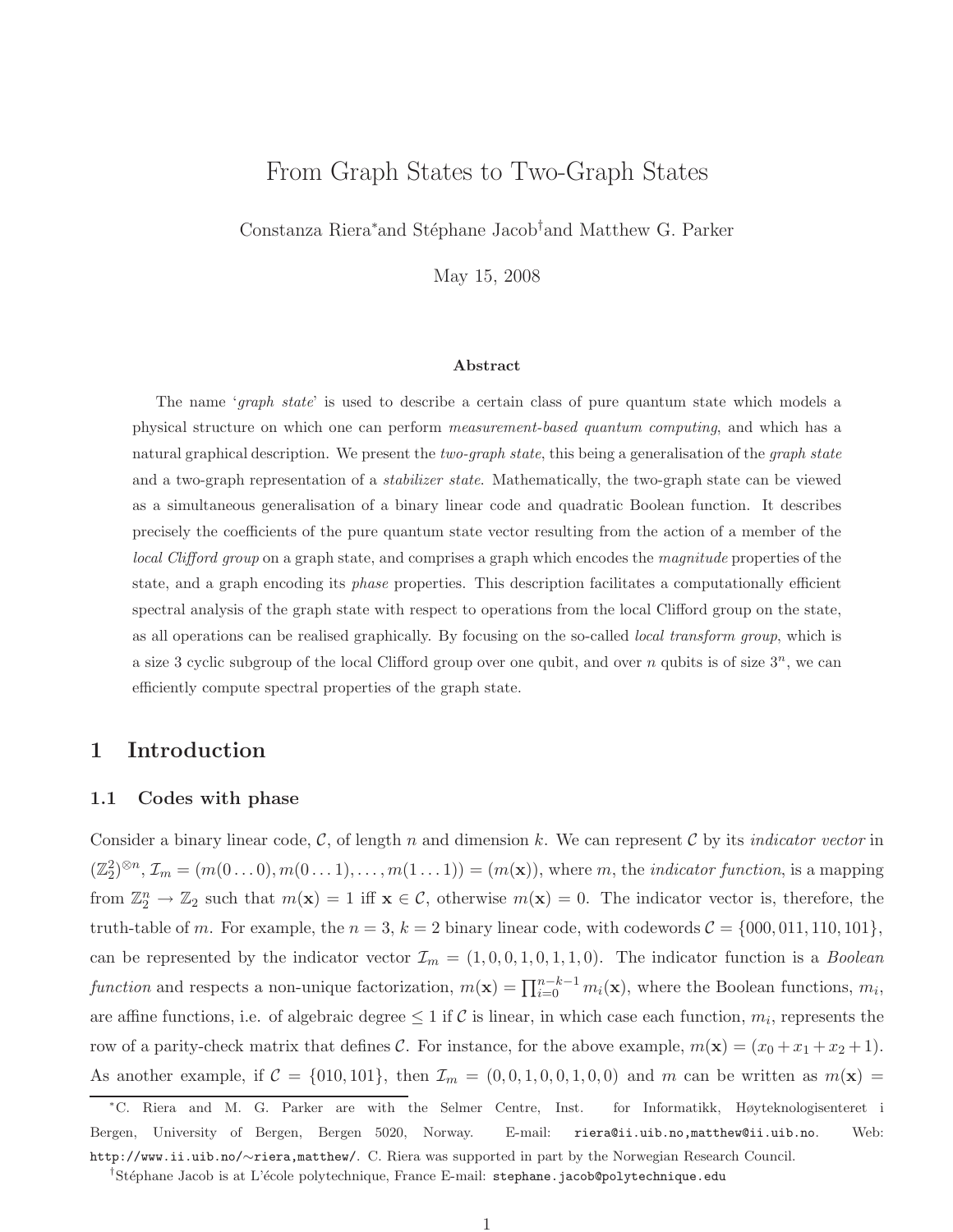$(x_0 + x_1)(x_0 + x_2 + 1) = (x_0 + x_1)(x_1 + x_2) = (x_0 + x_2 + 1)(x_1 + x_2)$  where, in this case, C is a coset code as it is a binary linear code additively offset by the codeword 010. By placing the 'ones' in different positions in  $\mathcal{I}_m$ , one can, more generally, represent any binary nonlinear code, where m is no longer the product of affine factors. We do not consider such generalisations in this paper but we do consider another generalisation where a  $\pm 1$  phase can be applied to every entry of  $\mathcal{I}_m$  - thus we consider codes where every codeword has an associated phase. In order to accomodate such a generalisation we introduce the indicator vector,  $|\psi\rangle = \frac{1}{\sqrt{w}}$  $\frac{1}{w(m)}(m(0 \ldots 0)(-1)^{p(0 \ldots 0)},m(0 \ldots 1)(-1)^{p(0 \ldots 1)},\ldots,m(1 \ldots 1)(-1)^{p(1 \ldots 1)}) = (\frac{1}{\sqrt{w(m)}})$  $\frac{1}{w(m)}m(\mathbf{x})(-1)^{p(\mathbf{x})}),$ being a vector in  $(\mathbb{C}^2)^{\otimes n}$ , where  $w(m)$  is the support weight of m (i.e. the number of 'ones' in the truth-table of m), and m and p are Boolean functions from  $\mathbb{Z}_2^n \to \mathbb{Z}_2$ , although we embed the  $\mathbb{Z}_2$  output of m into  $\{0,1\}$  of the complex numbers. With such a definition,  $|\psi\rangle$  is normalised such that  $\sum_{\mathbf{x}\in\mathbb{Z}_2^n}(|\psi\rangle_{\mathbf{x}}|^2=1$  and the codeword **x** can be considered to be sampled from the code, C, defined by  $|\psi\rangle$ , with probability  $| |\psi\rangle_{\mathbf{x}} |^2$ . In this paper we focus on the case where  $m$  is a product of affine Boolean functions and  $p$  is a quadratic Boolean function. For example, the  $n = 3$ ,  $k = 2$  binary linear 'code-with-phase' comprising codewords  $C = \{+000, -011, -110, -101\}$ , can be represented by the indicator vector  $|\psi\rangle = \frac{1}{2}$  $\frac{1}{2}(1,0,0,-1,0,-1,-1,0) =$  $\frac{1}{2}m(-1)^p = \frac{1}{2}$  $\frac{1}{2}(x_0+x_1+x_2+1)(-1)^{x_0x_1+x_2} = \frac{1}{2}$  $\frac{1}{2}(x_0+x_1+x_2+1)(-1)^{x_1x_2+x_1+x_2} = \frac{1}{2}$  $\frac{1}{2}(x_0+x_1+x_2+x_3)$  $1)(-1)^{x_0x_2+x_0+x_2} = \frac{1}{2}$  $\frac{1}{2}(x_0 + x_1 + x_2 + 1)(-1)^{x_0x_1+x_0+x_1}$ . For a given m function, there will, in general, be more than one choice of p function. The choice of letters, m and p, is to remind the reader that m assigns 'magnitude' to the codewords in the code, and p assigns 'phase'. Later in this paper we shall need to generalise to indicators of the form  $|\psi\rangle = \left(\frac{1}{\sqrt{w}}\right)$  $\frac{1}{w(m)}m(\mathbf{x})i^{p(\mathbf{x})})$  where m is, once again, a product of affine Boolean functions, but now p is a generalised quadratic Boolean function from  $\mathbb{Z}_2^n \to \mathbb{Z}_4$  of the 'special form'  $p(\mathbf{x}) = (\sum_{i < j} a_{ij} x_i x_j) + (\sum_j b_j x_j) + c$ , were  $a_{ij} \in \{0, 2\}$ , and  $b_j, c \in \{0, 1, 2, 3\}$ .

### 1.2 Quantum states and the local Clifford group

The use of 'bra-ket' notation, |\*), to denote the code-with-phase indicator is because  $|\psi\rangle$  can be interpreted as the description for a pure quantum state vector of  $n$  qubits with the property that the  $n$  qubits described by  $|\psi\rangle$  are projected into state **x** with probability  $| |\psi\rangle_{\mathbf{x}} |^2$  by a joint measurement of  $|\psi\rangle$  in the so-called 'computational basis' [\[20\]](#page-28-0). We shall show (corollary [2\)](#page-17-0) that, by restricting  $m$  to a product of affine functions, and p to a generalised quadratic Boolean function of the special form described previously,  $|\psi\rangle$  describes, exactly, the class of quantum *stabilizer states* for qubits [\[3,](#page-26-0) [13\]](#page-27-0).

Two pure *n*-qubit states,  $|\psi'\rangle$  and  $|\psi\rangle$ , are considered *locally-equivalent* if there exists a  $2^n \times 2^n$  unitary matrix, U, with tensor factorisation  $U = U^{(0)} \otimes U^{(1)} \otimes \ldots \otimes U^{(n-1)}$ , where each  $U^{(i)}$  is a  $2 \times 2$  unitary matrix, such that  $|\psi'\rangle = U |\psi\rangle$ . In the context of quantum information, local equivalence preserves the structure of the n-partite quantum system, in particular the n-partite entanglement of the system [\[20\]](#page-28-0). An important group of  $2 \times 2$  unitary matrices is the (complex) local Clifford group,  $C_1$  which can be generated by the Hadamard matrix,  $H = \frac{1}{\sqrt{2}}$ 2  $\begin{pmatrix} 1 & 1 \end{pmatrix}$  $\begin{pmatrix} 1 & 1 \\ 1 & -1 \end{pmatrix}$ , and the *negahadamard matrix*,  $N = \frac{1}{\sqrt{2}}$ 2  $\begin{pmatrix} 1 & i \end{pmatrix}$  $\begin{pmatrix} 1 & i \\ 1 & -i \end{pmatrix}$ , where  $i = \sqrt{-1}$ . The *n*-qubit local Clifford group is then given by  $C_n = C_1^{\otimes n}$ . A graph state is of the form  $|\psi\rangle = 2^{\frac{-n}{2}}(-1)^p$ , where p is a homogeneous quadratic Boolean function and, implicitly,  $m = 1$ . When  $m = 1$ , all  $|\psi\rangle_{\mathbf{x}}$  have the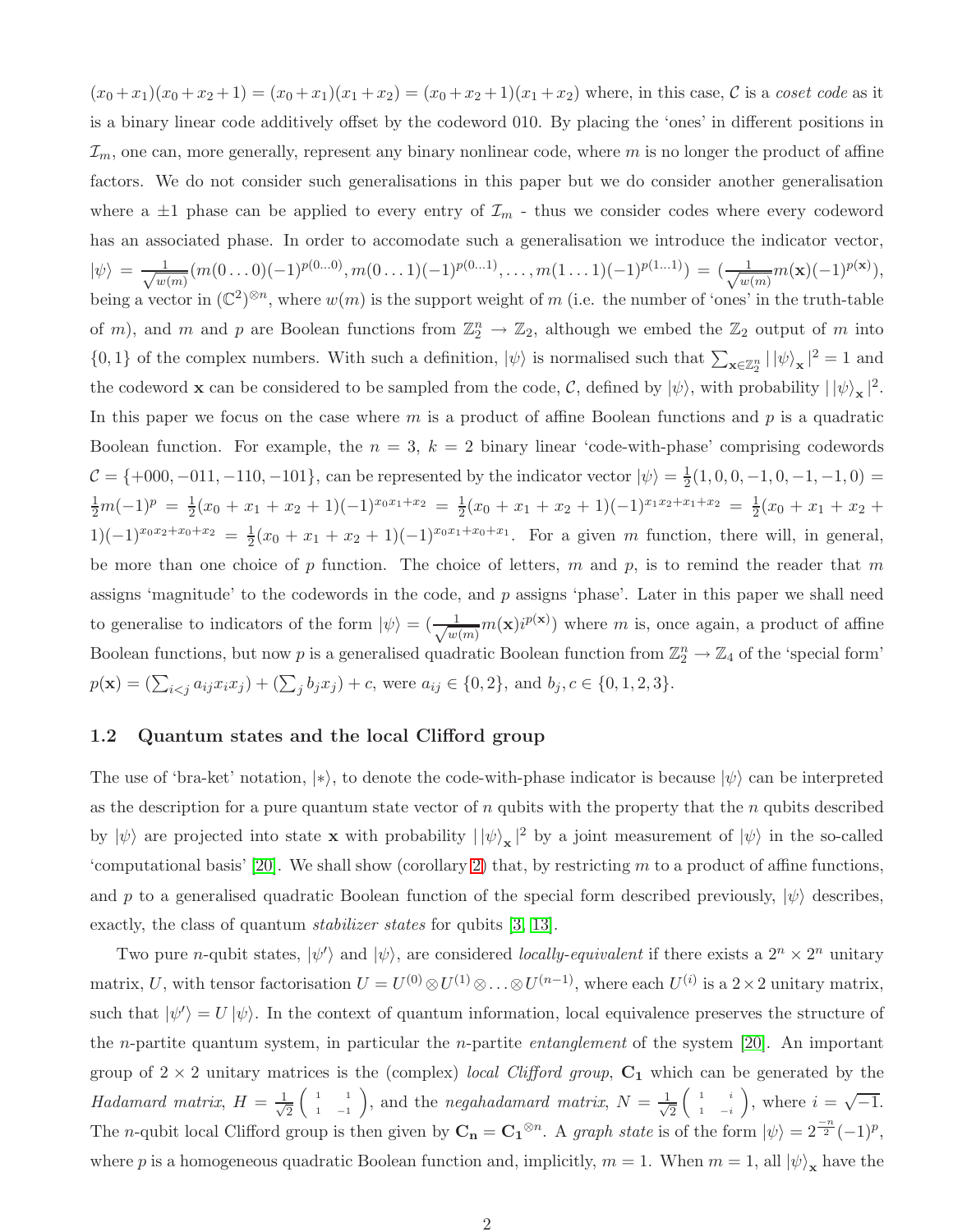same magnitude, and we refer to such state vectors,  $|\psi\rangle$ , as flat [\[28\]](#page-28-1). The homogeneous quadratic, p, maps, bijectively, to a simple graph [\[30\]](#page-28-2). It can be shown that every stabilizer state is locally equivalent to a set of graph states, where each such graph state is obtained via the action of a specific unitary from  $C_n$  on the stabilizer. In this paper we represent stabilizer states by the form  $|\psi\rangle = 2^{\frac{-n}{2}} m i^p$ , where p is quadratic of the special form and m is a product of affine Boolean functions  $[22]$ . This form is a generalisation of that for a graph state. As  $m$  is the indicator function for a binary linear coset code, it can be represented by a bipartite graph with loops, as will be made clear later [\[22,](#page-28-3) [9\]](#page-27-1). As both m and p can, with minor embellishments, be represented by graphs, we refer to  $|\psi\rangle$  of this form as a two-graph state and the two-graph state is a bi-graphical representation of a stabilizer state.

### 1.3 The Pauli group, stabilizer states, and graph states

The single-qubit *Pauli group* of matrices,  $\mathbf{P}_1$ , is generated by  $X = \begin{pmatrix} 0 & 1 \\ 1 & 0 \end{pmatrix}$ ,  $Z = \begin{pmatrix} 1 & 0 \\ 0 & -1 \end{pmatrix}$  $\begin{pmatrix} 1 & 0 \\ 0 & -1 \end{pmatrix}$ , and the Pauli group for *n* qubits is  $\mathbf{P_n} = \mathbf{P_1}^{\otimes n}$ . Formally, a stabilizer state over a system of *n* qubits is defined to be a joint eigenvector of a stabilizer generated by a certain subgroup of  $P_n$  [\[3,](#page-26-0) [13,](#page-27-0) [4\]](#page-26-1). A graph state is a special case of a stabilizer state, being a joint eigenvector of a subgroup of  $P_n$ , and the graph state can be described by the edges of a simple graph with n nodes [\[25,](#page-28-4) [32,](#page-29-0) [17\]](#page-27-2). The stabilizer generated by a subgroup of the Pauli group came to prominence in the mid-90's when it was used to describe a class of quantum error-correcting codes [\[3,](#page-26-0) [13\]](#page-27-0). In this context the stabilizer state describes a quantum error-correcting code of zero dimension which is robust to errors caused by a convex combination of members of the Pauli group.

It has been shown in [\[28,](#page-28-1) [35\]](#page-29-1) that the graph state can always be represented by a homogeneous quadratic Boolean function whose structure can be bijectively mapped to the associated graph in an obvious way. Although the graph state has its origins in the theory of eigensystems, its re-interpretation as a quadratic Boolean function allows one to consider new cryptographic criteria for the function, such as its generalised bentness [\[28,](#page-28-1) [30\]](#page-28-2), or aperiodic propagation criteria [\[6\]](#page-27-3), and to justify applying such criteria to Boolean functions of higher degree. In this paper we express the stabilizer state as a two-graph state, this being a simultaneous generalisation of a binary linear coset code and a quadratic Boolean function. Such a generalisation shall allow us, in future work, to propose and investigate new criteria for binary linear codes, and also to establish unforeseen links between Boolean functions and coding theory. Stabilizer states also have a natural interpretation as  $GF(4)$  additive codes [\[3\]](#page-26-0) and the analysis of graph states relates naturally to recent graph-theoretic results for the associated graphs [\[27\]](#page-28-5).

### 1.4 The action of the local Clifford group

Apart from highlighting the two-graph, magnitude-phase form of the stabilizer state, the primary purpose of this paper is to efficiently describe how the action of unitary matrices from the local Clifford group,  $C_n$ , modify the form of the two-graph state. In particular, we focus on efficiently computing spectral metrics of the form  $\sum_{U \in \mathbf{C_n}} \sum_{\mathbf{x}} |U | \psi \rangle_{\mathbf{x}} |^j$  for some integer j. In such cases one is only interested in the magnitudes of the elements of  $U |\psi\rangle$ , not their phases, and this simplification allows us to further simplify as we only need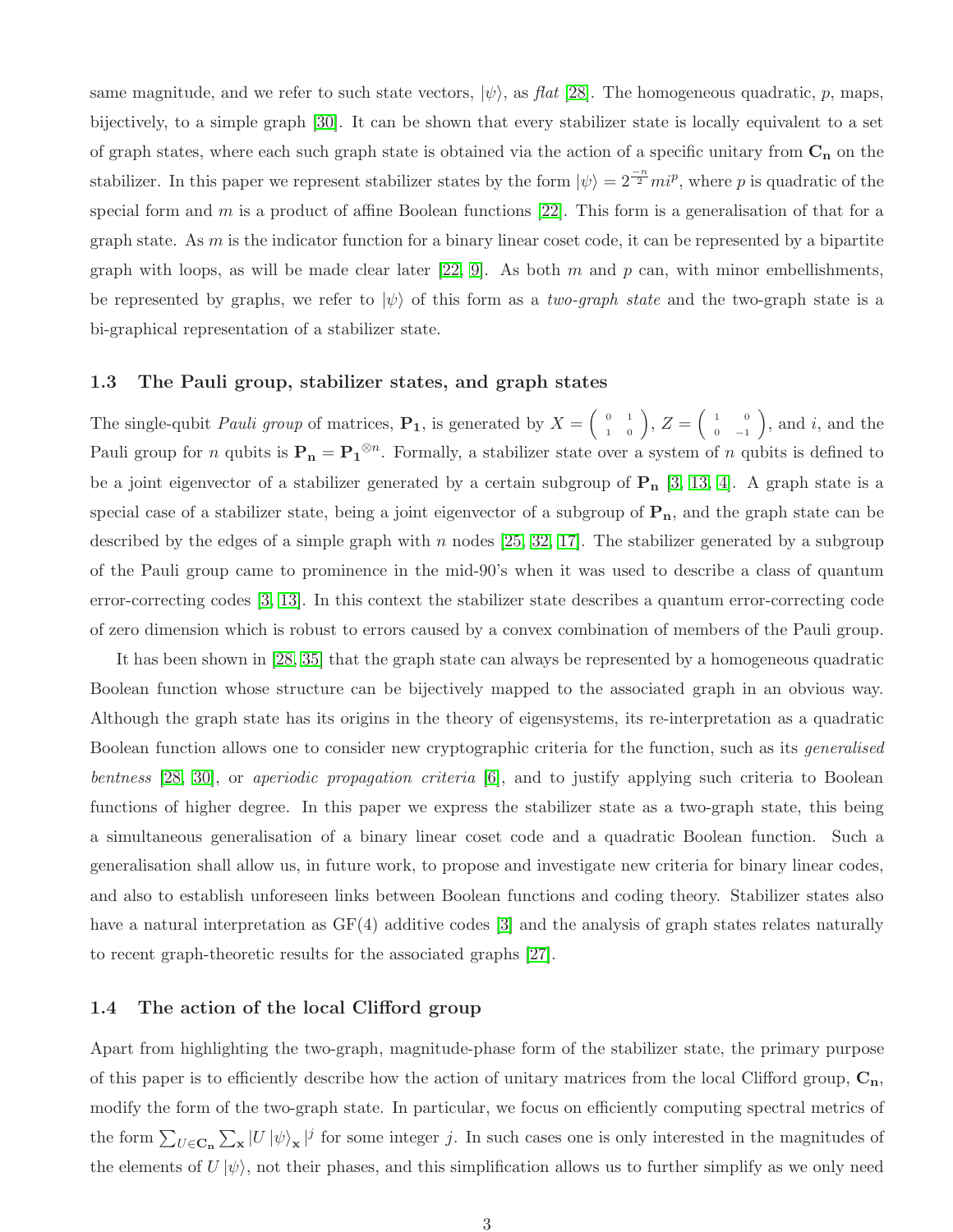to sum over all U in a size  $3^n$  subgroup,  $\mathbf{T}_n$ , of the local Clifford group, as shall be explained later. It has been shown in previous work [\[1,](#page-26-2) [4,](#page-26-1) [8,](#page-27-4) [9,](#page-27-1) [11,](#page-27-5) [28,](#page-28-1) [29,](#page-28-6) [30,](#page-28-2) [35,](#page-29-1) [36\]](#page-29-2) how the action of matrices from the local Clifford group on the graph state can be realised using only local graphical operations, where linear phase offsets, generated by each matrix action, are repeatedly eliminated by invoking local equivalence. These two graphical operations are called edge-local complementation (ELC) (sometimes called pivot), and local complementation (LC), where ELC can be decomposed into a series of LCs. Whilst ELC acting on bipartite graphs can be used to classify binary linear codes [\[9\]](#page-27-1), LC acting on graphs can be used to classify additive codes over  $GF(4)$  [\[4\]](#page-26-1). In this paper, ELC and LC are generalised so as to realise the action of matrices from the local Clifford group on the two-graph state, without the requirement to repeatedly eliminate linear phase offsets.

### 1.5 Example

Here is a small example that should clarify some of the ideas discussed so far:

Consider the  $n = 3$ -qubit graph state,  $|\psi\rangle$ , which is the joint eigenvector of the group of commuting operators,  $\langle \mathcal{K}_0, \mathcal{K}_1, \mathcal{K}_2 \rangle$ , where  $\mathcal{K}_0 = X \otimes Z \otimes I$ ,  $\mathcal{K}_1 = Z \otimes X \otimes Z$ ,  $\mathcal{K}_2 = I \otimes Z \otimes X$ , and I is the  $2 \times 2$  identity matrix. Then  $|\psi\rangle$  can be represented by the simple graph,  $P = (\mathcal{V}_P, \mathcal{E}_P)$ , with vertices  $\mathcal{V}_P = \{0, 1, 2\}$  and edges  $\mathcal{E}_P = \{01, 12\}$ . The state  $|\psi\rangle$  can be written explicitly in the computational basis as  $\frac{1}{\sqrt{2}}$  $\frac{1}{8}(|000\rangle+|001\rangle+$  $|010\rangle - |011\rangle + |100\rangle + |101\rangle - |110\rangle + |111\rangle),$  which we abbreviate to  $|\psi\rangle = \frac{1}{\sqrt{2}}$  $\frac{1}{8}(1, 1, 1, -1, 1, 1, -1, 1)$ , and can alternatively be written, using *algebraic normal form* (ANF) for the phase, as  $|\psi\rangle = (\frac{1}{\sqrt{\kappa}})^{1/2}$  $\frac{1}{8}(-1)^{p(x)}$  =  $\left(\frac{1}{\sqrt{2}}\right)$  $\frac{1}{8}(-1)^{x_0x_1+x_1x_2}$ , where  $p: \mathbb{Z}_2^3 \to \mathbb{Z}_2$ , and  $|\psi\rangle_{\mathbf{x}} = \frac{1}{\sqrt{2}}$  $\frac{1}{8}(-1)^{p(x)}$ . The quadratic monomial  $x_ix_j$  is a term in p iff ij is an edge in P. Let  $|\psi'\rangle = (I \otimes N \otimes I)|\psi\rangle = \frac{\omega}{\sqrt{8}}(-1)^{x_0x_1+x_0x_2+x_1x_2}i^{3(x_0+x_1+x_2)}$ , where  $i = \sqrt{-1}$ , and  $\omega = e^{\pi i/4}$ . Then  $|\psi'\rangle$  is flat, and the quadratic part of  $|\psi'\rangle$  represents the graph P' with edge set  $\mathcal{E}_{P'} = \{01, 02, 12\}$  - the affine part of  $|\psi'\rangle$  can be eliminated by subsequent action of the diagonal unitary,  $D = \omega^7 \begin{pmatrix} 1 & 0 \\ 0 & i \end{pmatrix}$  $\left(\begin{array}{cc} 1 & 0 \ 0 & i \end{array}\right) \,\otimes\, \left(\begin{array}{cc} 1 & 0 \ 0 & i \end{array}\right)$  $\left(\begin{array}{cc} 1 & 0 \ 0 & i \end{array}\right) \,\otimes\, \left(\begin{array}{cc} 1 & 0 \ 0 & i \end{array}\right)$  $\begin{pmatrix} 1 & 0 \\ 0 & i \end{pmatrix}$ , which is in  $\mathbf{C}_{\mathbf{n}}$ . The state,  $|\psi'\rangle$  is, by construction, local unitary equivalent, via unitaries from  $C_n$ , to the graph state  $|\psi\rangle$ , and therefore represents, to within local equivalence, the same stabilizer state as  $|\psi\rangle$ . A graphical way of interpreting the action of  $D(I \otimes N \otimes I)$ on  $|\psi\rangle$  is to perform the action of local complementation on P at vertex 1 to produce graph P', that is to complement all edges between the neighbours of vertex 1. This example shows how the action of a unitary from the local Clifford group maps between two locally-equivalent graph states. But, let us now consider  $|\psi''\rangle = (H \otimes I \otimes I)|\psi\rangle = \frac{1}{2}$  $\frac{1}{2}(1,0,0,1,1,0,0,-1)$ , which, by construction, is the same stabilizer state as  $|\psi\rangle$ , to within local equivalence, but not a graph state as we cannot represent  $|\psi''\rangle$  using only a quadratic Boolean function for its phase part. But we can represent  $|\psi''\rangle$  using a two-ANF representation:

$$
|\psi''\rangle = \frac{1}{2}m''(\mathbf{x})(-1)^{p''(\mathbf{x})} = \frac{1}{2}(x_0 + x_1 + 1)(-1)^{x_1x_2},
$$

where  $|\psi''\rangle_{\mathbf{x}} = m''(\mathbf{x})(-1)^{p''(\mathbf{x})}, m'' : \mathbb{Z}_2^2 \to \mathbb{Z}_2$ , and  $p'' : \mathbb{Z}_2^2 \to \mathbb{Z}_2$ . As mentioned previously, throughout this paper we perform a final embedding of the output of m, namely  $\mathbb{Z}_2$ , into the complex,  $\{0,1\}$ , so as to interpret the two-ANF state as a pure quantum state. To keep notation simple, we shall not formally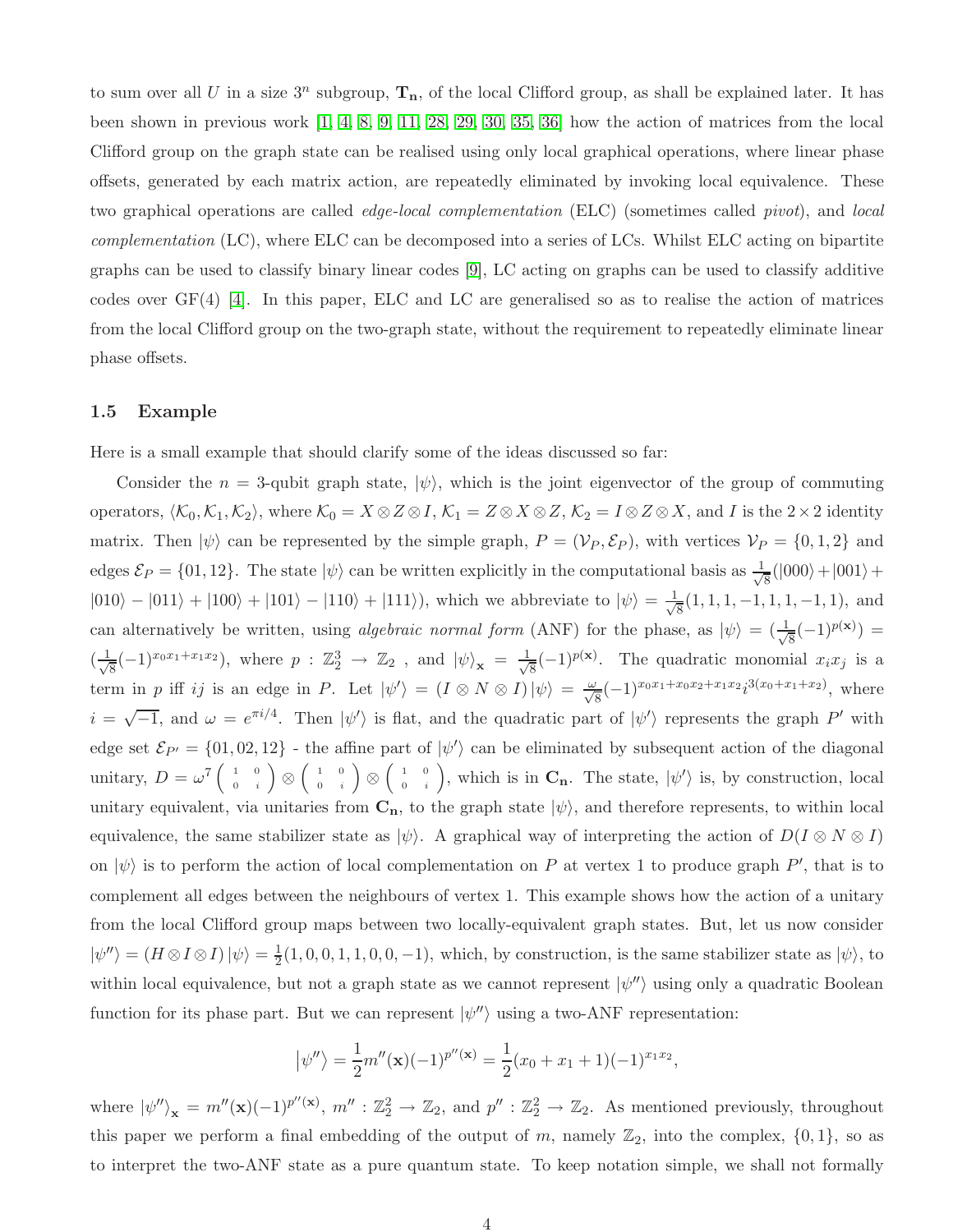indicate this embedding. We refer to this two-ANF representation as an *algebraic polar form* (APF) and represent the two ANFs by two graphs, where the polynomials,  $m''$  and  $p''$ , can be written as magnitude and phase graphs, respectively.  $p''$  maps to the *phase graph*  $P''$  with vertex and edge sets  $V_{P''} = \{1, 2\}$  and  $\mathcal{E}_{P''}$  = {12}, respectively, and m'' maps to the magnitude graph M'' with vertex and edge sets  $\mathcal{V}_{M''}$  = {0, 1} and  $\mathcal{E}_{M''} = \{01\}$ , respectively. The method of mapping a magnitude polynomial,  $m(\mathbf{x})$  to its associated magnitude graph,  $M$ , is explained in definition [9.](#page-9-0) Although we are conceptually dealing with a two-graph object,  $(M, P)$ , we prefer to act on an associated single graph, G, where the vertex and edge sets of G satisfy  $V = V_M \cup V_P$ ,  $\mathcal{E} = \mathcal{E}_M \cup \mathcal{E}_P$ , respectively. If we further bipartition the vertex set V into  $\mathcal{L}$  and  $\mathcal{R}$ , where  $V = \mathcal{L} \cup \mathcal{R}, \mathcal{L} \cap \mathcal{R} = \emptyset$ , and  $\mathcal{R} = \mathcal{V}_P$ , then we can exactly recover the graph pair,  $(M, P)$ , from the graph-set pair,  $(G, \mathcal{R})$ , so the graph pair and graph-set pair definitions are equivalent.

### 1.6 Local equivalence and a subgroup of the local Clifford group

Measurement-based quantum computing using cluster states [\[26\]](#page-28-7) or, more generally, graph states, considers the action of unitary matrices on the graph state, along with measurement of its vertices and classical communication between its vertices. Of particular importance are the action of those unitaries from  $C_n$ on the graph state [\[26\]](#page-28-7). A classification of the equivalence classes of graph states, wrt unitaries from  $C_n$ , has been undertaken [\[18,](#page-28-8) [16,](#page-27-6) [8,](#page-27-4) [5,](#page-26-3) [12\]](#page-27-7), and, until very recently, it was an open problem to prove that such equivalence classes remain the same even when one widens the class of unitaries considered to include local unitaries outside the local Clifford group [\[33\]](#page-29-3). Recent results have, however, suggested that this so-called 'LU=LC conjecture' is false [\[15,](#page-27-8) [19\]](#page-28-9). Equivalence of graph states wrt the action of unitaries from  $C_n$  can be realised on the associated graphs by means of *local complementation*  $[1, 2, 11, 35, 4]$  $[1, 2, 11, 35, 4]$  $[1, 2, 11, 35, 4]$  $[1, 2, 11, 35, 4]$  $[1, 2, 11, 35, 4]$ . In [\[28\]](#page-28-1) it was shown that successive local complementations on a graph can be realised by considering the action on the graph state of only a small subgroup,  $T_n$ , of matrices from  $C_n$ , where  $T_n = T_1^{\otimes n}$  and  $T_1 = \{I, \lambda, \lambda^2\}$  is a cyclic subgroup generated by  $\lambda = \frac{\omega^5}{\sqrt{2}}$  $\begin{pmatrix} 1 & i \end{pmatrix}$  $\begin{bmatrix} 1 & i \\ 1 & -i \end{bmatrix}$ , where  $\mathbf{T_1} \subset \mathbf{C_1}$ , and  $|\mathbf{T_1}| = 3$ . We call  $\mathbf{T_n}$  the local transform group over n qubits. Moreover  $C_1 = T_1 \times D_1$ , where  $|C_1| = 192$  and  $|D_1| = 64$ , and  $D_1$  is a subgroup of diagonal and antidiagonal  $2 \times 2$  matrices generated by  $\omega$ ,  $\begin{pmatrix} 1 & 0 \\ 0 & i \end{pmatrix}$  $\begin{pmatrix} 1 & 0 \\ 0 & i \end{pmatrix}$ , and  $\begin{pmatrix} 0 & 1 \\ 1 & 0 \end{pmatrix}$ . In [\[28\]](#page-28-1) we concentrate only on the subset of transforms from  $T_n$  whose action on a graph state yield flat spectra, where these flat spectra can be interpreted, to within a final multiplication ny a member of  $D_n$ , as a set of locally-equivalent graph states. In this paper we, more generally, consider the action of all  $3^n$  transforms from  $T_n$  on a graph state. We show that a graph state is always locally equivalent, wrt unitaries from  $C_n$ , to a two-graph object,  $(M, P)$ , where M and P represent magnitude and phase graphs for the state, respectively, and the action of any member of  $T_n$  on such a state can be expressed as a graphical operation on the combined graph formed by M and P, to yield another graph which can, once again, be split into a two-graph,  $(M', P')$  object.

To compute the two-graph orbit and/or perform spectral analysis of a certain graph or stabilizer state, neither [\[28\]](#page-28-1) or this paper use  $T_1$  explicitly. Instead we use the set of three matrices,  $\{I, H, N\}$ . It is evident that  $\lambda = \omega^5 N$ , and  $\lambda^2 = \omega^3 \begin{pmatrix} 1 & 0 \\ 0 & -i \end{pmatrix}$  $\begin{pmatrix} 1 & 0 \\ 0 & -i \end{pmatrix} H$ , so one can always obtain the action of any unitary from the transform group,  $\mathbf{T_n}$ , by first applying the appropriate unitary from  $\{I, H, N\}^{\otimes n}$ , then applying a suitable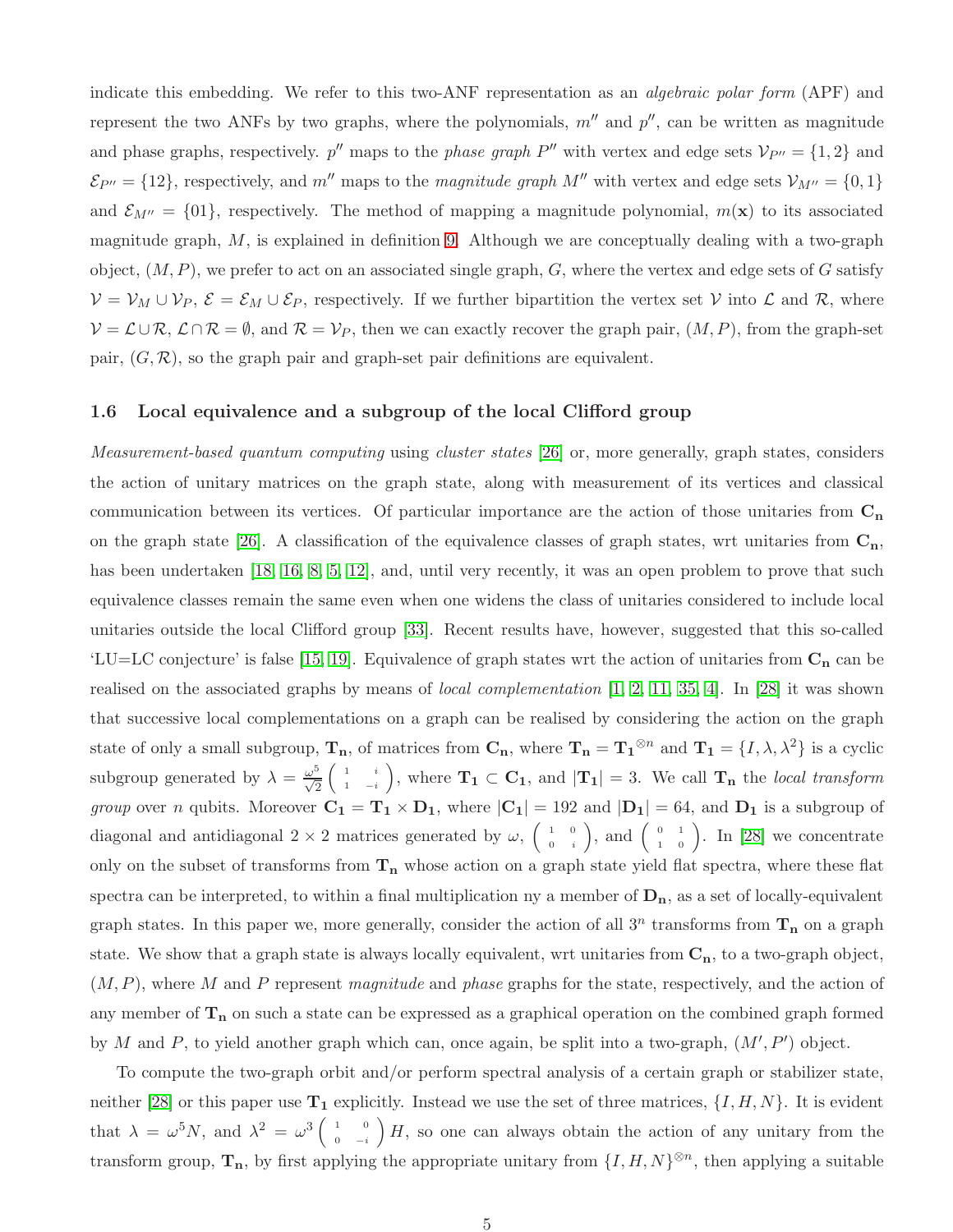unitary from  $\mathbf{D_n}$ , where  $\{U_0, U_1, \ldots, U_{t-1}\}^{\otimes n}$  means the set of matrices formed by any n-fold tensor product of matrices from the set  $\{U_0, U_1, \ldots, U_{t-1}\}$ . But the application of any unitary from  $\mathbf{D}_n$  to a state does not change coefficient magnitudes. So, to perform spectral analysis based on magnitude computations, we can use  $\{I, H, N\}$  instead of  $\mathbf{T_1} = \{I, \lambda, \lambda^2\}$ . We choose to do this because H is the 2-point periodic *discrete* Fourier transform  $(DFT)$ , and N is the 2-point negaperiodic DFT, and using this viewpoint facilitates a 'Fourier' approach to the analysis of graph states and stabilizer (two-graph) states. However, all results in this paper wrt  $\{I, H, N\}^{\otimes n}$  are trivially translated into results wrt  $\mathbf{T}_n$ , as shown in subsection [4.1.](#page-17-1)

### 1.7 Main aims of this paper

In previous work the use of graphs to represent graph states has simplified both theoretical and computational analyses of graph states. Our primary aim, in this paper, is to use two-graph states to represent stabilizer states, so as to simplify analysis of the stabilizer state, where the graph state is a special case of the two-graph state. We obtain computationally efficient algorithms for the spectral analysis of the graph and two-graph state wrt  $\mathbf{C}_{\mathbf{n}}$ , as the set of spectra computed via the action of  $\{I, H, N\}^{\otimes n}$  on a two-graph state acts as a precise summary of the much larger set of spectra resulting from the action of any member of  $C_n$  on the two-graph state, where the action of  $D_n$  has been factored out. A secondary aim of this paper is to provide an efficient, localised, graphical method to realise the action of any member of  $C_n$  on the graph or two-graph state. This is made possible because H and N are generators of  $C_1$  and, in this paper, we characterise the actions of H and N on the two-graph state and, therefore,  $C_n$  is covered via repeated actions of H and N. Moreover, as  $C_n = D_n \times T_n$ , and  $T_n = D\{I, H, N\}^{\otimes n}$ ,  $D \in D_n$  then, to within a final action by a member of  $\mathbf{D}_{\mathbf{n}}$ , the graphical characterisation of the action of any unitary from  $\{I, H, N\}^{\otimes n}$  on a two-graph object,  $(G, \mathcal{R}) \equiv (M, P)$  will, at the same time, graphically characterise the action of successive unitaries from  $\{I, H, N\}^{\otimes n}$  on  $(G, \mathcal{R})$ .

Section [2](#page-7-0) onwards of this paper makes precise the discussion of this introduction. Let  $U_v = I^{\otimes v} \otimes U \otimes$  $I^{\otimes n-v-1}$ . Then it is shown that

- Two-Graph State: The two-graph state comprises a graph with loops,  $G$ , and a set  $R$  or, equivalently, two graphs M and  $P((G,\mathcal{R}) \equiv (M,P))$ , and is represented by  $m(-1)^p$ , where m is a product of affine Boolean functions, and  $p$  is a quadratic Boolean function, The transition between two representations of the same two-graph state is characterised via the operation called 'swp' which operates on  $(G, \mathcal{R})$ . Then the action of a unitary,  $H_v$ ,  $v \in V$ , on  $(G, \mathcal{R})$  is characterised via the conditional action of 'swp' on  $(G, \mathcal{R})$ , and a set operation on  $\mathcal{R}$ , to produce another two-graph state,  $(G', \mathcal{R}') \equiv (M', P')$ . Consequently the action of any transform from  $\{I, H\}^{\otimes n}$  on a two-graph state can be computed graphically plus a few set operations.
- Generalised Two-Graph State: The generalised two-graph state comprises a graph with loops, G, and two sets R and Q or, alternatively, two graphs M and P and a set  $\mathcal{Q}, ((G, \mathcal{R}, \mathcal{Q}) \equiv (M, P, \mathcal{Q}))$ , and is represented by  $mi^p$ , where m is a product of affine Boolean functions, and p is a quadratic function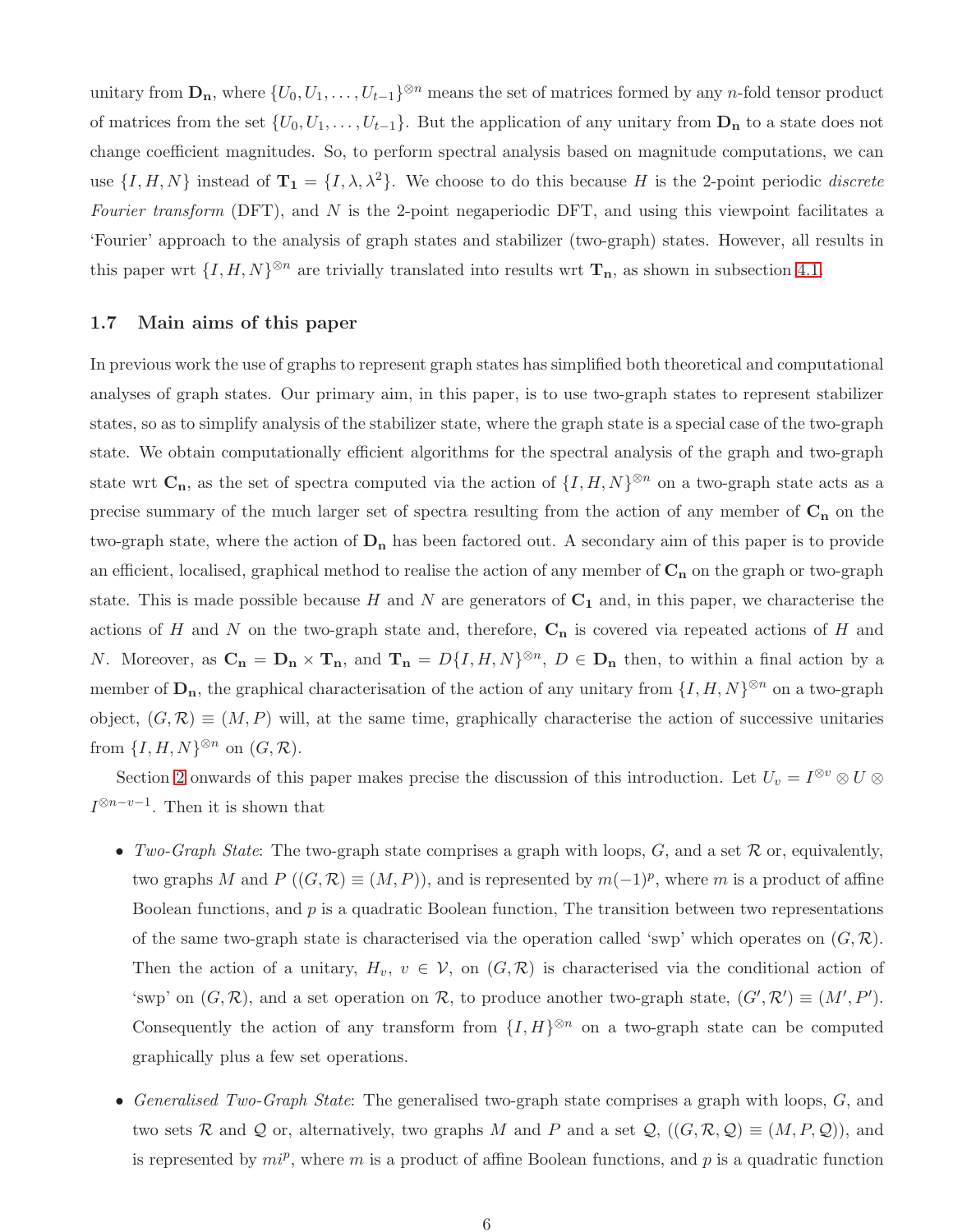from  $\mathbb{Z}_2^n \to \mathbb{Z}_4$  of the special form. The possible loops at vertices in R are weighted according to elements in Q. The transition between two representations of the same generalised two-graph state is characterised via the generalised operation called 'swp' which now operates on  $(G, \mathcal{R}, \mathcal{Q})$ . Then the actions of unitaries,  $H_v$  and  $N_v$ ,  $v \in V$ , on  $(G, \mathcal{R}, \mathcal{Q})$  can be characterised via the conditional action of 'swp' on  $(G, \mathcal{R}, \mathcal{Q})$ , and certain other conditional operations on  $G, \mathcal{R}$ , and  $\mathcal{Q}$ , to produce another generalised two-graph state,  $(G', \mathcal{R}', \mathcal{Q}') \equiv (M', P', \mathcal{Q}')$ . Consequently the action of any transform from  $\{I, H, N\}^{\otimes n}$  on a generalised two-graph state can be computed graphically plus a few set operations.

• Spectral Analysis of the Graph State: By considering  $L_j$  norms of the graph state wrt the local Clifford group, we demonstrate the usefulness of the generalised two-graph representation to compute, efficiently, these norms.

We also generalise the graph operations of edge-local complementation (ELC) [\[27,](#page-28-5) [36,](#page-29-2) [9\]](#page-27-1) and local com-plementation (LC) [\[1,](#page-26-2) [2,](#page-26-4) [11,](#page-27-5) [35,](#page-29-1) [4\]](#page-26-1) to the two-graph operations, edge-local complementation<sup>⊙</sup> (ELC<sup>⊙</sup>) and *local complementation*<sup>⊙</sup> (LC<sup>⊙</sup>) which now take into account graph loops.

A recent paper [\[10\]](#page-27-9), independent to ours, also extends the graphical notation to deal with the action of the local Clifford group on stabilizer states. [\[10\]](#page-27-9) also implicitly utilises a bipartite splitting of the graph (via 'hollow' and 'filled-in' nodes), and also requires graph loops. [\[10\]](#page-27-9) describes the action of  $H$ ,  $S$  and  $Z$ on their graph, whereas we describe the action of  $H$  and  $N$ . Their model and our model must be equivalent in terms of characterising the action of the local Clifford group on stabilizer states. However one can list some differences in approach between the papers as follows. Firstly, [\[10\]](#page-27-9) focusses, primarily, on modelling the action of the local Clifford group. In contrast, we focus, primarily, on modelling the action of the local transform group,  $\mathbf{T}_n$ , and/or  $\{I, H, N\}^{\otimes n}$  as we are more interested in evaluating spectral metrics for the graph state as efficiently as possible, up to as many qubits as possible, although a secondary result of our work is that the action of the complete local Clifford group is also modelled. Secondly, [\[10\]](#page-27-9) implicitly considers the stabilizer state as a joint eigenstate, and does not therefore have to consider an explicit basis for the state. In contrast, in our paper we consider an explicit computational basis for the state, and this allows us to distinguish between magnitude and phase properties of the stabilizer state. This, in turn, allows us to evaluate spectral metrics, associated with the graph state, with small effort. Thirdly, by distinguishing between magnitude and phase, we highlight the stabilizer state as a simultaneous generalisation of both the usual classical cryptographic representation of Boolean functions (the phase part), and the usual paritycheck graph (factor graph) representation of classical binary linear codes (the magnitude part). The link to parity-check graphs was investigated in [\[21\]](#page-28-10) and the interaction between magnitude and phase graphs was investigated in [\[22\]](#page-28-3) and has since been exploited in [\[23,](#page-28-11) [28,](#page-28-1) [29,](#page-28-6) [4,](#page-26-1) [6,](#page-27-3) [7,](#page-27-10) [8\]](#page-27-4). A preliminary version of this paper was presented at [\[31\]](#page-29-4).

For the rest of this paper we only consider connected graph states as, otherwise, the system is degenerate. We also ignore the global multiplicative constants in front of the state vector. In particular our method strictly only distinguishes between the action on the two-graph state of matrices from the size  $24^n$  subgroup of the local Clifford group, as the supplementary multiplication of the state by a power of  $\omega$  is ignored, i.e.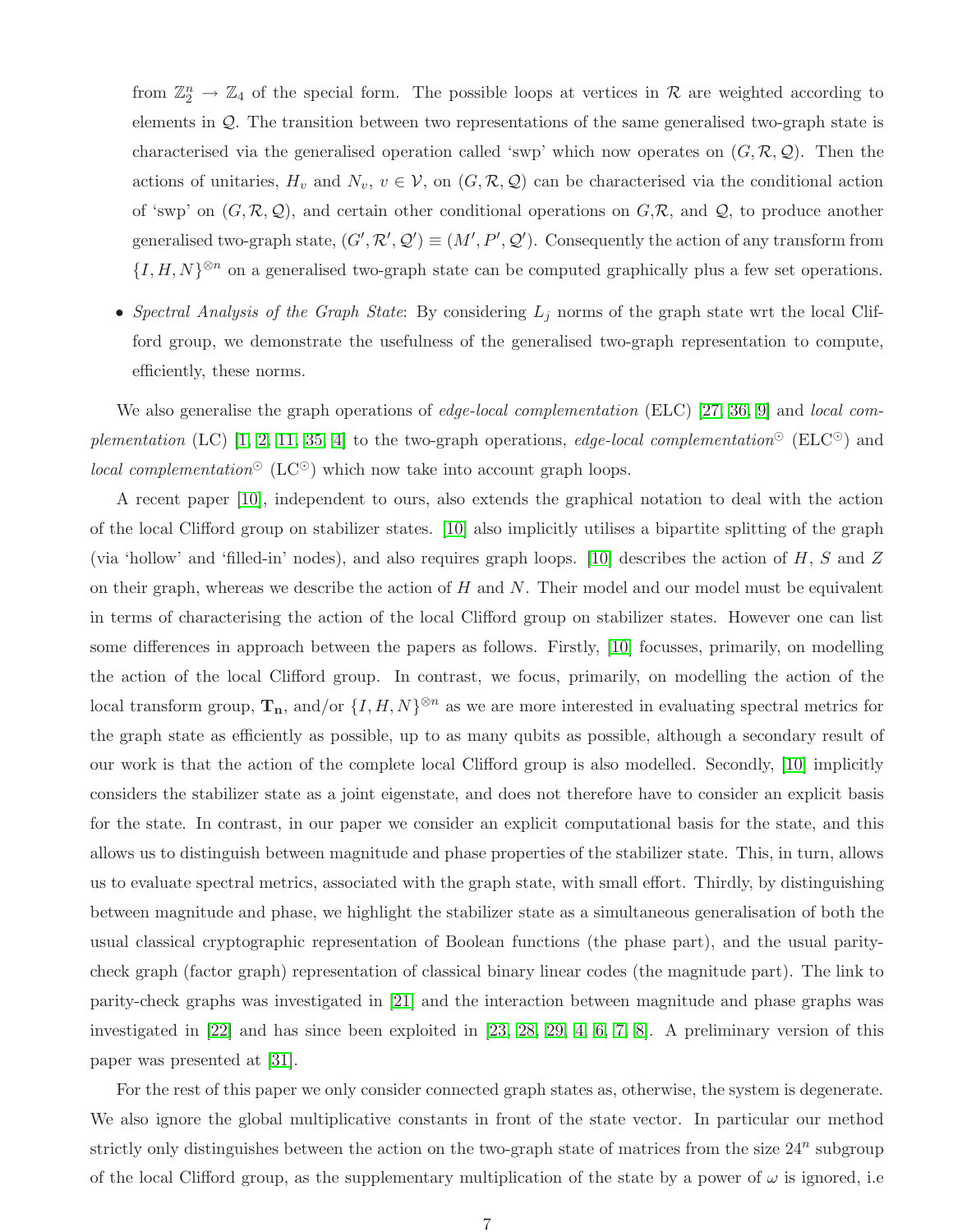we remove the centre of the local Clifford group. For most scenarios this global multiplicative constant can be ignored, however a trivial refinement of our method would be necessary if one was to relate the action of the same sequence of matrices from the local Clifford group on two or more two-graph states.

## <span id="page-7-0"></span>2 Formal Definitions

Define  $U_v = I^{\otimes v} \otimes U \otimes I^{\otimes n-v-1}$ .

**Definition 1** Let  $I = \begin{pmatrix} 1 & 0 \ 0 & 1 \end{pmatrix}$ ,  $H = \frac{1}{\sqrt{2}}$ 2  $\begin{pmatrix} 1 & 1 \end{pmatrix}$  $\begin{pmatrix} 1 & 1 \\ 1 & -1 \end{pmatrix}$ , and  $N = \frac{1}{\sqrt{2}}$ 2  $\begin{pmatrix} 1 & i \end{pmatrix}$  $\begin{pmatrix} 1 & i \\ 1 & -i \end{pmatrix}$  be the  $2 \times 2$  identity, Walsh-Hadamard, and negahadamard [\[23\]](#page-28-11) matrices, respectively. The set of  $3^n$  transforms,  $\{I, H, N\}^{\otimes n}$ , is defined as the set of all n-fold tensor product combinations of matrices I, H and N.

**Definition 2** [\[22\]](#page-28-3) A pure n-qubit state,  $|\psi\rangle = (|\psi\rangle_{0...00}, |\psi\rangle_{0...01}, \ldots, |\psi\rangle_{1...11})$ , with vector entries satisfying  $|\psi\rangle_{\mathbf{x}} \in c\{0, 1, -1\}$ , for some complex constant, c, can always be written in the form

$$
|\psi\rangle = cm(\mathbf{x})(-1)^{p(\mathbf{x})},
$$

where  $|\psi\rangle_{\mathbf{x}} = cm(\mathbf{x})(-1)^{p(\mathbf{x})}, \forall \mathbf{x} \in \mathbb{Z}_2^n$ , and  $m, p : \mathbb{Z}_2^n \to \mathbb{Z}_2$  are both Boolean functions. The output of m is embedded in the complex numbers. We separate, thus, magnitude, m, and phase, p, of  $|\psi\rangle$ , and call such a *representation the* algebraic polar form (APF) of  $|\psi\rangle$ .

Remark: In order to simplify notation we henceforth omit the normalisation constant, c, from any expression of the form  $|\psi\rangle = cm(\mathbf{x})(-1)^{p(\mathbf{x})}$  or similar.

**Definition 3** Let  $G = (V, \mathcal{E})$  be a graph with vertex set, V, and edge set,  $\mathcal{E}$ , where G may contain loops. Let  $\Gamma_G$  be the binary adjacency matrix of G. Then, for two graphs, G and G', both defined over the same n vertices,  $G'' = G \pm G'$  means that the adjacency matrix,  $\Gamma_{G''}$ , of  $G''$ , satisfies  $\Gamma_{G''} = \Gamma_G \pm \Gamma_{G'}$ . Let  $\mathcal{N}_v^G$ be the set of vertices other than v which are neighbours of vertex v in G. Let  $\mathcal{B}_v^G = \mathcal{N}_v^G \cup \{v\}$  be the set of vertices less than or equal to one edge distance from vertex v in G. For a vertex set, V, let  $G_V$  be the induced subgraph of G on V, comprising all edges from G whose endpoints are both in V. For vertex sets, V and  $\mathcal{V}',$ define  $K_{\mathcal{V},\mathcal{V}'}$  to be the graph with binary adjacency matrix,  $\Gamma_K$ , where  $\Gamma_{K_{ij}} = \Gamma_{K_{ji}} = 1$  iff  $i \in \mathcal{V} \setminus \mathcal{V}', j \in \mathcal{V}'$ or  $i = j \in V \cap V'$ .  $G_V$  and  $K_{V,V'}$  may contain loops. Let  $G_v = K_{\{v\}, \mathcal{N}_v^G}$ . Let  $\Delta_V$  be the graph with diagonal binary adjacency matrix,  $\Gamma_{\Delta}$ , where  $\Gamma_{\Delta_{ij}} = 1$  iff  $i = j \in \mathcal{V}$ . The complete graph,  $C_{\mathcal{V}}$ , is the simple graph whose edge set comprises the set of edges  $\{vw, \forall v, w \in V, v < w\}.$ 

**Definition 4** [\[1,](#page-26-2) [2,](#page-26-4) [11,](#page-27-5) [35,](#page-29-1) [4\]](#page-26-1) The action of local complementation (LC) on a simple graph G at vertex v is the graph transformation obtained by replacing the subgraph  $G_{\mathcal{N}_v^G}$  by its complement.

Example: The action of LC on a graph at vertex  $v = 0$ , is shown in figure [1.](#page-8-0)

**Definition 5** [\[27,](#page-28-5) [36,](#page-29-2) [9\]](#page-27-1) The action of edge local complementation (ELC) on a simple graph G at edge vw is the graph transformation obtained by performing LC at vertex v, then vertex w, then vertex v again (or, equivalently, at  $w$ , then  $v$ , then  $w$  again).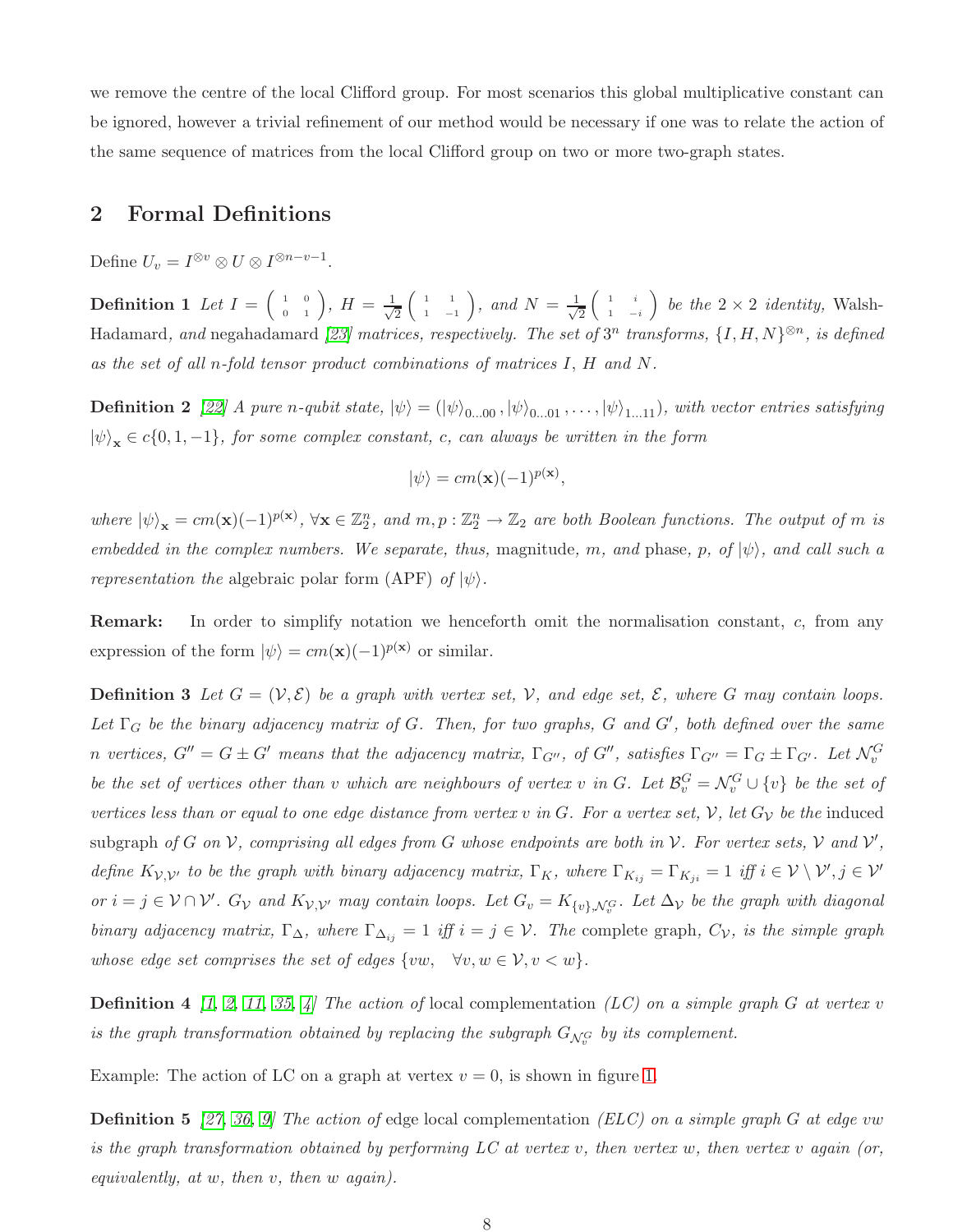

<span id="page-8-0"></span>Figure 1: The action of LC at vertex 0

<span id="page-8-2"></span>In this paper we generalise both LC and ELC so as to operate on a two-graph object.

**Definition 6** Let G be a graph with possible loops, containing an edge vw,  $v \neq w$ . Then  $G^{vw}$  is the graph resulting from the action of edge local complementation<sup> $\odot$ </sup> (ELC<sup> $\odot$ </sup>) on edge vw of G, where

$$
G^{vw} = G + K_{\mathcal{B}_v^G, \mathcal{B}_w^G} + \Delta_{\{v,w\}} + \Gamma_{G_{vv}} \Delta_{\mathcal{B}_w^G} + \Gamma_{G_{ww}} \Delta_{\mathcal{B}_v^G}.
$$

Example: The action of  $ELC^{\odot}$  on the following graph at edge  $vw = 31$ , is shown in figure [2.](#page-8-1)



<span id="page-8-1"></span>Figure 2: The action of  $ELC^{\odot}$  at edge 31

**Remark:** From definition [6,](#page-8-2) even when G is a simple graph,  $\Gamma_{G_{vv}} = \Gamma_{G_{ww}} = 0$ , we see that possible loops can still be produced from term  $K_{\mathcal{B}_v^G,\mathcal{B}_w^G}$ . The ELC operation, which acts only on simple graphs, can be recovered from  $E\text{LC}^{\odot}$  by applying  $E\text{LC}^{\odot}$  to a simple graph, then deleting any resultant loops from the output.

The *Pauli matrix group* is generated by 
$$
X = \begin{pmatrix} 0 & 1 \ 1 & 0 \end{pmatrix}
$$
,  $Z = \begin{pmatrix} 1 & 0 \ 0 & -1 \end{pmatrix}$ , and *i*. Let  $S = \begin{pmatrix} 1 & 0 \ 0 & i \end{pmatrix}$ .

**Definition 7** The local Clifford matrix group,  $C_1$ , is the group of 192 2  $\times$  2 matrices that normalise the Pauli group, and can be decomposed as  $C_1 = D_1 \times T_1$  where we call  $D_1$  the diagonal group and  $T_1$  the transform group.  $\mathbf{T_1} = \{I, \lambda, \lambda^2\}$  is a cyclic subgroup generated by  $\lambda = \omega^5 N$ , where  $i = \sqrt{-1}$  and  $\omega = \sqrt{i}$ ,  $D_1 = C_1/T_1 = \langle S, X, \omega \rangle$ , and comprises only diagonal or antidiagonal  $2 \times 2$  matrices, and  $|C_1| = 192$ ,  $|T_1| = 3$ , and  $|D_1| = 64$ . We call  $C_n$ ,  $T_n$ , and  $D_n$ , the groups formed by n-fold tensor products of matrices from  $C_1$ ,  $T_1$ , and  $D_1$ , respectively, where  $|C_n| = 8 \times 24^n$  and  $|D_n| = 8 \times 8^n$ .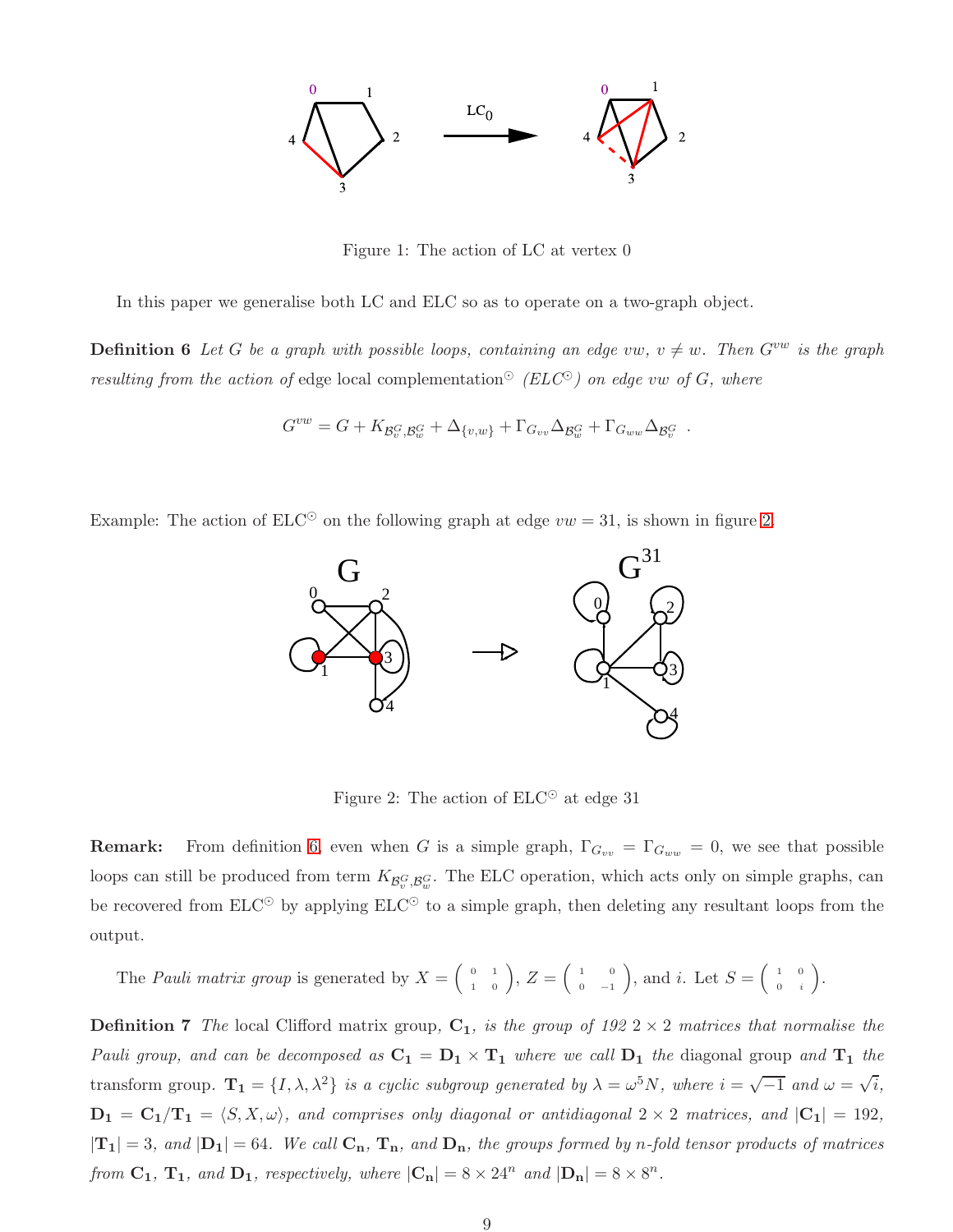Observe that  $\lambda = \omega^5 N$  and  $\lambda^2 = \omega^3 S^{-1} H$  so, for any  $U \in \mathbf{T}_n$ , and any  $V \in \{I, H, N\}^{\otimes n}$ , we have  $U = \omega DV$  for some  $D \in \mathbf{D}_n$ . For the rest of the paper we focus on the action of  $\{I, H, N\}^{\otimes n}$  on the graph state and, more generally, on the two-graph state, where the alternative action of  $T_n$  on the state can be derived easily (see section [4.1\)](#page-17-1).

**Definition 8** [\[25\]](#page-28-4) Given a graph, P, on n vertices with adjacency matrix,  $\Gamma_P$ , define n commuting Pauli operators

$$
\mathcal{K}_{P_j} = X_j \prod_{k \in \mathcal{N}_j} Z_k = X_j \prod_{k=0}^{n-1} Z_k^{\Gamma_{P_{jk}}},
$$

where  $\mathcal{N}_j$  is the set of vertices in P that are neighbours of vertex j. The stabilizer,  $\mathcal{K}_P$ , is generated by  $\langle\mathcal{K}_{P_0},\mathcal{K}_{P_1},\ldots,\mathcal{K}_{P_{n-1}}\rangle$ , and  $|\psi\rangle$  is a graph state iff  $\mathcal{K}_P|\psi\rangle = |\psi\rangle$ , for some simple graph, P. Explicitly, in the computational basis, [\[28,](#page-28-1) [35\]](#page-29-1),

$$
|\psi\rangle_{\mathbf{x}} = (-1)^{\sum_{i < j} \Gamma_{P_{ij}} x_i x_j}
$$

.

<span id="page-9-1"></span>Any state  $|\psi\rangle' = U |\psi\rangle$ ,  $U \in \mathbf{C}_{\mathbf{n}}$ , is a stabilizer state locally equivalent to  $|\psi\rangle$ .

## <span id="page-9-0"></span>3 The Two-Graph State

**Definition 9** A two-graph state is a pure quantum state,  $|\psi\rangle$ , of n qubits that can be defined by a graph,  $G = (\mathcal{V}, \mathcal{E})$ , and a bipartition,  $(\mathcal{L}, \mathcal{R})$ , where  $\mathcal{V} = \mathcal{L} \cup \mathcal{R}$  and  $\mathcal{L} \cap \mathcal{R} = \emptyset$ , and where  $G_{\mathcal{L}}$  is the empty graph apart from possible loops. The pair,  $(G, \mathcal{R})$ , explicitly encodes a two-graph object,  $(M, P)$ , where  $P = G_{\mathcal{R}}$ , and  $M = G - P$  is a bipartite graph. The state,  $|\psi\rangle$ , is defined by its algebraic polar form,  $|\psi\rangle = cm(\mathbf{x})(-1)^{p(\mathbf{x})}$ , where  $c \in \mathbb{C}$ ,  $m(\mathbf{x}) : \mathbb{Z}_2^n \to \mathbb{Z}_2$  is a product of affine functions of the form,

$$
m(\mathbf{x}) = \prod_{i \in \mathcal{L}} (\Gamma_{M_{ii}} + 1 + x_i + \sum_{j \in \mathcal{R}} \Gamma_{M_{ij}} x_j),
$$

such that  $m = 1$  when  $\mathcal{L} = \emptyset$ , and where  $p(\mathbf{x}) : \mathbb{Z}_2^n \to \mathbb{Z}_2$  is a quadratic function of the form,

$$
p(\mathbf{x}) = \sum_{i,j \in \mathcal{R}, i < j} \Gamma_{P_{ij}} x_i x_j + \sum_{j \in \mathcal{R}} \Gamma_{P_{jj}} x_j.
$$

**Remark:** For  $(G, \mathcal{R}) \equiv (M, P)$  a two-graph state, M and P cannot contain loops at vertices in R and  $\mathcal{L}$ , respectively. Also, although at first it seems that we don't distinguish between for instance  $m =$  $(x_0 + x_1 + x_2 + 1)$  and  $m = (x_0 + x_1 + 1)(x_0 + x_2 + 1)$ , we do: by definition [9,](#page-9-0) the form  $m = (x_0 + x_1 + x_2 + 1)$ can be represented, non-uniquely, by  $\mathcal{L} = \{0\}$  and  $\mathcal{R} = \{1, 2\}$ , while the form  $m = (x_0 + x_1 + 1)(x_0 + x_2 + 1)$ can be represented, non-uniquely, by  $\mathcal{L} = \{1, 2\}$  and  $\mathcal{R} = \{0\}$ . The factorization of m into a product of affine terms of the form shown in definition [9](#page-9-0) reflects the fact that  $m$  represents a binary linear coset code, C, where each affine factor of m represents a row of a systematic parity check matrix,  $H$ , for C, where L is an information set for C. For instance, with  $\mathcal{R} = \{0, 1, 4\}$ ,  $m = (x_2 + x_0 + x_1 + 1)(x_3 + x_1 + x_4)(x_5 + x_0 + x_4 + 1)$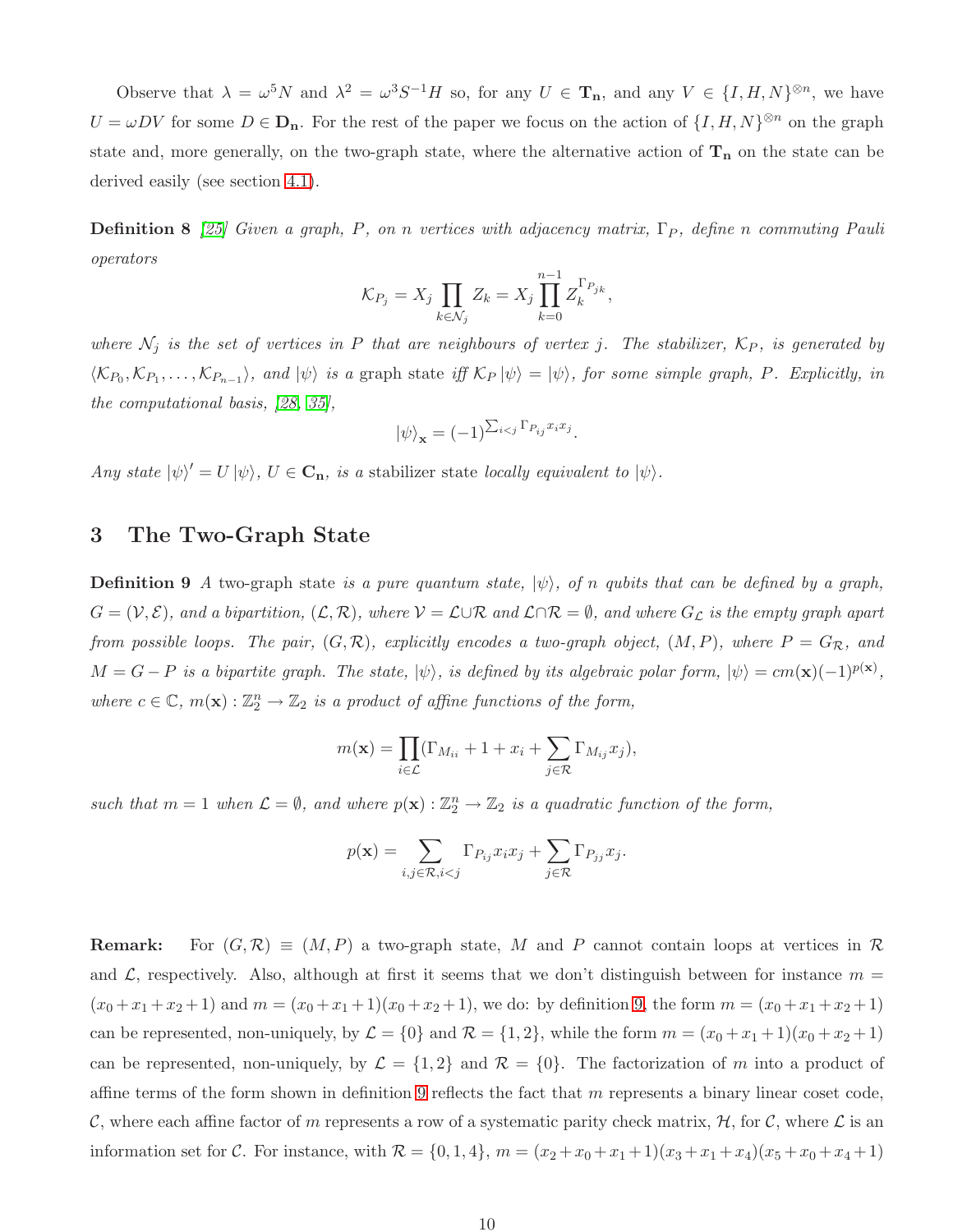represents the systematic parity check matrix,  $\mathcal{H} =$  $\begin{pmatrix} 1 & 1 & 1 & 0 & 0 & 0 \end{pmatrix}$ 0 1 0 1 1 0  $\begin{pmatrix} 1 & 1 & 1 & 0 & 0 & 0 \\ 0 & 1 & 0 & 1 & 1 & 0 \\ 1 & 0 & 0 & 0 & 1 & 1 \end{pmatrix}$ , for the binary linear coset code,  $\mathcal{C}$ , with coset leader 000100.

We first describe the action of 'swp' on the two-graph state at edge  $vw$ .

**Definition 10** Let  $|\psi\rangle = m(-1)^p$  be a two-graph state over n qubits, represented by the graph-set  $(G, \mathcal{R}) \equiv$  $(M, P)$ . Let  $v \in \mathcal{L}$  and  $w \in \mathcal{N}_v^G$ . Then the action of swp at edge vw is the operation that interchanges the roles of v and w; i.e. the operation that takes  $\mathcal{R}$  to  $\mathcal{R}' = \mathcal{R} \cup \{v\} \setminus \{w\}$ , and results in a two-graph state,  $m(-1)^{p'}$ , where  $|\psi\rangle = m(-1)^{p'} = m(-1)^{p}$ .

**Remark:** The action of 'swp' does not change  $|\psi\rangle$  or m, but it changes the graphical representation  $(G,\mathcal{R}) \equiv (M,P)$  to  $(G',\mathcal{R}') \equiv (M',P')$ . In coding-theoretic terms, 'swp' at vw updates the information set,  $\mathcal{L}$ , to  $\mathcal{L}'$ , corresponding to an update of the systematic parity-check matrix for the code,  $\mathcal{C}$ , represented by M. The update in parity-check matrix induces a corresponding modification of  $P$  to  $P'$ .

<span id="page-10-1"></span>**Lemma 1** Let  $|\psi\rangle$  be a two-graph state over n qubits, represented by the graph-set  $(G, \mathcal{R}) \equiv (M, P)$ . Let  $v \in \mathcal{L}$  and  $w \in \mathcal{N}_v^G$ . Then the action of swp at edge vw results in the two-graph state with associated graph-set,  $(G', \mathcal{R}') \equiv (M', P')$ , which is obtained from  $(G, \mathcal{R}) \equiv (M, P)$  as follows:

 $(G',\mathcal{R}') = \textbf{sup}(G,\mathcal{R},v,w)$ :

$$
\begin{cases}\n\mathcal{R}' = \mathcal{R} \cup \{v\} \setminus \{w\}, \\
G' = G^{vw}.\n\end{cases}
$$

Proof: Section [7.](#page-21-0)

<span id="page-10-0"></span>We now describe the action of  $H_v$  on a two-graph state.

**Theorem 1** Let  $|\psi\rangle$  be a two-graph state over n qubits, represented by the graph-set  $(G, \mathcal{R}) \equiv (M, P)$ . Let  $v \in \{0,1,\ldots,n-1\}$ . Then  $|\psi'\rangle = H_v |\psi\rangle$  is also a two-graph state and can be described by the graph-set  $(G',\mathcal{R}') \equiv (M',P')$ , where

 $(G',\mathcal{R}')=H_v(G,\mathcal{R})$ :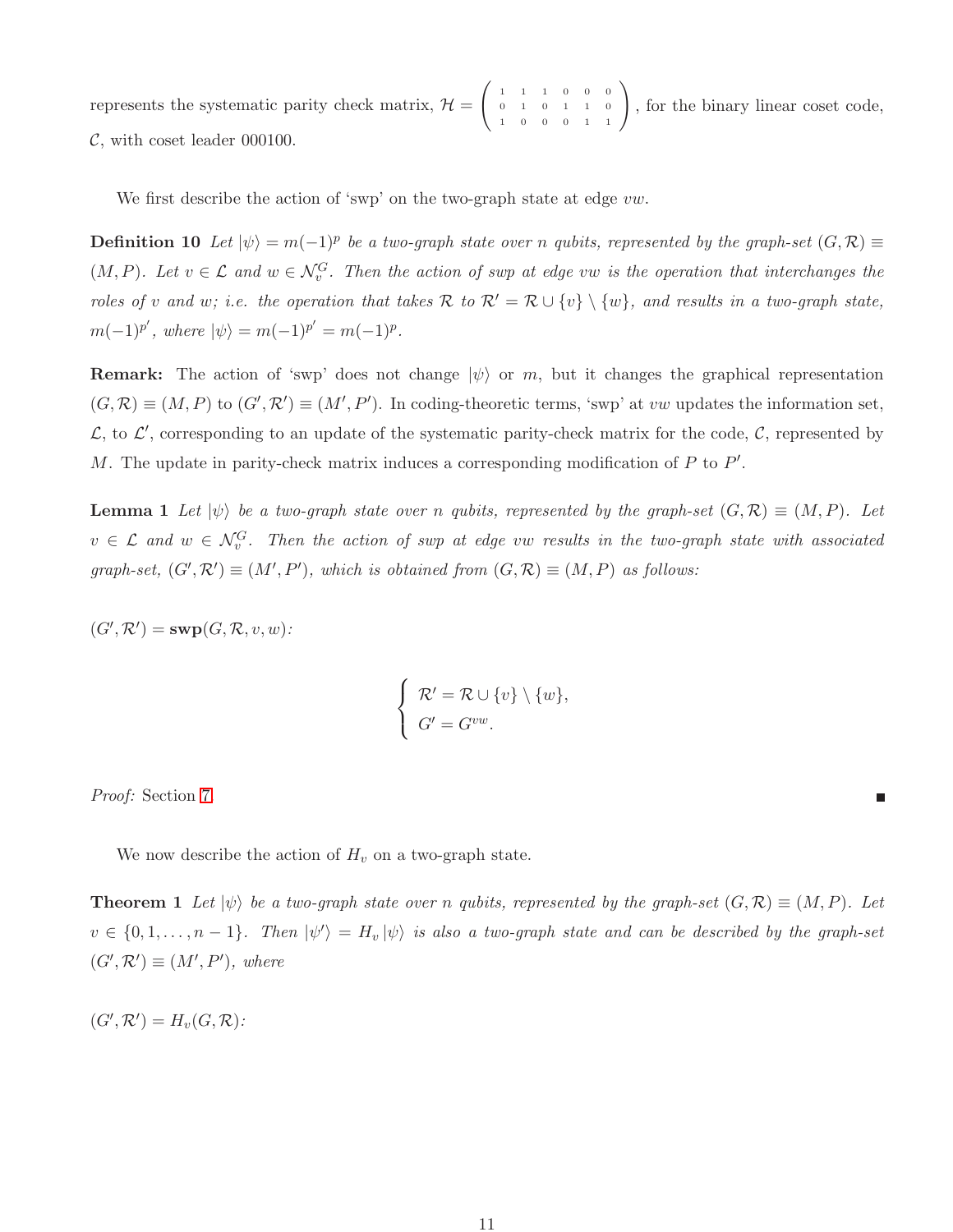$$
\begin{cases}\n\mathcal{R}' = \mathcal{R} \cup \{v\}, & \text{if } v \in \mathcal{L}, \\
G' = G, & \text{if } v \in \mathcal{L},\n\end{cases}
$$
\n
$$
\begin{cases}\n\mathcal{R}' = \mathcal{R} \setminus \{v\}, & \text{if } \mathcal{B}_v^G \subseteq \mathcal{R} \\
G' = G,\n\end{cases}
$$
\n
$$
\begin{cases}\n\text{assign } w \in \mathcal{N}_v^M, \\
(G', \mathcal{R}'') = \text{sup}(G, \mathcal{R}, w, v), & \text{if } v \in \mathcal{R}, \mathcal{B}_v^G \nsubseteq \mathcal{R} \\
\mathcal{R}' = \mathcal{R}'' \cup \{v\}, & \text{if } v \in \mathcal{R}, \mathcal{B}_v^G \nsubseteq \mathcal{R}.\n\end{cases}
$$

Proof: Section [7.](#page-21-0)

**Example:** Let  $|\psi\rangle = m(-1)^p$  be a two-graph state, with  $n = 5$ ,  $m = (x_0 + x_2 + x_3 + 1)(x_1 + x_2 + x_3)$ ,  $p = x_2x_3 +$  $x_2x_4 + x_3x_4 + x_3$ , and graph  $(G, \mathcal{R}) \equiv (M, P)$ , where G has edge set  $\mathcal{E} = \{02, 03, 12, 13, 23, 24, 34, 11, 33\}$  and  $\mathcal{R} = \{2, 3, 4\}$ . Then the action of  $H_3$  on  $|\psi\rangle$  can be detailed as follows. Observe that  $\mathcal{B}_3^G = \{0, 1, 2, 3, 4\} \not\subset \mathcal{R}$ . Therefore, from theorem [1,](#page-10-0) we can, arbitrarily, choose  $w = 1$ , as  $1 \in \mathcal{N}_3^M$ . Then  $(G', \mathcal{R}'') = \text{sup}(G, \mathcal{R}, 1, 3)$ , where G' has edge set  $\mathcal{E} = \{01, 12, 13, 14, 23, 00, 11, 22, 33, 44\}$  and  $\mathcal{R}'' = \{1, 2, 4\}$ . Finally we update  $\mathcal{R}''$  to obtain  $\mathcal{R}' = \{1, 2, 3, 4\}$ . The resulting graph,  $(G', \mathcal{R}') \equiv (M', P')$ , represents the two-graph state  $|\psi'\rangle = m'(-1)^{p'}$ , where  $m' = (x_0 + x_1)$  and  $p' = x_1x_2 + x_1x_3 + x_1x_4 + x_2x_3 + x_1 + x_2 + x_3 + x_4$ . This example is illustrated in figure [3.](#page-12-0)

Ē

<span id="page-11-0"></span>**Theorem 2** Let  $|\psi\rangle = m(-1)^p$  be a two-graph state over n qubits. Then there always exists a graph state,  $|\psi\rangle'$ , such that  $|\psi\rangle' = DU |\psi\rangle$ , where  $U \in \{I, H\}^{\otimes n}$ , and  $D \in \mathbf{D}_n$ .

*Proof:* Select an arbitrary  $v \in \mathcal{L}$ , and apply  $H_v$  to  $|\psi\rangle$ . Then, by applying the algorithm of theorem [1,](#page-10-0) we obtain  $|\psi\rangle^{(1)} = H_v |\psi\rangle$ , where  $\mathcal{L}^{(1)} = \mathcal{L} \setminus \{v\}$ . Select an arbitrary  $v' \in \mathcal{L}^{(1)}$  and repeat the above process by applying  $H_{v'}$  to  $|\psi\rangle^{(1)}$  so as to obtain  $|\psi\rangle^{(2)}$ , and so on. After  $k = |\mathcal{L}|$  such recursions one obtains  $\mathcal{L}^{(k)} = \emptyset$ , which implies that  $|\psi\rangle^{(k)}$  is a graph state to within loops in P, as  $m = 1$ . The loops in P can then be eliminated via the action of matrices from  $D_n$ . E

### Corollary 1 (of theorem [2\)](#page-11-0) The two-graph state is a stabilizer state.

Proof: It is known that a stabilizer state is locally-equivalent to a graph state [\[32,](#page-29-0) [14\]](#page-27-11), and local-equivalence is reversible.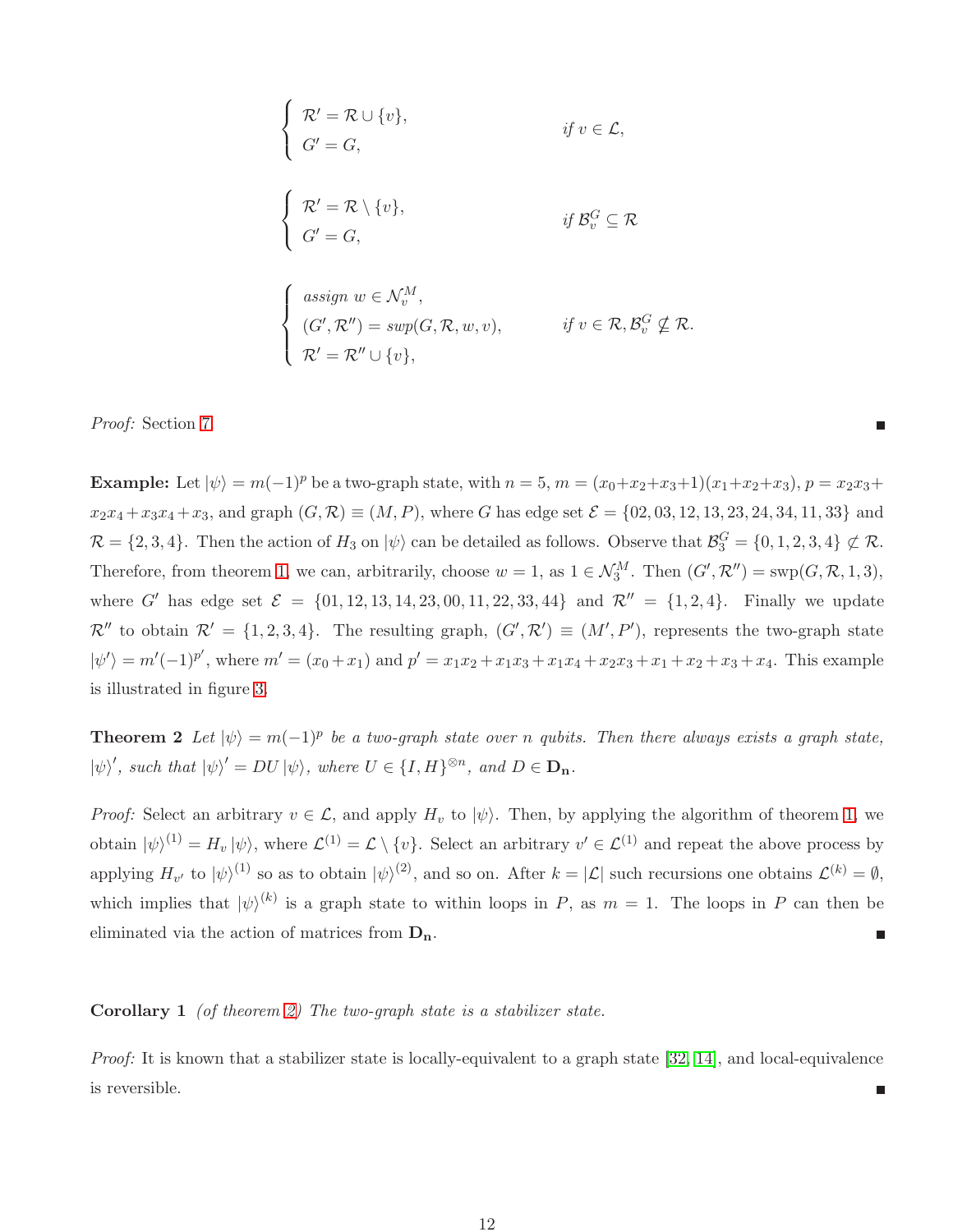

<span id="page-12-0"></span>Figure 3: The action of  $H_3$  on a two-graph state

# <span id="page-12-1"></span>4 The Generalised Two-Graph State

For a set of integers,  $\mathcal{Q}$ , let  $\mathcal{Q}_j = 1$  iff  $j \in \mathcal{Q}$ , otherwise  $\mathcal{Q}_j = 0$ .

**Definition 11** A generalised two-graph state is a pure quantum state,  $|\psi\rangle$ , of n qubits that can be defined by the graph-set-set,  $(G, \mathcal{R}, \mathcal{Q})$ , where  $G = (\mathcal{V}, \mathcal{E})$  is an n-vertex graph, with bipartition,  $(\mathcal{L}, \mathcal{R})$ , where  $V = \mathcal{L} \cup \mathcal{R}$  and  $\mathcal{L} \cap \mathcal{R} = \emptyset$ , where  $G_{\mathcal{L}}$  is the empty graph apart from possible loops, and where  $\mathcal{Q} \subset \mathcal{R}$ . The triple,  $(G, \mathcal{R}, \mathcal{Q})$ , explicitly encodes a generalised two-graph,  $(M, P, \mathcal{Q})$ , where  $P = G_{\mathcal{R}, \mathcal{Q}}$ , and  $M = G - P$ is bipartite. The state,  $|\psi\rangle$ , is defined by its algebraic polar form,  $|\psi\rangle = cm(\mathbf{x})i^{p(\mathbf{x})}$ , where  $c \in \mathbb{C}$ ,  $m(\mathbf{x})$ :  $\mathbb{Z}_2^n \to \mathbb{Z}_2$  is a product of affine functions of the form,

$$
m(\mathbf{x}) = \prod_{i \in \mathcal{L}} (\Gamma_{M_{ii}} + 1 + x_i + \sum_{j \in \mathcal{R}} \Gamma_{M_{ij}} x_j),
$$

such that  $m = 1$  when  $\mathcal{L} = \emptyset$ , and where  $p(\mathbf{x}) : \mathbb{Z}_2^n \to \mathbb{Z}_4$  is a quadratic function of the form,

$$
p(\mathbf{x}) = \sum_{i,j \in \mathcal{R}, i < j} 2\Gamma_{P_{ij}} x_i x_j + \sum_{j \in \mathcal{R}} (2\Gamma_{P_{jj}} + \mathcal{Q}_j) x_j.
$$

Remark: The generalised two-graph state can alternatively and, perhaps, more naturally, be viewed as a graph with weighted  $\mathbb{Z}_4$  loops and a set  $\mathcal{R}$ . But we choose the equivalent  $(G, \mathcal{R}, \mathcal{Q})$  representation for notational convenience. When  $\mathcal{Q} = \emptyset$ , then the generalised two-graph state, defined by  $(G, \mathcal{R}, \mathcal{Q})$ , reduces to the two-graph state, defined by  $(G, \mathcal{R})$ , and non-empty Q introduces linear terms over  $\mathbb{Z}_4$  to the state.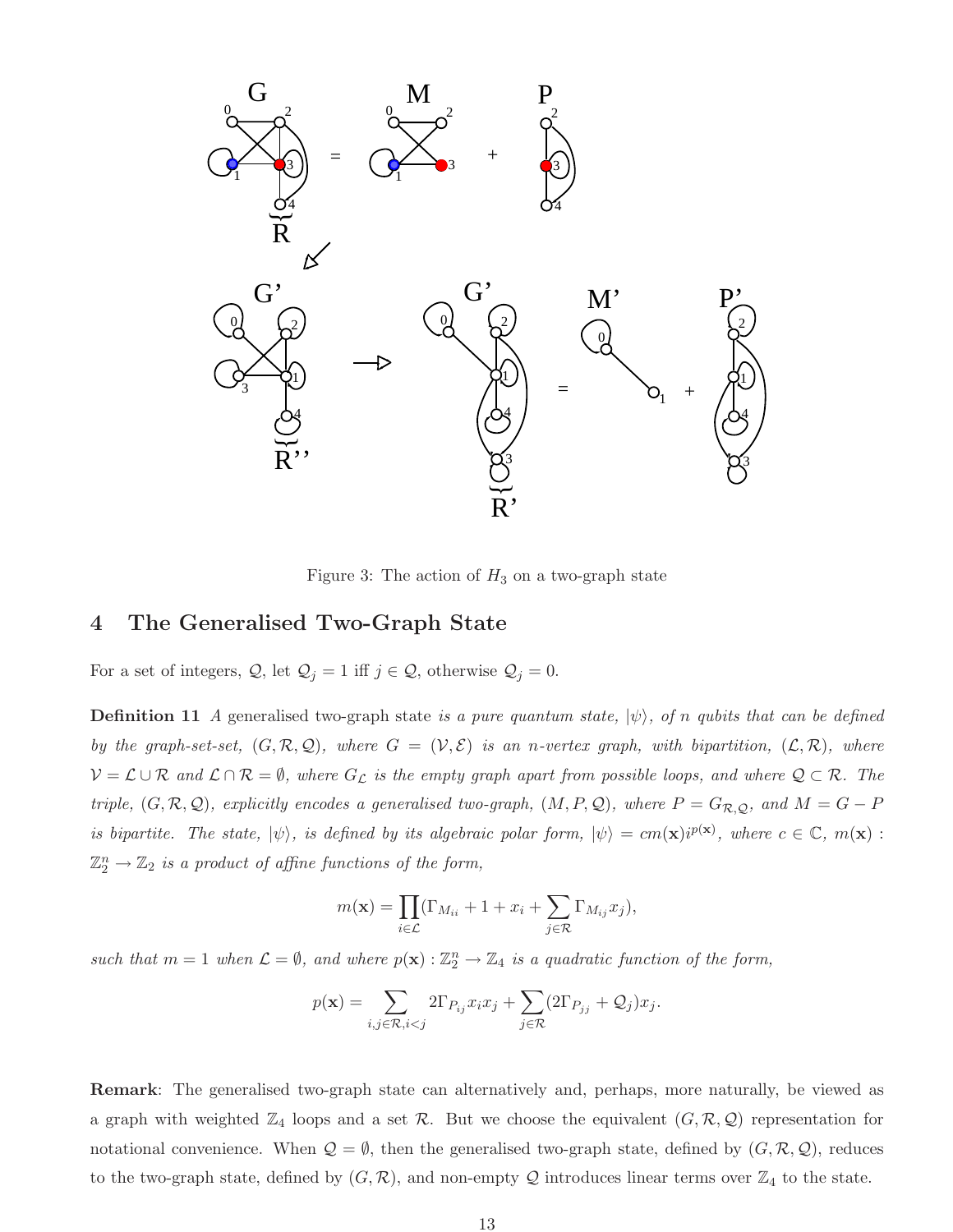<span id="page-13-1"></span>Let  $A \ominus B$  be the symmetric difference of sets A and B, that is  $A \ominus B = (A \setminus B) \cup (B \setminus A)$ .

**Definition 12** Let  $(G, \mathcal{Q})$  be the graph-set pair, extracted from the generalised two-graph state  $(G, \mathcal{R}, \mathcal{Q})$ , with G an n-vertex graph with possible loops and  $Q \subset \{0, 1, ..., n-1\}$ . Then  $(G, Q)^v = (G^v, Q^v)$  is defined to be the graph-set pair resulting from the action of local complementation<sup>⊙</sup> (LC<sup>⊙</sup>) on vertex v of  $(G, \mathcal{Q})$ , where

$$
G^{v} = G + C_{\mathcal{N}_v^G} + \Gamma_{G_{vv}} \Delta_{\mathcal{N}_v^G} + \Delta_{\mathcal{Q} \cap \mathcal{N}_v^G},
$$
  

$$
\mathcal{Q}^{v} = \mathcal{Q} \ominus \mathcal{B}_v^G.
$$

**Example:** The action of LC<sup>⊙</sup> on the following graph-set,  $(G, Q)$ , at vertex  $v = 3$ , is shown in figure [4.](#page-13-0)



<span id="page-13-0"></span>Figure 4: The action of  $LC^{\odot}$  at vertex 3

**Remark:** From definition [12,](#page-13-1) even when G is a simple graph and  $\mathcal{Q} = \emptyset$ , we see that possible loops can still be produced at the output. The LC operation, which acts only on simple graphs, can be recovered from  $LC^{\odot}$  by applying  $LC^{\odot}$  to a simple graph, then deleting any resultant loops from the output.

We now describe the action of 'swp' on the generalised two-graph state at edge  $vw$ , as a natural extension of 'swp' on a two-graph state.

**Definition 13** Let  $|\psi\rangle = m i^p$  be a generalised two-graph state over n qubits, represented by the graph-set-set  $(G, \mathcal{R}, \mathcal{Q}) \equiv (M, P, \mathcal{Q})$ . Let  $v \in \mathcal{L}$  and  $w \in \mathcal{N}_v^G$ . Then the action of swp at edge vw is the operation that interchanges the roles of v and w; i.e. the operation that takes R to  $\mathcal{R}' = \mathcal{R} \cup \{v\} \setminus \{w\}$ , and results in a generalised two-graph state,  $m'i^{p'}$ , where  $|\psi\rangle = m'i^{p'} = mi^{p}$ .

<span id="page-13-2"></span>**Remark:** 'swp' does not change  $|\psi\rangle$ .

**Lemma 2** Let  $|\psi\rangle$  be a generalised two-graph state over n qubits, represented by the graph-set-set  $(G, \mathcal{R}, \mathcal{Q}) \equiv$  $(M, P, Q)$ . Let  $v \in \mathcal{L}$  and  $w \in \mathcal{N}_v^G$ . Then the action of swp at edge vw results in the generalised two-graph state with associated graph-set-set,  $(G', \mathcal{R}', \mathcal{Q}') \equiv (M', P', \mathcal{Q}')$ , and is obtained from  $(G, \mathcal{R}, \mathcal{Q})$  as follows:

Let  $v \in \mathcal{L}, w \in \mathcal{N}_v^G$ . Then,  $(G', \mathcal{R}', \mathcal{Q}') = \text{supp}(G, \mathcal{R}, \mathcal{Q}, v, w)$  can be expressed as: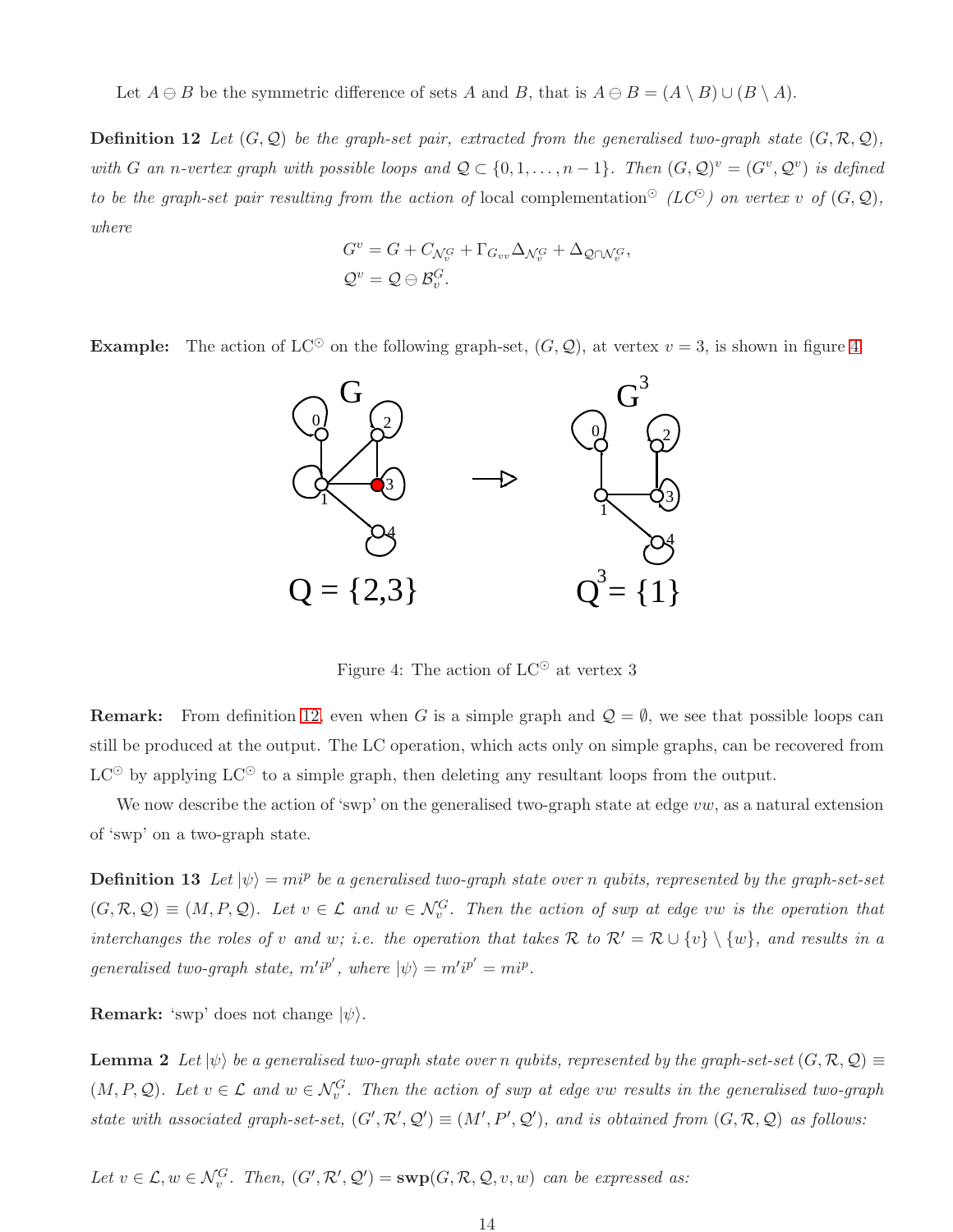$$
\begin{cases}\n\mathcal{R}' = \mathcal{R} \cup \{v\} \setminus \{w\}, \\
G'' = G^{vw}, \\
\text{if } \mathcal{Q}_w = 1 \\
(G', \mathcal{Q}') = (G'', \mathcal{Q})^w \\
\text{else} \\
(G', \mathcal{Q}') = (G'', \mathcal{Q}).\n\end{cases}
$$

Proof: Section [7.](#page-21-0)

<span id="page-14-0"></span>We now describe the action of  $H_v$  on a generalised two-graph state.

**Theorem 3** Let  $|\psi\rangle$  be a generalised two-graph state over n qubits, represented by the graph-set-set  $(G, \mathcal{R}, \mathcal{Q}) \equiv$  $(M, P, Q)$ . Let  $v \in \{0, 1, \ldots, n-1\}$ . Then  $|\psi'\rangle = H_v |\psi\rangle$  is also a generalised two-graph state and can be described by the graph-set-set  $(G', \mathcal{R}', \mathcal{Q}') \equiv (M', P', \mathcal{Q}')$ , where

Ξ

г

$$
(G',\mathcal{R}',\mathcal{Q}')=H_v(G,\mathcal{R},\mathcal{Q}):
$$

$$
\begin{cases}\n\mathcal{R}' = \mathcal{R} \cup \{v\}, & \text{if } v \in \mathcal{L}, \\
(G', \mathcal{Q}') = (G, \mathcal{Q}), & \text{if } v \in \mathcal{L}, \\
\begin{cases}\n\text{if } \mathcal{Q}_v = 0 \\
\mathcal{R}' = \mathcal{R} \setminus \{v\}, \\
(G', \mathcal{Q}') = (G, \mathcal{Q}), \\
\text{else} \\
\mathcal{R}' = \mathcal{R}, \\
(G'', \mathcal{Q}'') = (G, \mathcal{Q})^v \\
G' = G'' + \Delta_{\mathcal{B}_v^G} \\
\mathcal{Q}' = \mathcal{Q}'' \cup \{v\},\n\end{cases}\n\text{,}
$$

$$
\begin{cases}\n\text{assign } w \in \mathcal{N}_v^M, \\
(G', \mathcal{R}'', \mathcal{Q}') = \text{sup}(G, \mathcal{R}, \mathcal{Q}, w, v), \\
\mathcal{R}' = \mathcal{R}'' \cup \{v\},\n\end{cases} \quad \text{if } v \in \mathcal{R}, \mathcal{B}_v^G \nsubseteq \mathcal{R}.
$$

Proof: Section [7.](#page-21-0)

Example: Let  $|\psi\rangle = m i^p$  be a generalised two-graph state, with  $n = 5$ ,  $m = (x_0 + x_2 + x_3 + 1)(x_1 + x_2 + x_3)$ ,  $p = 2x_2x_3 + 2x_2x_4 + 2x_3x_4 + x_2 + 3x_3$ , and graph  $(G, \mathcal{R}, \mathcal{Q}) \equiv (M, P, \mathcal{Q})$ , where G has edge set  $\mathcal{E}$  =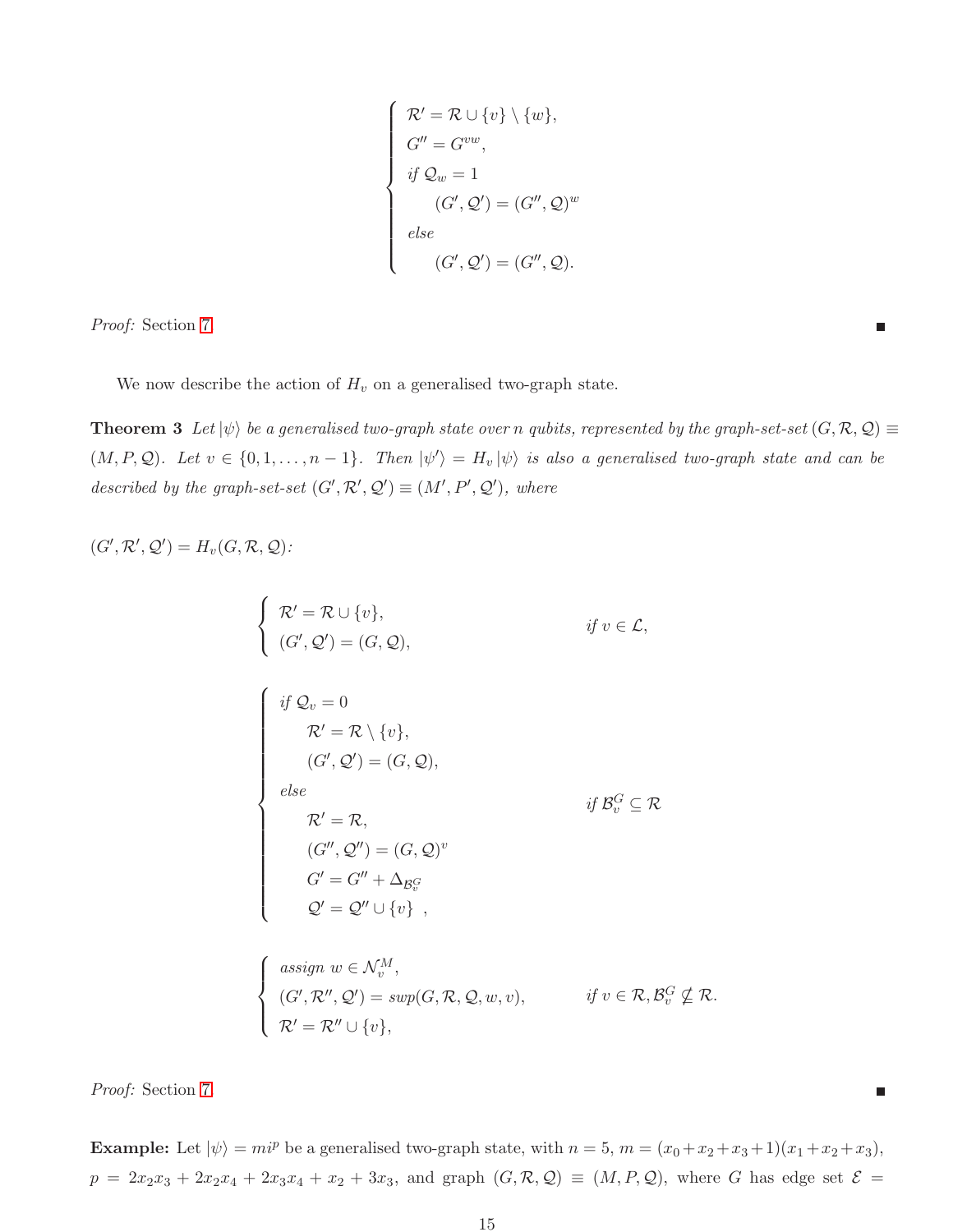$\{02, 03, 12, 13, 23, 24, 34, 11, 33\}, \mathcal{R} = \{2, 3, 4\}, \text{ and } \mathcal{Q} = \{2, 3\}. \text{ Then the action of } H_3 \text{ on } |\psi\rangle \text{ can be }$ detailed as follows where we, arbitrarily, choose  $w = 1$ . Then  $\mathcal{R}' = \{1, 2, 3, 4\}$  and  $\mathcal{Q}' = \{1, 2, 3, 4\}$ . The resulting graph,  $(G', \mathcal{R}', \mathcal{Q}') \equiv (M', P', Q')$ , represents the generalised two-graph state  $|\psi'\rangle = m'i^{p'}$ , where  $m' = (x_0 + x_1)$  and  $p' = 2x_1x_3 + 2x_1x_4 + 2x_2x_3 + x_2 + x_3 + x_4$ . This example is illustrated in figure [5.](#page-15-0)



<span id="page-15-0"></span>Figure 5: The action of  $H_3$  on a generalised two-graph state

<span id="page-15-1"></span>We now describe the action of  $N_v$  on a generalised two-graph state.

**Theorem 4** Let  $|\psi\rangle$  be a generalised two-graph state over n qubits, represented by the graph-set-set  $(G, \mathcal{R}, \mathcal{Q}) \equiv$  $(M, P, Q)$ . Let  $v \in \{0, 1, \ldots, n-1\}$ . Then  $|\psi'\rangle = N_v |\psi\rangle$  is also a generalised two-graph state and can be described by the graph-set-set  $(G', \mathcal{R}', \mathcal{Q}') \equiv (M', P', \mathcal{Q}')$ , where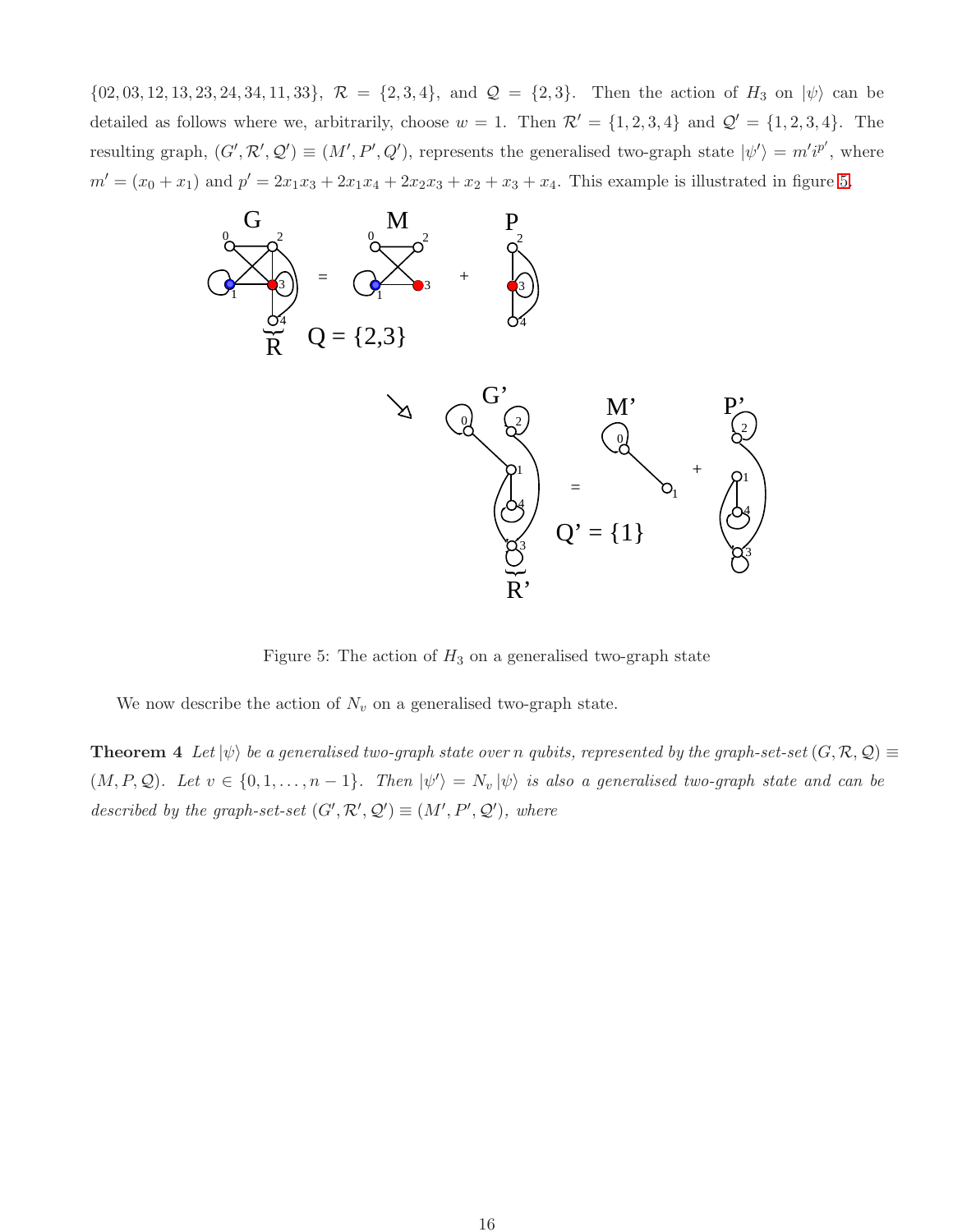$(G',\mathcal{R}',\mathcal{Q}')=N_v(G,\mathcal{R},\mathcal{Q})$ :

$$
\left\{\n\begin{aligned}\n\mathcal{R}' &= \mathcal{R} \cup \{v\}, \\
(\mathcal{G}', \mathcal{Q}'') &= (\mathcal{G}, \mathcal{Q})^v, \\
\mathcal{Q}' &= \mathcal{Q}'' \setminus \{v\}, \\
\mathcal{G}' &= \mathcal{Q} \setminus \{v\}, \\
\mathcal{G}' &= \mathcal{G} + \Delta_{\{v\}}, \\
\mathcal{Q}' &= \mathcal{Q} \setminus \{v\}, \\
\mathcal{Q}' &= \mathcal{Q} \setminus \{v\}, \\
\mathcal{E}' &= \mathcal{R}, \\
(\mathcal{G}'', \mathcal{Q}') &= (\mathcal{G}, \mathcal{Q})^v \\
\mathcal{G}' &= \mathcal{G}'' + \Delta_{\mathcal{B}_{\mathcal{G}}^G}, \\
\text{assign } w \in \mathcal{N}_{\mathcal{M}}^M, \\
(\mathcal{G}'', \mathcal{R}'', \mathcal{Q}'') &= \sup(\mathcal{G}, \mathcal{R}, \mathcal{Q}, w, v), \\
\mathcal{R}' &= \mathcal{R}'' \cup \{v\}, \\
(\mathcal{G}', \mathcal{Q}''') &= (\mathcal{G}'', \mathcal{Q}'')^v, \\
\mathcal{Q}' &= \mathcal{Q}''' \setminus \{v\},\n\end{aligned}\n\right.
$$

Proof: Section [7.](#page-21-0)

We now describe the action of the inverse of  $N_v$  on a generalised two-graph state. This is important for computational reasons, as it allows us to compute spectral measures such as the  $L_j$  norm and the Clifford merit factor [\[24\]](#page-28-12) of a graph state (section [6\)](#page-18-0) by using a Gray code ordering on successive actions of  $H$  and N on each qubit, thereby avoiding the problem of having to store all the graphs from every step.

 $\blacksquare$ 

<span id="page-16-0"></span>**Lemma 3** Let  $|\psi\rangle$  be a generalised two-graph state over n qubits, represented by the graph-set-set  $(G, \mathcal{R}, \mathcal{Q}) \equiv$  $(M, P, Q)$ . Let  $(G'', \mathcal{R}'', Q'') \equiv (M'', P'', Q'')$  be the generalised two-graph state resulting from the application of  $H_v$  to  $(G, \mathcal{R}, \mathcal{Q})$ . Let  $v \in \{0, 1, \ldots, n-1\}$ . Then the action of  $N^{-1}$  on v is the graph-set-set  $(G', \mathcal{R}', \mathcal{Q}') \equiv (M', P', \mathcal{Q}'),$  where: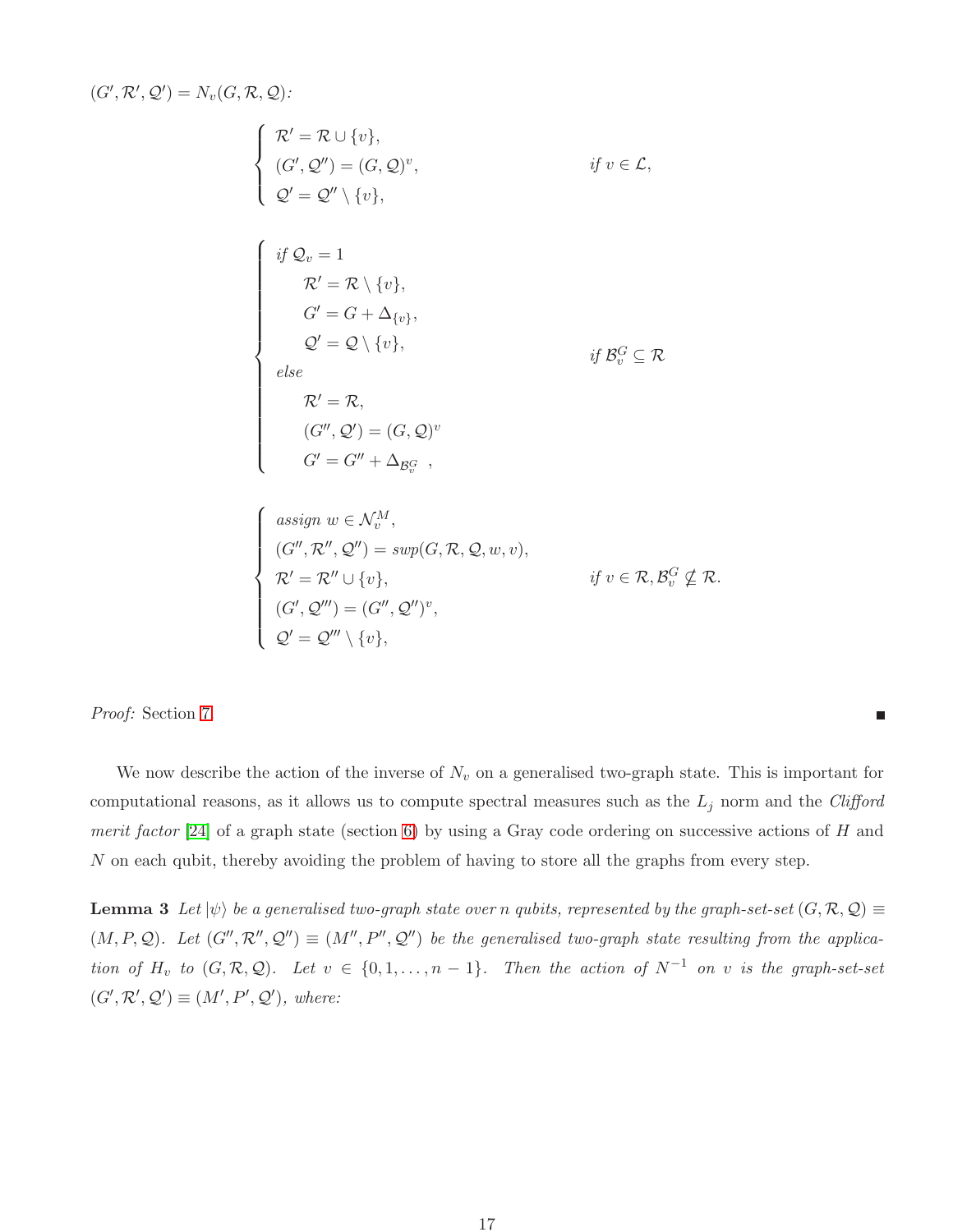$$
\begin{cases}\nG' = G'' + C_{\mathcal{N}_v^{G''}} + \Delta_{\mathcal{N}_v^{G''}} + \Gamma_{vv}^{G''} \Delta_{\mathcal{N}_v^{G''}} + \Delta_{\mathcal{Q}'' \cap \mathcal{N}_v^{G''}} & \text{if } v \in \mathcal{L}'' \\
\mathcal{Q}' = \mathcal{Q}'' \ominus \mathcal{N}_v^{G''} & \text{if } v \in \mathcal{R}'' \text{ and } \mathcal{Q}_v'' = 0\n\end{cases}
$$
\n
$$
\begin{cases}\nG' = G'' + \Delta_v & \text{if } v \in \mathcal{R}'' \text{ and } \mathcal{Q}_v'' = 0 \\
\mathcal{Q}' = \mathcal{Q}'' \cup \{v\} & \text{if } v \in \mathcal{R}'' \text{ and } \mathcal{Q}_v'' = 1\n\end{cases}
$$
\n
$$
\mathcal{R}' = \mathcal{R}''
$$
\n
$$
\mathcal{R}' = \mathcal{R}''.
$$

<span id="page-17-2"></span>Proof: Section [7.](#page-21-0)

**Theorem 5** Let  $|\psi\rangle = m i^p$  be a generalised two-graph state over n qubits. Then there always exists a graph state,  $|\psi\rangle'$ , such that  $|\psi\rangle' = U |\psi\rangle$ , where  $U \in \mathbf{C}_n$ .

Ξ

Proof: A generalised two-graph state,  $(G, \mathcal{R}, \mathcal{Q})$  is always locally-equivalent to a two-graph state,  $(G, \mathcal{R})$  =  $(G, \mathcal{R}, \mathcal{Q}')$ , via the action of some unitary in  $D_n$ , where  $\mathcal{Q}' = \emptyset$ . The theorem then follows from theorem [2.](#page-11-0) <u>n</u>

#### <span id="page-17-0"></span>Corollary 2 (theorem [5\)](#page-17-2) The generalised two-graph state is a stabilizer state, and vice-versa.

Proof: ¿From [\[14,](#page-27-11) [32\]](#page-29-0) and theorem [5,](#page-17-2) all stabilizer states and all generalised two-graph states are graph states, via the action of unitaries from the local Clifford group, and such action is reversible. П

## <span id="page-17-1"></span>4.1 The actions of  $\lambda$  and  $\lambda^2$

We have described the action of  $N$  and  $H$  on the generalised two-graph state. It is trivial to convert these actions to the actions of  $\lambda$  and  $\lambda^2$  on the state, respectively, remembering that, in this paper, global multiplicative constants are ignored. Explicitly,

$$
\lambda_v(G, \mathcal{R}, \mathcal{Q}) = N_v(G, \mathcal{R}, \mathcal{Q}), \qquad \lambda_v^2(G, \mathcal{R}, \mathcal{Q}) = S_v^{-1} H_v(G, \mathcal{R}, \mathcal{Q}) = N_v^2(G, \mathcal{R}, \mathcal{Q}).
$$

## <span id="page-17-3"></span>5 Canonisation

For some (generalised) two-graph state,  $mi^p$ , as represented by  $(G, \mathcal{R}, \mathcal{Q})$  over n qubits, let  $\mathcal{L} \neq \emptyset$ . Then there is a set of equivalent representations for the same state. For purposes of comparison, it is desirable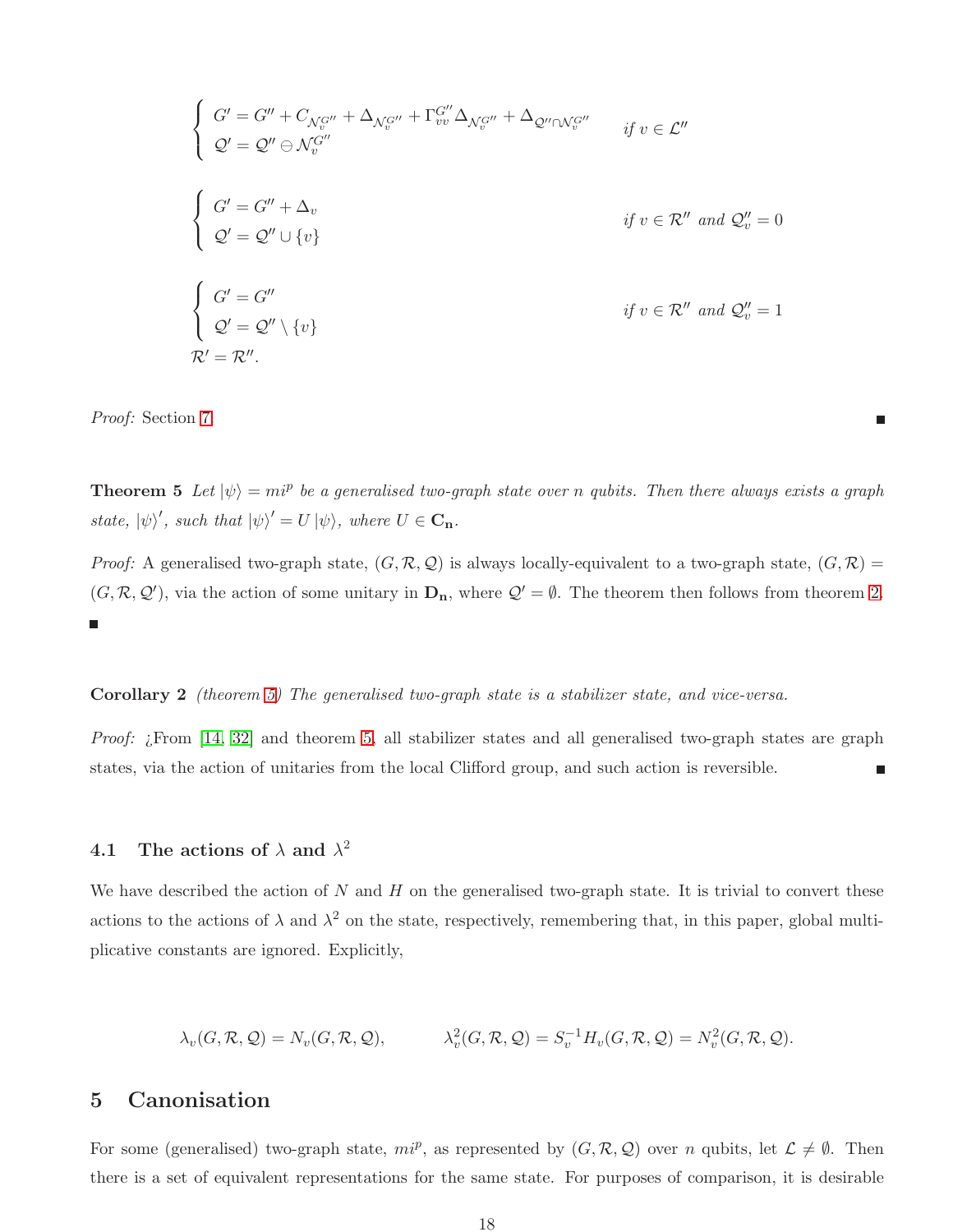to find a canonical representative from each set of equivalent representations. In this section we provide a simple algorithm to obtain, from an arbitrary (generalised) two-graph state, a canonical representative.

**Definition 14** A generalised two-graph state,  $(G, \mathcal{R}, \mathcal{Q})$ , is defined to be canonised if  $v < u$ ,  $\forall (v, u) \in$  $(\mathcal{L}, \mathcal{N}_v^G).$ 

<span id="page-18-1"></span>Observe that such a canonical form is unique and, given such a unique  $M$  graph, the  $P$  graph and  $Q$ set are also unambiguously fixed. We now describe the process of canonisation of a generalised two-graph state.

**Lemma 4** Let  $|\psi\rangle$  be a generalised two-graph state over n qubits, as represented by  $(G, \mathcal{R}, \mathcal{Q})$ . Then we can obtain a canonical representation of  $|\psi\rangle$ , as represented by  $(G_n, \mathcal{R}_n, \mathcal{Q}_n)$ , by following these steps, where  $min(\mathcal{A})$  means the minimum integer in set  $\mathcal{A}$ :

 $(G_n, \mathcal{R}_n, \mathcal{Q}_n) = \text{canon}(G, \mathcal{R}, \mathcal{Q})$ :

$$
\begin{cases}\nSet (G_0, \mathcal{R}_0, \mathcal{Q}_0) = (G, \mathcal{R}, \mathcal{Q}), \text{ and set } i = 0 \\
\text{while } \exists v \in \mathcal{L}_i \text{ such that } v > \min(\mathcal{N}_v^{G_i}) \\
w = \min(\mathcal{N}_v^{G_i}) \\
(G_{i+1}, \mathcal{R}_{i+1}, \mathcal{Q}_{i+1}) = \text{sup}(G_i, \mathcal{R}_i, \mathcal{Q}_i, v, w) \\
i \leftarrow i + 1.\n\end{cases}
$$

Each call to **canon** will have worst-case complexity  $O(|\mathcal{L}|^2)$ .

Proof: Section [7.](#page-21-0)

One can apply canonisation to the generalised two-graph state after each application of  $N$  or  $H$ , if required.

г

## <span id="page-18-0"></span>6 Spectral Analysis of the Graph State

We now briefly demonstrate the usefulness of the two-graph representation by computing various  $L_j$ -norms of the graph state wrt the local Clifford group. Let  $|\psi\rangle$  be a generalised two-graph state over n qubits. For  $U \in \mathbf{C}_{\mathbf{n}}$ , let  $|\psi_U\rangle = U |\psi\rangle$ . The  $L_j$ -norm of  $|\psi\rangle$  is given by

$$
\| |\psi\rangle \|_j = \left( 2^{-n} \sum_{\mathbf{x} \in \mathbb{Z}_2^n} (2^{\frac{n}{2}} |\psi\rangle_{\mathbf{x}}|)^j \right)^{\frac{1}{j}} = 2^{n(\frac{1}{2} - \frac{1}{j})} \left( \sum_{\mathbf{x} \in \mathbb{Z}_2^n} |\psi\rangle_{\mathbf{x}}|^{j} \right)^{\frac{1}{j}}.
$$

We wish to compute the  $L_j$ -norm over every state generated by the action of the local Clifford group on  $|\psi\rangle$ . However, as these norms only depend on a summary of powers of magnitudes, it suffices to compute the  $L_j$ -norm over every state generated by the action of  $\{I, H, N\}^{\otimes n}$  on  $|\psi\rangle$ , as the action of matrices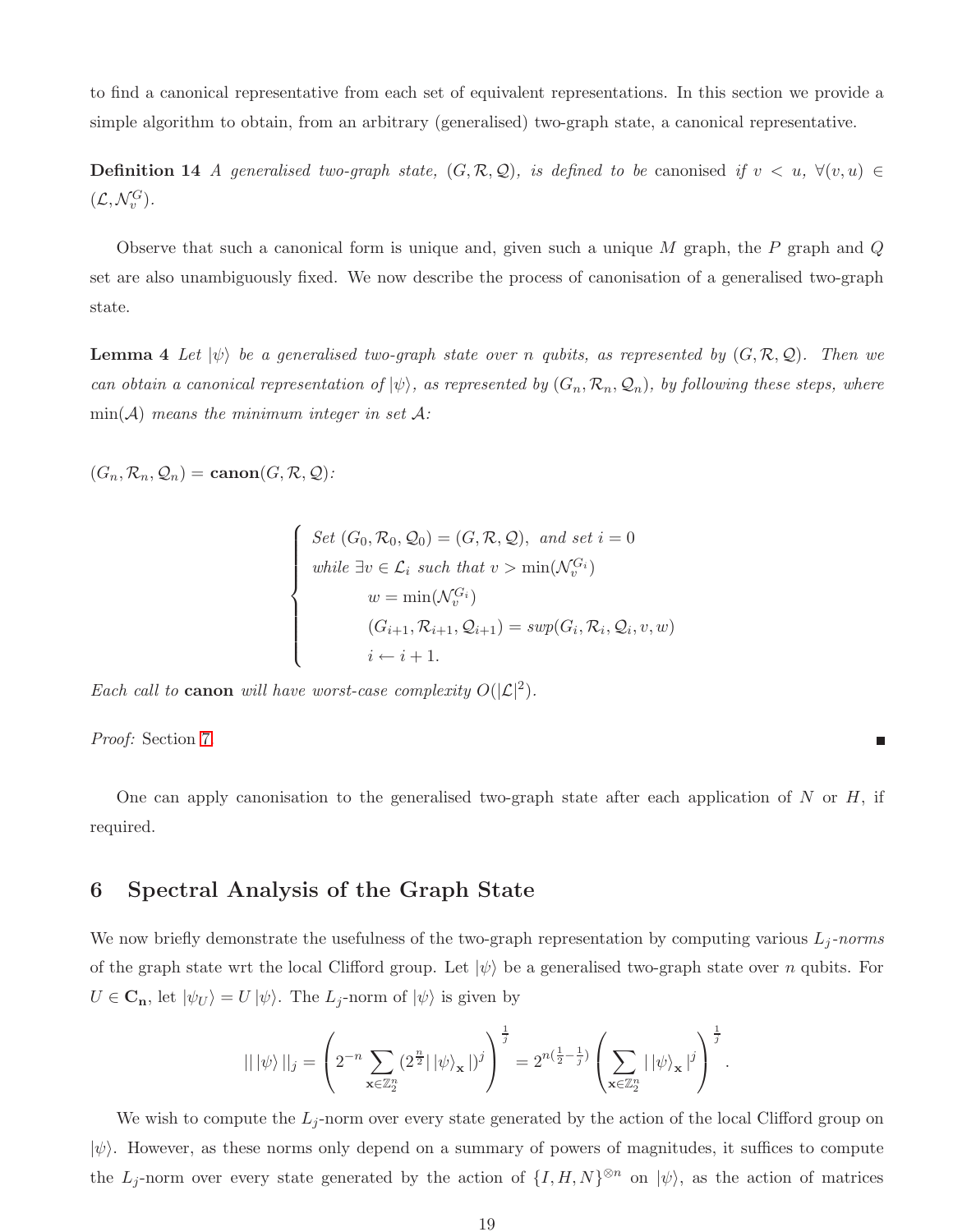from  $D_n$  on the state does not affect coefficient magnitudes; that is, let  $U = U_D U_T$ , with  $U_D \in D_n$  and  $U_T \in \{I, H, N\}^{\otimes n}$ : then  $\| |\psi_U\rangle \| = \| |\psi_{U_D U_T}\rangle \| = \| |\psi_{U_T}\rangle \|$ . Thus

$$
|| \, |\psi \rangle \, ||_{\mathbf{C}_{\mathbf{n}},j} = \left( \frac{24^{-n}}{8} \sum_{U \in \mathbf{C}_{\mathbf{n}}} || \, |\psi_{U} \rangle \, ||_{j}^{j} \right)^{\frac{1}{j}} = \left( 3^{-n} \sum_{U \in \{I,H,N\}^{\otimes n}} || \, |\psi_{U} \rangle \, ||_{j}^{j} \right)^{\frac{1}{j}} = 2^{\frac{n}{2}} \left( 6^{-n} \sum_{\mathbf{x} \in \mathbb{Z}_{2}^{n} \atop U \in \{I,H,N\}^{\otimes n}} || \, |\psi_{U} \rangle_{\mathbf{x}} |^{j} \right)^{\frac{1}{j}}
$$

.

Normalisation of the pure state ensures that  $|| \psi \rangle ||_2 = || \psi \rangle ||_{C_{n},2} = 1$ , by Parseval's theorem.

Let  $|\psi_U\rangle$  be represented by the graph-set-set  $(G_U, \mathcal{R}_U, \mathcal{Q}_U)$ , where  $\mathcal{L}_U = \mathcal{V} \setminus \mathcal{R}_U$ . Then one can show that,

$$
|| \, |\psi_U\rangle \, ||_j = 2^{\frac{(j-2)|\mathcal{L}_U|}{2j}}.
$$

Therefore,

$$
|| \, |\psi\rangle \, ||_{\mathbf{C}_{\mathbf{n}},j} = \left( 3^{-n} \sum_{U \in \{I,H,N\}^{\otimes n}} 2^{\frac{(j-2)|\mathcal{L}_U|}{2}} \right)^{\frac{1}{j}}.
$$

In other words,  $|| \psi \rangle ||_{C_{n,j}}$  can be efficiently computed by keeping track of the size of  $\mathcal{L}_U$  after each successive action of  $H$  and  $N$  on the two-graph state. In particular, although the evaluation is theoretically over all  $24<sup>n</sup> \times 8$  transforms represented by the local Clifford group, we obtain the same evaluation by only considering the  $3^n$  transforms represented by  $\{I, H, N\}^{\otimes n}$ , which is an exponential improvement in computational complexity.

Using the Database of Self-Dual Quantum Codes [\[5\]](#page-26-3) we classify all inequivalent graph states according to their  $L_j$  norms wrt  $\mathbf{C}_n$ , up to  $n = 7$  qubits, as shown in table 1 for  $j = 3$  and  $j = 4$ , where the norm is  $|| \psi \rangle ||_{C_{n,j}}$ . One can expect the entanglement of the graph state to be higher if  $|| \psi \rangle ||_{C_{n,j}}$  is lower. In [\[24\]](#page-28-12), the so-called Clifford merit factor  $(CMF)$  was proposed as a suitable measure of entanglement for a graph state, where

$$
\mathcal{CMF}(|\psi\rangle) = \frac{1}{|| |\psi\rangle||_{\mathbf{C}_{n},4}^{4} - 1}.
$$

One can expect the entanglement of a graph state to be higher if the CMF of a graph state is higher. Moreover, it was proved in [\[24\]](#page-28-12) that the expected value of  $\frac{1}{\mathcal{CMF}}$  $\frac{1}{\mathcal{CMF}}$  $\frac{1}{\mathcal{CMF}}$  for a random graph state, as  $n \to \infty$ , is 1<sup>1</sup> . This is suggested as, at least, reasonable by the results of table 1 as  $\| |\psi\rangle||_{\mathbf{C}_{n},4}^4$  for a random graph state could well approach 2 from below as  $n \to \infty$ .

We can also compute the  $L_{\infty}$  norm of a graph state wrt the local Clifford group, where,

$$
\| |\psi\rangle||_{\mathbf{C}_{\mathbf{n}},\infty} = 2^{\left(\sup_{U \in \{I,H,N\}^{\otimes n}}(|\mathcal{L}_U|)\right)/2},
$$

and (potentially) ranges from 1 to  $2^{n/2}$  (although, for connected graphs, neither the 'ideal' lower bound or the worst-case upper-bound are ever reached). In [\[4\]](#page-26-1) the  $PAR_{IHN}$ , of a graph state is computed, where  $\text{PAR}_{IHN}(\ket{\psi}) = ||\ket{\psi}||^2_{\mathbf{C_n},\infty}$ , and where  $n - \log_2(\text{PAR}_{IHN})$  gives an upper bound on the entanglement of the graph state as measured by the log form of the geometric measure [\[38\]](#page-29-5), which is an entanglement

<span id="page-19-0"></span><sup>&</sup>lt;sup>1</sup> Assumes all graphs are equally likely.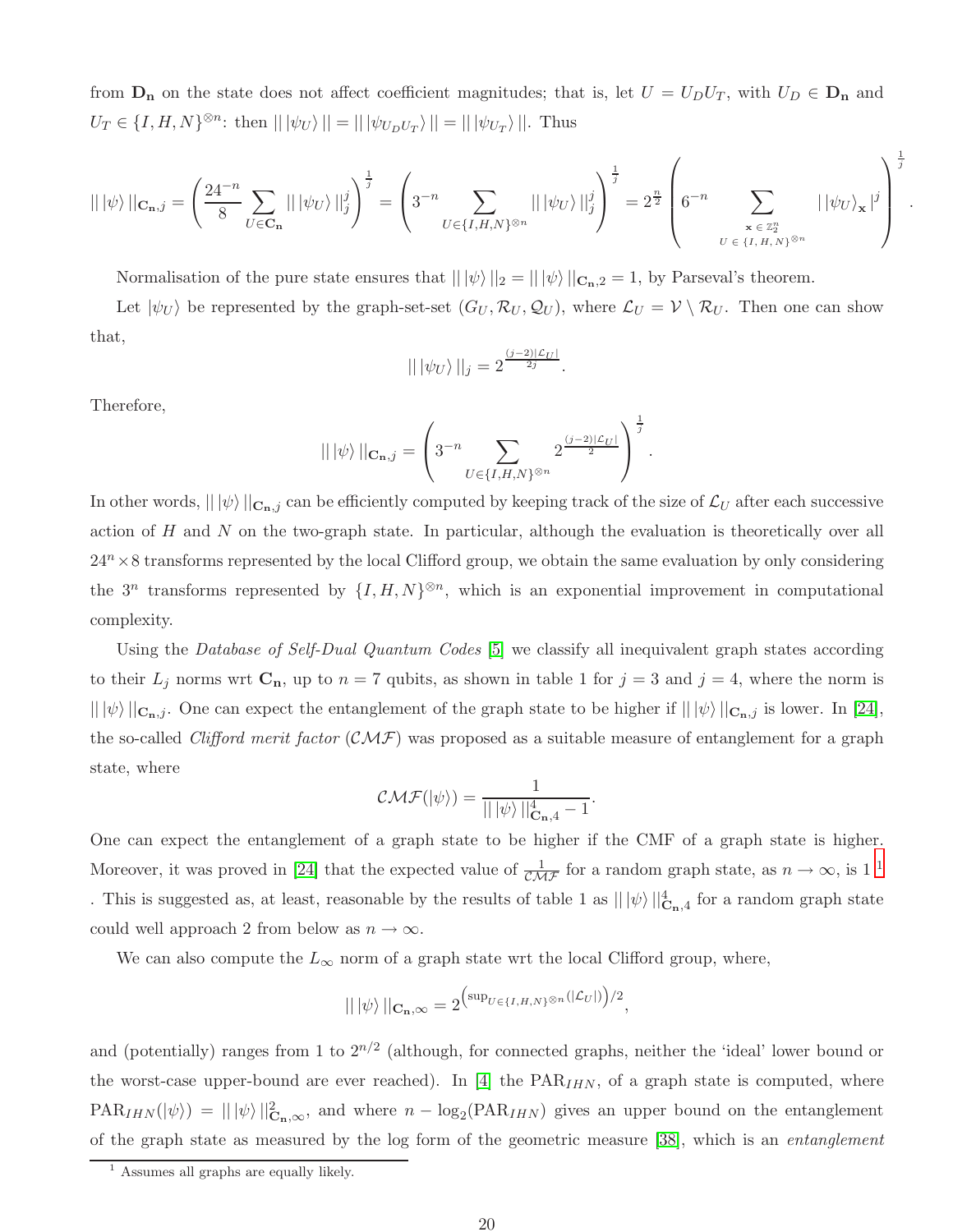monotone [\[37\]](#page-29-6). This upper bound is shown to be tight for a graph state with a bipartite graph in its LC orbit [\[22,](#page-28-3) [4\]](#page-26-1). The method used in [\[4\]](#page-26-1) to compute  $PAR_{IHN}$  looked for the independent set of largest size over the set of graphs in the LC orbit of  $|\psi\rangle$ . It is evident that  $\sup_{U\in\{I,H,N\}\otimes n}(|\mathcal{L}_U|)$  is equal to the size of this largest independent set. So we do not strictly need the two-graph form to compute the  $L_{\infty}$ -norm of the graph state, but can make do with LC over the graph state. However, we then require to search for the largest independent set in each graph in the LC orbit. In contrast, if we use the two-graph representation to compute the  $L_{\infty}$ -norm of the graph state then we identify an independent set in the current graph wrt U as being the set  $\mathcal{L}_U$ . Thus the two-graph representation implicitly encodes and keeps track of the independent sets in the graphs in the LC orbit of the graph state. The search techniques of [\[4\]](#page-26-1) and this paper are of approximately equal computational complexity. Results for  $PAR_{IHN}$  for graph states are provided in [\[4\]](#page-26-1). In figure [6](#page-20-0) we plot the expected  $\text{PAR}_{IHN}$  of a graph state of varying density, where the 'density' indicates the percentage probability that a given edge exists. From figure [6](#page-20-0) we conclude that very dense and very sparse graphs represent graph states with relatively high values of  $PAR_{IHN}$ , which translates to a relatively low upper bound on the geometric measure of entanglement. Therefore, as one might expect, it appears that graph states of density around 0.5 should maximise the upper bound on the geometric measure of entanglement.



<span id="page-20-0"></span>Figure 6: Expected PAR<sub>IHN</sub> of random graph states of  $n = 2$  to 13 vertices versus graph density, 10 – 100%

In figure [7](#page-21-1) we compute the expected value for an  $L_j$  norm,  $2 \leq j \leq 16$ , for a random graph state of density 50%. The horizontal lines are the results for the  $L_{\infty}$  norm, where  $\| |\psi\rangle||_{\mathbf{C}_{\mathbf{n}},\infty} = \sqrt{\text{PAR}_{IHN}}$ . The results indicate that the  $L_{\infty}$  norm is approached from below by the  $L_j$  norm as  $j \to \infty$  (it is not so difficult to prove this). The results also indicate that the relationship between expected  $||\psi\rangle||_{\mathbf{C_n},\infty}$  and n is marginally superlinear, at least for small numbers of vertices.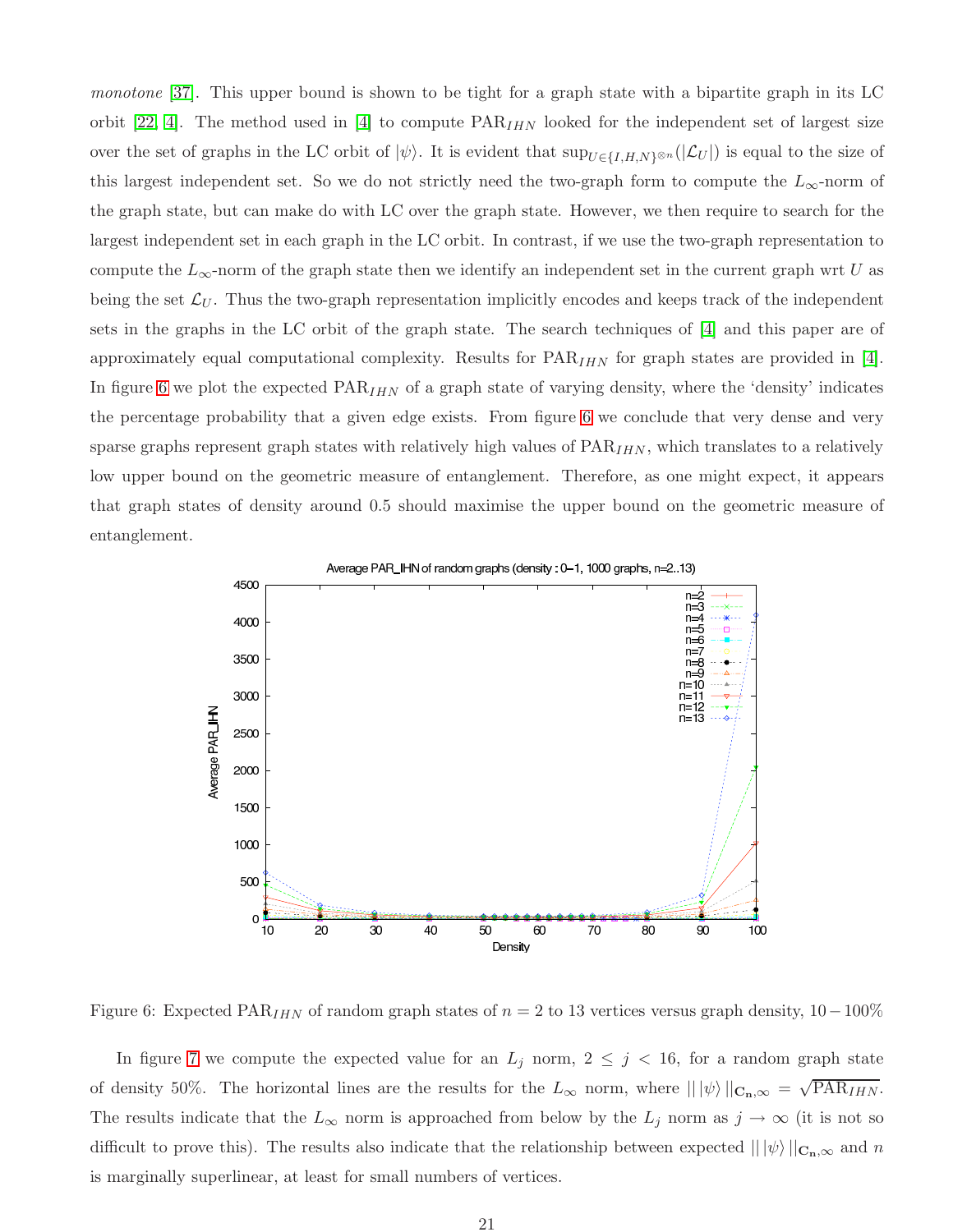

<span id="page-21-1"></span>Figure 7: Expected  $L_j$  norm and  $\sqrt{PAR_{IHN}}$  versus j for *n*-vertex random graph states

# <span id="page-21-0"></span>7 Appendix: Proofs

For an integer set, S, denote  $x_S = \sum_{j \in S} x_j$ , and let  $x_a \in f$ ,  $x_a \notin f$ , mean that f is or is not dependent on  $x_a$ , respectively. We denote  $p_a = p_{x_v=a}, m_a = m|_{x_v=a}$ , for  $a \in \mathbb{Z}_2$ .

### 7.1 Proofs for section [3](#page-9-1)

*Proof:* (of lemma [1\)](#page-10-1) We write  $m = r(x_v + x_w + h_v)$   $\prod_{t \in \mathcal{N}_w^M \setminus \{v\}} (x_t + x_w + h_t)$ , with  $x_v, x_w \notin r$ , for  $h_k = \Gamma_{M_{kk}} + 1 + \sum_{j \in \mathcal{N}_k^M \setminus \{w\}} x_j$ . We also write  $p = x_w(x_{\mathcal{N}_w^P} + \Gamma_{P_{ww}}) + p|_{x_w=0}$ . We want to interchange the roles of v and w by re-factoring m and by substituting  $x_w = x_v + h_v + 1$  in the remaining terms that involve  $x_w$ . Thus  $m' = r(x_w + x_v + h_v) \prod_{t \in \mathcal{N}_w^M \setminus \{v\}} (x_t + x_v + h_v + h_t + 1)$ , and  $p' = (x_v + h_v + 1)(x_{\mathcal{N}_w^P} + \Gamma_{P_{ww}}) + p|_{x_w = 0}$ . ¿From the form of m, p, and  $m'$ , p', where  $\mathcal{R}' = \mathcal{R} \cup \{v\} \setminus \{w\}$ , we obtain the graph equations,

$$
M' = M - K_{\{v\}, \mathcal{N}_v^M} - K_{\mathcal{N}_w^M \setminus \{v\}, \{w\}} - \Gamma_{M_{vv}} \Delta_{\{v\}} + K_{\{w\}, \mathcal{B}_v^M \setminus \{w\}} + K_{\mathcal{N}_w^M \setminus \{v\}, \mathcal{B}_v^M \setminus \{w\}} + \Gamma_{M_{vv}} (\Delta_{\{w\}} + \Delta_{\mathcal{N}_w^M \setminus \{v\}}),
$$
  

$$
P' = P - K_{\{w\}, \mathcal{N}_w^P} - \Gamma_{P_{ww}} \Delta_{\{w\}} + K_{\mathcal{B}_v^M \setminus \{w\}, \mathcal{N}_w^P} + \Gamma_{M_{vv}} \Delta_{\mathcal{N}_w^P} + \Gamma_{P_{ww}} \Delta_{\mathcal{B}_v^M \setminus \{w\}}.
$$

.

 $\blacksquare$ 

Rearranging,

$$
M' = M + K_{\{v\}, \mathcal{N}_v^M} + K_{\mathcal{N}_w^M \setminus \{v\}, \mathcal{B}_v^M} + \Gamma_{M_{vv}} \Delta_{\mathcal{B}_w^M \setminus \{v\}},
$$
  

$$
P' = P + K_{\mathcal{B}_v^M, \mathcal{N}_w^P} + K_{\{w\}, \mathcal{B}_v^M \setminus \{w\}} + \Gamma_{M_{vv}} \Delta_{\mathcal{N}_w^P} + \Gamma_{P_{ww}} \Delta_{\mathcal{B}_v^M \setminus \{w\}}
$$

Combining and simplifying,

$$
G' = M' + P' = G + K_{\mathcal{N}^M_w, \mathcal{B}^M_v} + \Delta_{\{v\}} + K_{\mathcal{B}^M_v, \mathcal{B}^P_w} + \Delta_{\{w\}} + \Gamma_{G_{vv}} \Delta_{\mathcal{B}^G_w} + \Gamma_{G_{ww}} \Delta_{\mathcal{B}^G_v}
$$
  
=  $G + K_{\mathcal{B}^G_v, \mathcal{B}^G_w} + \Delta_{\{v, w\}} + \Gamma_{G_{vv}} \Delta_{\mathcal{B}^G_w} + \Gamma_{G_{ww}} \Delta_{\mathcal{B}^G_v} = G^{vw}.$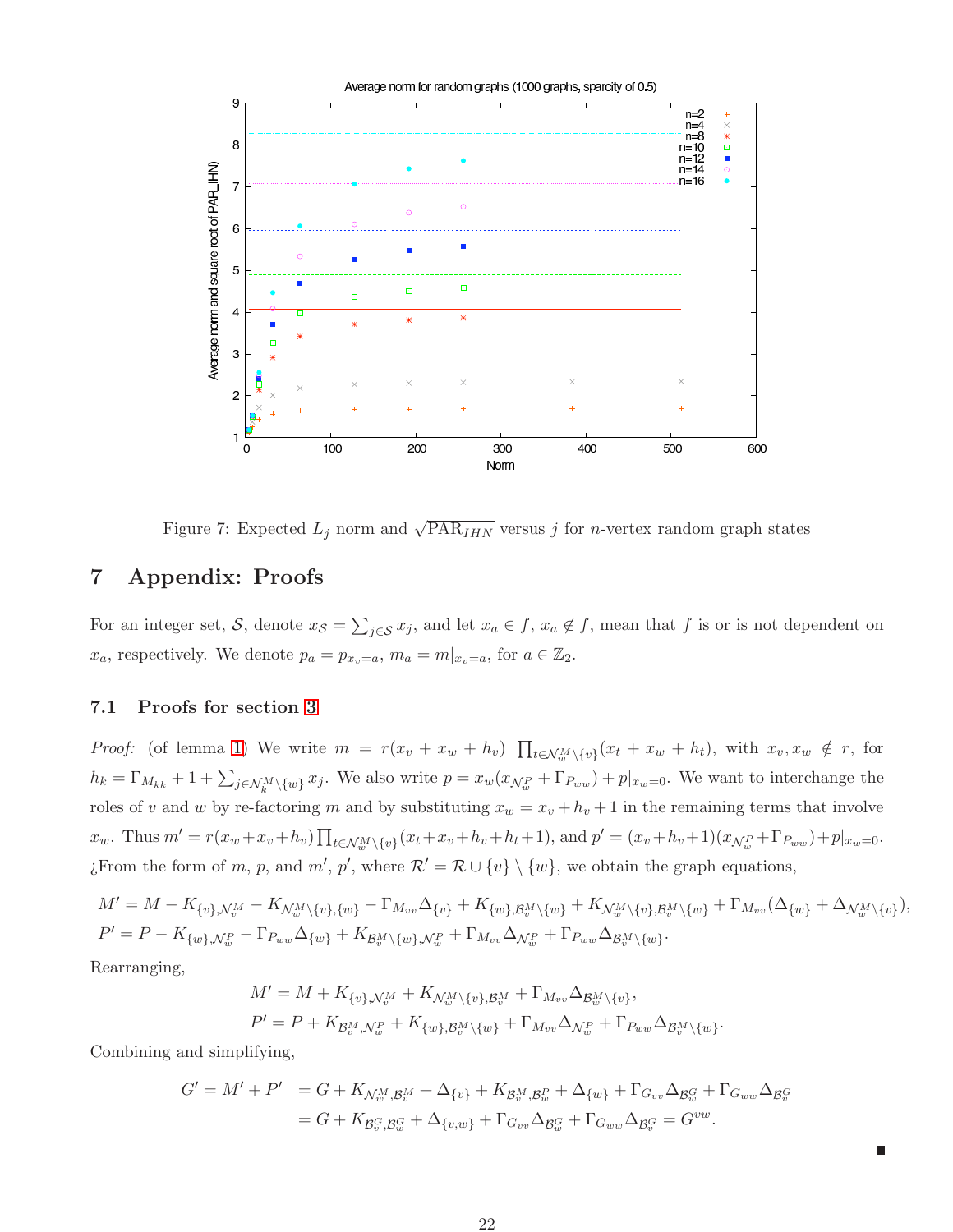To prove theorem [1](#page-10-0) we require the following lemma.

Lemma 5 Let m and p be Boolean functions. Then,

<span id="page-22-0"></span>
$$
\sqrt{2}H_v m(-1)^p = m_0(-1)^{p_0} + m_1(-1)^{p_1+x_v}.
$$
\n(1)

*Proof:* (lemma [5\)](#page-22-0) Without loss of generality we set  $v = n - 1$ . Then we write the  $2^n \times 1$  vector

$$
m(-1)^p = \left(\begin{array}{c}m_0(-1)^{p_0}\\m_1(-1)^{p_1}\end{array}\right).
$$

Using the equality  $\sqrt{2}H = X + Z$ ,

$$
H_n m(-1)^p = \frac{1}{\sqrt{2}} \left( X_{n-1} \left( \begin{array}{c} m_0(-1)^{p_0} \\ m_1(-1)^{p_1} \end{array} \right) + Z_{n-1} \left( \begin{array}{c} m_0(-1)^{p_0} \\ m_1(-1)^{p_1} \end{array} \right) \right) = \frac{1}{\sqrt{2}} \left( \left( \begin{array}{c} m_1(-1)^{p_1} \\ m_0(-1)^{p_0} \end{array} \right) + \left( \begin{array}{c} m_0(-1)^{p_0} \\ -m_1(-1)^{p_1} \end{array} \right) \right).
$$

Proof: (theorem [1\)](#page-10-0) For  $x_v \notin m$  (i.e.  $\mathcal{B}_v^G \subseteq \mathcal{R}$ ), we only need to show that  $|\psi'\rangle = \frac{1}{\sqrt{n}}$  $\frac{1}{2}m'(-1)^{p'} = H_v m(-1)^p$ , where

<span id="page-22-1"></span>
$$
m' = m(x_{\mathcal{B}_v^P} + 1), \quad p' = p_0 \quad , \tag{2}
$$

г

 $\blacksquare$ 

as this implies that  $M' = M + P_v$ ,  $P' = P - P_v$ ,  $G' = M' + P' = G$ , and  $v \in \mathcal{L}'$ , as required. By lemma [5,](#page-22-0) and given that  $x_v \notin m$ ,  $\sqrt{2}H_v m(-1)^p = m(-1)^{p_0} (1 + (-1)^{x_{\mathcal{B}_v^P}}) =$  $\sqrt{ }$  $\left\vert \right\vert$  $\mathcal{L}$ 0 if  $x_{\mathcal{B}_v^P} = 1 \mod 2$  $(-1)^{p_0}$  if  $x_{\mathcal{B}_v^P} = 0 \mod 2$ , thereby proving equation [\(2\)](#page-22-1) and the case where  $x_v \notin m$ .

For  $v \in \mathcal{L}$ , then  $p_0 = p_1 = p$ , and

$$
m_0 + (-1)^{x_v} m_1 = (-1)^{x_v(\Gamma_{M_{vv}} + x_{\mathcal{N}_v^G})} \frac{m}{(\Gamma_{M_{vv}} + 1 + x_{\mathcal{B}_v^G})}.
$$

Then, from lemma [5,](#page-22-0)

$$
m' = \frac{m}{(\Gamma_{M_{vv}} + 1 + x_{\mathcal{B}_v^G})}, \quad \text{and} \quad p' = p + x_v(\Gamma_{M_{vv}} + x_{\mathcal{N}_v^G}).
$$

Therefore  $M' = M - M_v$ ,  $P' = P + M_v$  and, therefore,  $G' = M' + P' = G$ , where  $v \in \mathcal{R}'$ , thereby proving the case where  $v \in \mathcal{L}$ .

For  $v \in \mathcal{R}, \mathcal{B}_v \nsubseteq \mathcal{R}$ , then, for  $\omega \in \mathcal{N}_v^M$ , we first apply 'swp' to interchange v and w so that  $v \in \mathcal{L}''$ , where  $m''(-1)^{p''}=m(-1)^p$ . The case where  $v \in \mathcal{R}, \mathcal{B}_v \nsubseteq \mathcal{R}$  is then proved by showing that subsequently applying  $H_v$  to  $(G'', \mathcal{R}'')$ , where  $v \in \mathcal{L}''$ , obtains the result in the theorem, and such a case has been proved above.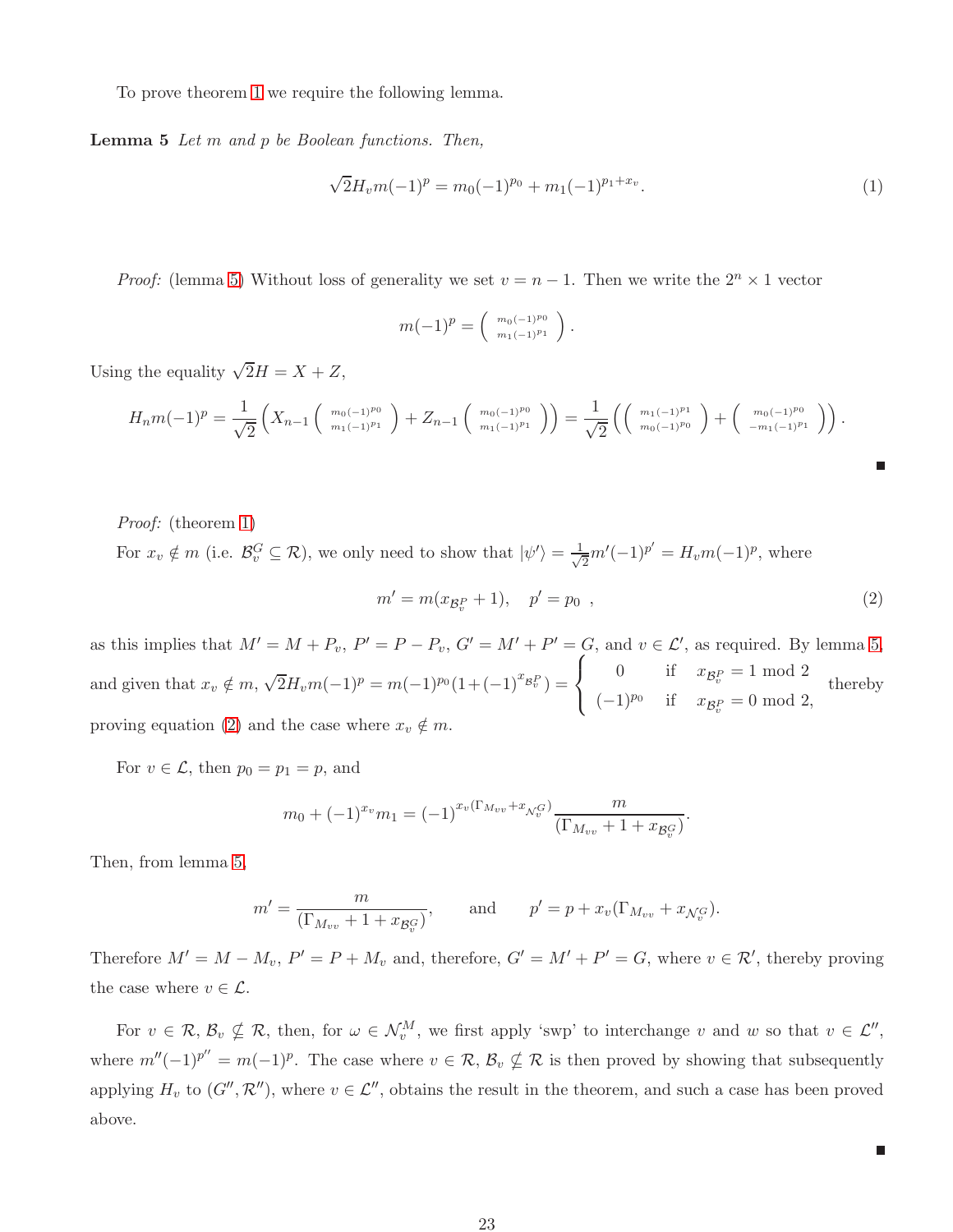### 7.2 Proofs for section [4](#page-12-1)

In the sequel we mix arithmetic, mod 2, and mod 4 so, to clarify the formulas for equations that mix moduli, anything in square brackets is computed mod 2. The  $\{0,1\}$  result is then embedded in mod 4 arithmetic for subsequent operations outside the square brackets.

We use the following lemma:

#### Lemma 6

<span id="page-23-0"></span>
$$
\sum_{i=1}^{n} [A_i] \ (mod \ 4) = [\sum_{i=1}^{n} A_i] + 2[\sum_{i < j} A_i A_j] \ (mod \ 4), \quad \text{where } A_i \in \mathbb{Z}_2 \ .
$$

Proof: (of lemma [2\)](#page-13-2) This lemma generalises lemma [1.](#page-10-1) Using the same notation as in the proof of lemma [1,](#page-10-1) we want to interchange the roles of v and w and, as we define  $\mathcal{R}' = \mathcal{R} \cup \{v\} \setminus \{w\}$ , we substitute  $x_w = x_v + h_v + 1$  where appropriate. The function m' is the same as in the proof of lemma [1.](#page-10-1) For p' we write

$$
p' = [x_v + h_v + 1](2x_{\mathcal{N}_w}^P + 2\Gamma_{P_{ww}} + \mathcal{Q}_w) + p|_{x_w = 0},
$$

which is the same as in the proof of lemma [1](#page-10-1) apart from the term  $\mathcal{Q}_w[x_v + h_v + 1]$ . The case were  $\mathcal{Q}_w = 0$ is proven in lemma [1.](#page-10-1) For  $\mathcal{Q}_w = 1$  we observe, from lemma [6,](#page-23-0) that

$$
[x_v + h_v + 1] = [x_{\mathcal{B}_v^M \setminus \{w\}} + \Gamma_{M_{vv}}] = x_{\mathcal{B}_v^M \setminus \{w\}} + \Gamma_{M_{vv}} + 2 \sum_{i,j \in \mathcal{B}_v^M \setminus \{w\}, i < j} x_i x_j + 2\Gamma_{M_{vv}} x_{\mathcal{B}_v^M \setminus \{w\}}.
$$

The last equation can be interpreted graphwise as adding to the graph  $G^{vw}$  the terms

$$
C_{\mathcal{B}_v^G\setminus\{w\}}+\Gamma_{G_{vv}}\Delta_{\mathcal{B}_v^G\setminus\{w\}}+\Delta_{\mathcal{Q}\cap\mathcal{B}_v^G\setminus\{w\}},
$$

and setting  $\mathcal{Q}' = \mathcal{Q} \oplus \mathcal{B}_{v}^G$ . By definition [6](#page-8-2) we obtain  $\mathcal{B}_{v}^G \setminus \{w\} = \mathcal{N}_{w}^{G^{vw}}$ , and  $\Gamma_{G_{vv}} = \Gamma_{G_{ww}^{vw}}$ . Substituting above we obtain  $G' = G^{vw} + C_{\mathcal{N}_{w}^{G^{vw}}} + \Gamma_{G_{ww}^{vw}} \Delta_{\mathcal{N}_{w}^{G^{vw}}} + \Delta_{\mathcal{Q} \cap \mathcal{N}_{w}^{G^{vw}}}$ , with  $\mathcal{Q}' = \mathcal{Q} \ominus B_{w}^{G^{vw}}$ .

In order to prove theorem [3,](#page-14-0) we first state some spectral results.

**Lemma 7** Let m be a Boolean function, and let  $p : \mathbb{Z}_2^n \to \mathbb{Z}_4$ . Then,

<span id="page-23-1"></span>
$$
\sqrt{2}H_v[m]i^p = [m_0]i^{p_0} + [m_1]i^{p_1+2x_v}.
$$
\n(3)

Proof: A trivial generalisation of the proof for lemma [5.](#page-22-0)

**Lemma 8** Let  $v \in \mathcal{L}$  and let  $s = \Gamma_{M_{vv}} + 1 + x_{\mathcal{B}_v^M}$ . Then equation [\(3\)](#page-23-1) can be rewritten as:

<span id="page-23-2"></span>
$$
\sqrt{2}H_v[m]i^p = \left[\frac{m}{s}\right]i^{p+2\Gamma_{M_{vv}}x_v+2x_vx_{\mathcal{N}_v^M}}\tag{4}
$$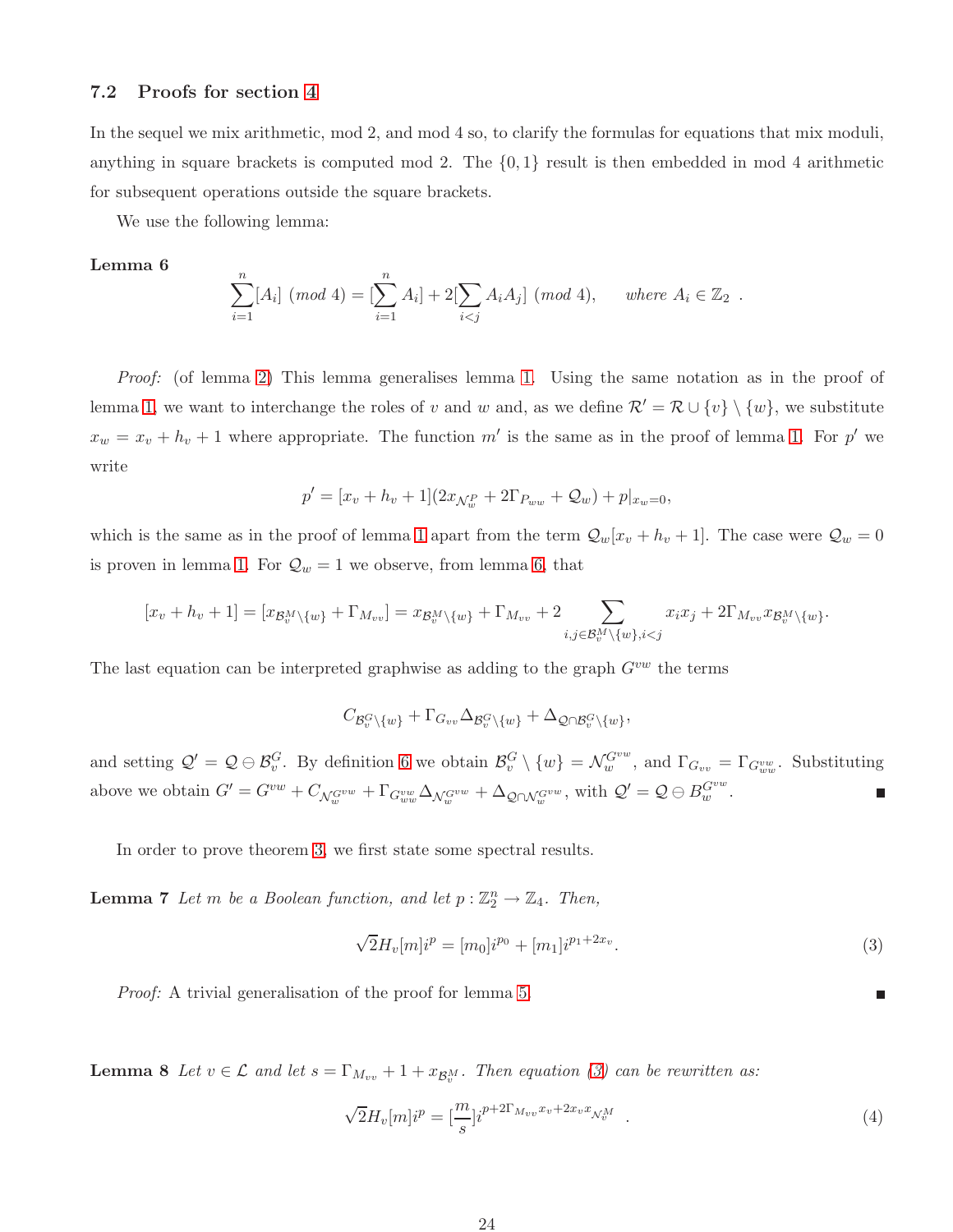*Proof:* As  $v \in \mathcal{L}$ ,  $p_0 = p_1 = p$ ; writing  $m = rs$ , where  $x_v \notin r$ , and substituting for m in equation [\(3\)](#page-23-1), we get

$$
\sqrt{2}H_v[m]i^p = [r]i^p([s_0] + [s_1]i^{2x_v}) = [r]i^p([ \Gamma_{M_{vv}} + 1 + x_{\mathcal{N}_v^M} ] + [ \Gamma_{M_{vv}} + x_{\mathcal{N}_v^M} ]).
$$

Either  $[s_0] = 1$  or  $[s_1] = 1$ , so

$$
\sqrt{2}H_v[m]i^p = [r]i^{p + [\Gamma_{M_{vv}} + x_{\mathcal{N}_v^M}]2x_v} = [\frac{m}{s}]i^{p + 2\Gamma_{M_{vv}}x_v + 2x_v x_{\mathcal{N}_v^M}}.
$$

**Lemma 9** Let  $[m]$ <sup>ip</sup> be a generalised two-graph state. Let  $\mathcal{B}_v^G \subseteq \mathcal{R}$ , and let  $\mathcal{Q}_v = 0$ . Then equation [\(3\)](#page-23-1) can be rewritten as:

<span id="page-24-0"></span>
$$
\sqrt{2}H_v[m]i^p = 2[m][\Gamma_{P_{vv}} + 1 + x_{\mathcal{B}_v^P}]i^{p_0} . \tag{5}
$$

*Proof:* As  $\mathcal{B}_{v}^{G} \subseteq \mathcal{R}$ , we have  $m_0 = m_1 = m$ . Therefore we can rewrite equation [\(3\)](#page-23-1) as:

$$
\sqrt{2}H_v[m]i^p = [m]i^{p_0} (1 + i^q),
$$

where  $q = 2x_{\mathcal{B}_v^P} + 2\Gamma_{P_{vv}}$ . The expression  $1 + i^q = 0$  iff  $q = 2 \pmod{4}$ ; furthermore  $q = 0$  or 2 (mod 4), so otherwise  $1 + i^q = 2$ . Thus we obtain a new term in the magnitude, namely the factor  $[\Gamma_{P_{vv}} + 1 + x_{\mathcal{B}_v^P}]$ .

*Proof:* (theorem [3\)](#page-14-0) *i*, From lemma [8](#page-23-2) we see that, for  $v \in \mathcal{L}$ ,  $M' = M - M_v$ ,  $P' = P + M_v$ , and  $v \in \mathcal{R}'$ , and it follows that  $G' = M' + P' = G$ . ¿From lemma [9](#page-24-0) we see that, for  $\mathcal{B}_v^G \subseteq \mathcal{R}$ , when  $\mathcal{Q}_v = 0$ , then  $M' = M + P_v$ ,  $P' = P - P_v$ , and  $v \in \mathcal{L}'$ , and it follows that  $G' = M' + P' = G$ . For the case where  $v \in \mathcal{R}$ and  $\mathcal{B}_{v}^{G} \nsubseteq \mathcal{R}$ , we need only to make a swap to obtain  $v \in \mathcal{L}'$ , and then apply lemma [8.](#page-23-2) We prove the remaining case indirectly in lemma [12,](#page-25-0) where the relevance of lemma [12](#page-25-0) to theorem [3](#page-14-0) is proven by lemma [13.](#page-25-1)

In order to prove theorem [4,](#page-15-1) we first state some spectral results.

**Lemma 10** [\[30\]](#page-28-2) Let m be a Boolean function, and let  $p : \mathbb{Z}_2^n \to \mathbb{Z}_4$ . Then,

<span id="page-24-1"></span>
$$
\sqrt{2}N_v[m]i^p = [m_0]i^{p_0} + [m_1]i^{p_1+2x_v+1}.
$$
\n(6)

**Lemma 11** Let  $v \in \mathcal{L}$  and let  $m = r(x_v + u + \Gamma_{G_{vv}})$ ,  $x_v \notin r$ . Then equation [\(6\)](#page-24-1) can be rewritten as:

<span id="page-24-2"></span>
$$
\sqrt{2}N_v[m]i^p = [r]i^{p_0+[u+\Gamma_{G_{vv}}](2x_{\mathcal{B}_v^P}+1)} = [r]i^{p_0+(u+\Gamma_{G_{vv}}+2\Gamma_{G_{vv}}u+2\sum_{t,t'\in u,t(7)
$$

Proof: Let  $x_v \in m$  (i.e.  $\mathcal{B}_v \nsubseteq \mathcal{R}$ ). By equation [\(6\)](#page-24-1),  $\sqrt{2}N_j[m]i^p = [m_0]i^{p_0} + [m_1]i^{p_1+2x_j+1}$ . Let  $v \in \mathcal{L}$ , so that  $\mathcal{N}_v^P = \emptyset$ . Writing  $s = x_v + u + \Gamma_{G_{vv}}$ , we obtain

$$
\sqrt{2}N_v[m]i^p = [r]([s_0]i^{p_0} + [s_1]i^{p_1+2x_v+1}) = [r]i^{p_0}([u+\Gamma_{G_{vv}}] + [1+u+\Gamma_{G_{vv}}]i^{2x_v+1})
$$
\n(8)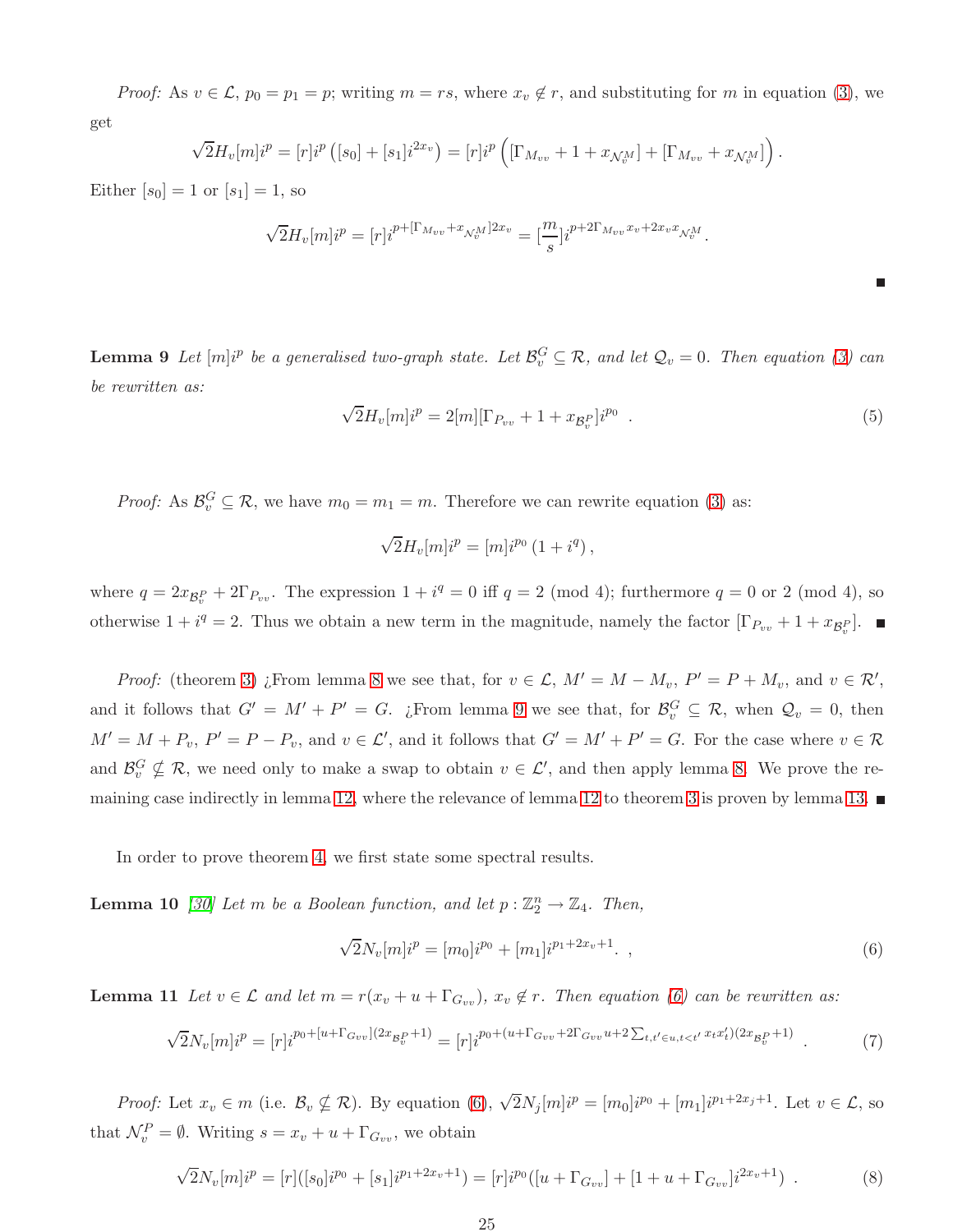When  $[u + \Gamma_{G_{vv}}] = 0$ ,  $\sqrt{2}N_v[m]i^p = [r]i^{p_0}i^{2x_{\mathcal{B}_v^{P}}+1}$ ; when  $[u + \Gamma_{G_{vv}}] = 1$ ,  $\sqrt{2}N_v[m]i^p = [r]i^{p_0}$ . This can be summed up as  $\sqrt{2}N_v[m]i^p = [r]i^{p_0+[u+\Gamma_{G_{vv}}](2x_{\mathcal{B}_v^P}+1)}$ , and the expansion follows from lemma [6.](#page-23-0)

**Lemma 12** Let  $\mathcal{B}_v^G \subseteq \mathcal{R}$  and let  $\mathcal{Q}_v = 0$ . Then equation [\(6\)](#page-24-1) can be rewritten as:

<span id="page-25-0"></span>
$$
N_v[m]i^p = \frac{1+i}{\sqrt{2}} [m]i^{p+2} \sum_{k < k'} [m_k m_{k'}] + (3+2\Gamma_{G_{vv}}) \sum_{k} [m_k] + (3+2\Gamma_{G_{vv}}) [x_v] + 3\Gamma_{G_{vv}} \tag{9}
$$

where  $x_{\mathcal{N}_v^P} = 2[\sum_k m_k] + \Gamma_{G_{vv}}$ .

*Proof:* Let  $x_v \notin m$ ; then  $m_0 = m_1 = m$ , and therefore  $\sqrt{2}N_v[m]i^p = [m](i^{p_0} + i^{p_1+2x_v+1}) = [m]i^{p_0}(1 +$  $i^{2\mathcal{B}_v^G+2\Gamma_{Gvv}+1}$ ). When  $\mathcal{Q}_v=0$ , the coefficients of  $2x_{\mathcal{B}_v^G}+2\Gamma_{Gvv}+1$  are in  $\{1,3\}$ , and so there are no solutions to  $1 + i^{2x} B_v^{G+2\Gamma_{G_{vv}}+1} = 0$ , and this term is equal to  $1 + i$  when  $2x_{\mathcal{B}_v}^{G} + 2\Gamma_{G_{vv}} = 0$ , equal to  $1 - i$  otherwise. If we divide by  $1+i$ , we get  $[m]i^{p_0}i^0$  when  $2x_{\mathcal{B}_v^G} + 2\Gamma_{G_{vv}} = 0$ ,  $[m]i^{p_0}i^3$  otherwise. Using lemma [6,](#page-23-0) we obtain  $\sqrt{2}N_v[m]i^p = (1+i)[m]i^{p_0}i^{3/2(2x_{\mathcal{B}_v^G}+2\Gamma_{G_{vv}})}$ , and the lemma follows by observing that  $x_{\mathcal{N}_v^G} = \sum_k m_k$ .

<span id="page-25-1"></span>**Remark:** Note that for the case  $\mathcal{B}_v \nsubseteq \mathcal{R}$  but  $v \in \mathcal{R}$ , we can swap with some element in the neighbourhood to obtain the desired formula.

**Lemma 13** Let  $v \in \mathcal{R}$ , and let  $\mathcal{Q}_v = 1$ . Then, the action of  $N_v$  (resp.  $H_v$ ) on the two graph-state corresponding to G is equal to the action of  $H_v$  (resp.  $N_v$ ) on the two-graph state corresponding to the graph G with a possible loop in G at v and  $\mathcal{Q}_v = 0$ ; moreover, the loop will appear iff  $\Gamma_{P_{vv}} = 0$  (resp.  $\Gamma_{P_{vv}} = 1$ ).

Proof: 
$$
\begin{pmatrix} 1 & i \\ 1 & -i \end{pmatrix} \begin{pmatrix} 1 & 0 \\ 0 & \pm i \end{pmatrix} = \begin{pmatrix} 1 & \mp 1 \\ 1 & \pm 1 \end{pmatrix} = \begin{pmatrix} 1 & 1 \\ 1 & -1 \end{pmatrix} \begin{pmatrix} 1 & 0 \\ 0 & \mp 1 \end{pmatrix}.
$$
  
Similarly, 
$$
\begin{pmatrix} 1 & 1 \\ 1 & -1 \end{pmatrix} \begin{pmatrix} 1 & 0 \\ 0 & \pm i \end{pmatrix} = \begin{pmatrix} 1 & \pm i \\ 1 & \mp i \end{pmatrix} = \begin{pmatrix} 1 & i \\ 1 & -i \end{pmatrix} \begin{pmatrix} 1 & 0 \\ 0 & \pm 1 \end{pmatrix}.
$$

Corollary 3 Theorem [4.](#page-15-1)

Proof: By lemmas [11,](#page-24-2) [12,](#page-25-0) lemma [9,](#page-24-0) and the proof of lemma [1.](#page-10-1)

*Proof:* (lemma [3\)](#page-16-0) We first observe that  $S_v^3[m]i^p = [m]i^{p+3x_v}$ . Moreover,  $N^{-1} = S^3H$ . Thus, applying  $N_v^{-1}$  to  $[m]i^p$  is the same as first applying  $H_v$ , then  $S_v^3$ , to  $[m]i^p$ .

Let  $v \in \mathcal{L}''$ : then  $m'' = r(x_v + \Gamma_{M''_{vv}} + 1 + q)$ , where  $q = x_{\mathcal{N}_v^{M''}}$ . Then,  $S_v^3[m'']i^{p''} = [m'']i^{p''+3x_v}$  $[m'']i^{p''+3[\Gamma_{M''_{vv}}+q]}$ . On the other hand, in mod 4,  $[\Gamma_{M''_{vv}}+q] = \Gamma_{M''_{vv}}+q+2\Gamma_{M''_{vv}}q+2\sum_{j,k\in\mathcal{N}^{M''}_{v},j\leq k}x_jx_k$ . Then,

$$
S_v^3[m'']i^{p''} = [m'']i^{p''+3\Gamma_{M_{vv}''}+3q+2\Gamma_{M_{vv}''}q+2\sum_{j,k\in\mathcal{N}_v^{M''},j
$$

Let  $v \in \mathcal{R}''$ ,  $\mathcal{Q}''_v = 0$ , then we obtain an extra loop in G at v and  $\mathcal{Q}' = \mathcal{Q} \cup \{v\}$ . When  $v \in \mathcal{R}''$ ,  $\mathcal{Q}''_v = 1$ , then the term  $x_v$  cancels with  $3x_v$  and makes  $\mathcal{Q}' = \mathcal{Q}'' \setminus \{v\}$ .

г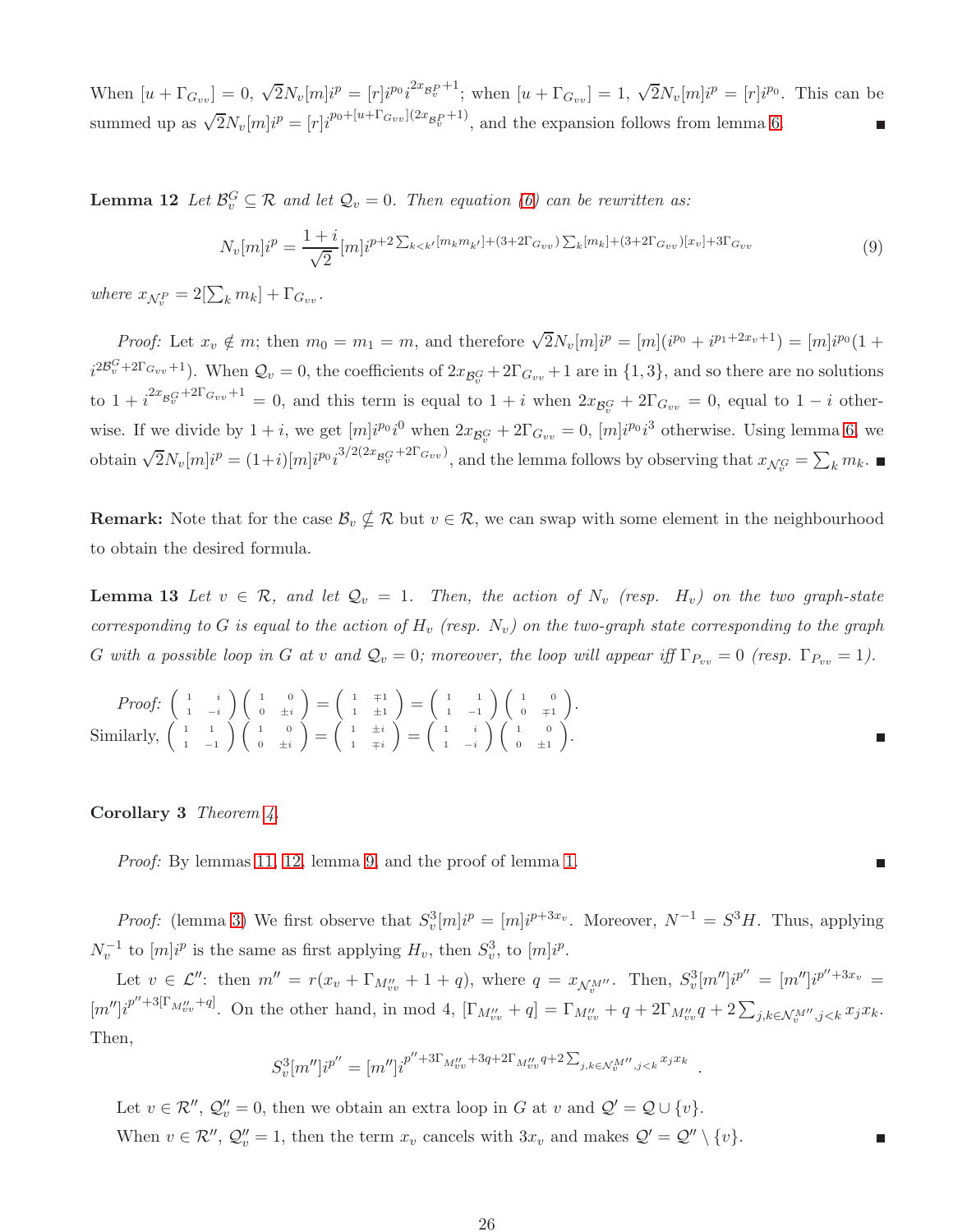### 7.3 Proofs for section [5](#page-17-3)

<span id="page-26-5"></span>*Proof:* (lemma [4\)](#page-18-1) For any generalised two-graph state,  $(G, \mathcal{R}, Q)$  there is always one unique equivalent canonised form,  $(G_c, \mathcal{R}_c, Q_c)$ , such that the indices in set  $\mathcal{L}_c$  are as small as possible. We first state and prove the following lemma.

**Lemma 14** For any uncanonised generalised two-graph state,  $(G, \mathcal{R}, Q)$ , there always exists at least one  $v \in \mathcal{L}$  such that  $v \notin \mathcal{L}_c$  and  $v > \min(\mathcal{N}_v^G)$ .

*Proof:* (lemma [14\)](#page-26-5) By definition an uncanonised generalised two-graph state,  $(G, \mathcal{R}, Q)$ , must contain at least one  $v \in \mathcal{L}$  such that  $v \notin \mathcal{L}_c$ . We call such a v 'uncanonical'. Assume that there is precisely one uncanonical element, v, contained in L. We shall now assume that  $v < \min(\mathcal{N}_v^G)$  and show, by contradiction, that such an assumption is impossible. If  $v < \min(\mathcal{N}_v^G)$ , then there exists a codeword in the dual code associated with m (ignoring loops in M) of the form  $00...01xx...x$  where the leftmost 1 occurs in position v (numbering positions from 0 on the left). But we have assumed that  $v \notin \mathcal{L}_c$  so there must also exist  $|\mathcal{L}_c|$ other codewords in the dual code associated with m, also of the form  $00...01xx...x$ , where the left-most 1 now occurs in position  $u, \forall u \in \mathcal{L}_c$ . Thus, in total, we have  $|\mathcal{L}_c| + 1$  codewords from the dual code. They are clearly pairwise linearly independent so generate a linear space of size  $2^{\vert \mathcal{L}_c\vert +1}$ . But the dual code associated with m is only of size  $2^{\vert \mathcal{L}_c \vert}$ . This is a contradiction. The same argument can be generalised to the case where more than one uncanonical element is contained in  $\mathcal L$  and to the case where M contains loops.

By lemma [14](#page-26-5) we can always perform at least one 'swp' at edge vw on an uncanonised generalised twograph state,  $(G, \mathcal{R}, Q)$ , where  $v \in \mathcal{L}$ ,  $w \in \mathcal{R}$ , and  $v > w$ , so as to produce a new generalised graph state,  $(G', \mathcal{R}', Q')$ , where  $w \in \mathcal{L}'$  and  $v \in \mathcal{R}'$ . It is then straightforward to see that one must obtain the canonised form after, at worst-case,  $\binom{|L_c|}{2}$  'swps'. Ξ

## <span id="page-26-2"></span>References

- <span id="page-26-4"></span>[1] A. Bouchet, "Transforming trees by succesive local complementations", J. Graph Theory, 12, pp. 195- 207, 1988.
- <span id="page-26-0"></span>[2] A. Bouchet, "Graphic Presentation of Isotropic Systems", J. Combin. Theory B, 45, pp. 58–76, 1988.
- <span id="page-26-1"></span>[3] A. R. Calderbank and E. M. Rains and P. W. Shor and N. J. A. Sloane, "Quantum Error Correction Via Codes Over  $GF(4)$ ," IEEE Trans. Inform. Theory,  $44$ , pp. 1369–1387, 1998.
- <span id="page-26-3"></span>[4] L. E. Danielsen, "On Self-Dual Quantum Codes, Graphs, and Boolean Functions", Master's Thesis, University of Bergen, March, 2005. [http://arxiv.org/abs/quant-ph/0503236.](http://arxiv.org/abs/quant-ph/0503236)
- [5] L. E. Danielsen, "Database of Self-Dual Quantum Codes", [http://www.ii.uib.no/˜larsed/vncorbits/,](http://www.ii.uib.no/~larsed/vncorbits/) 2005.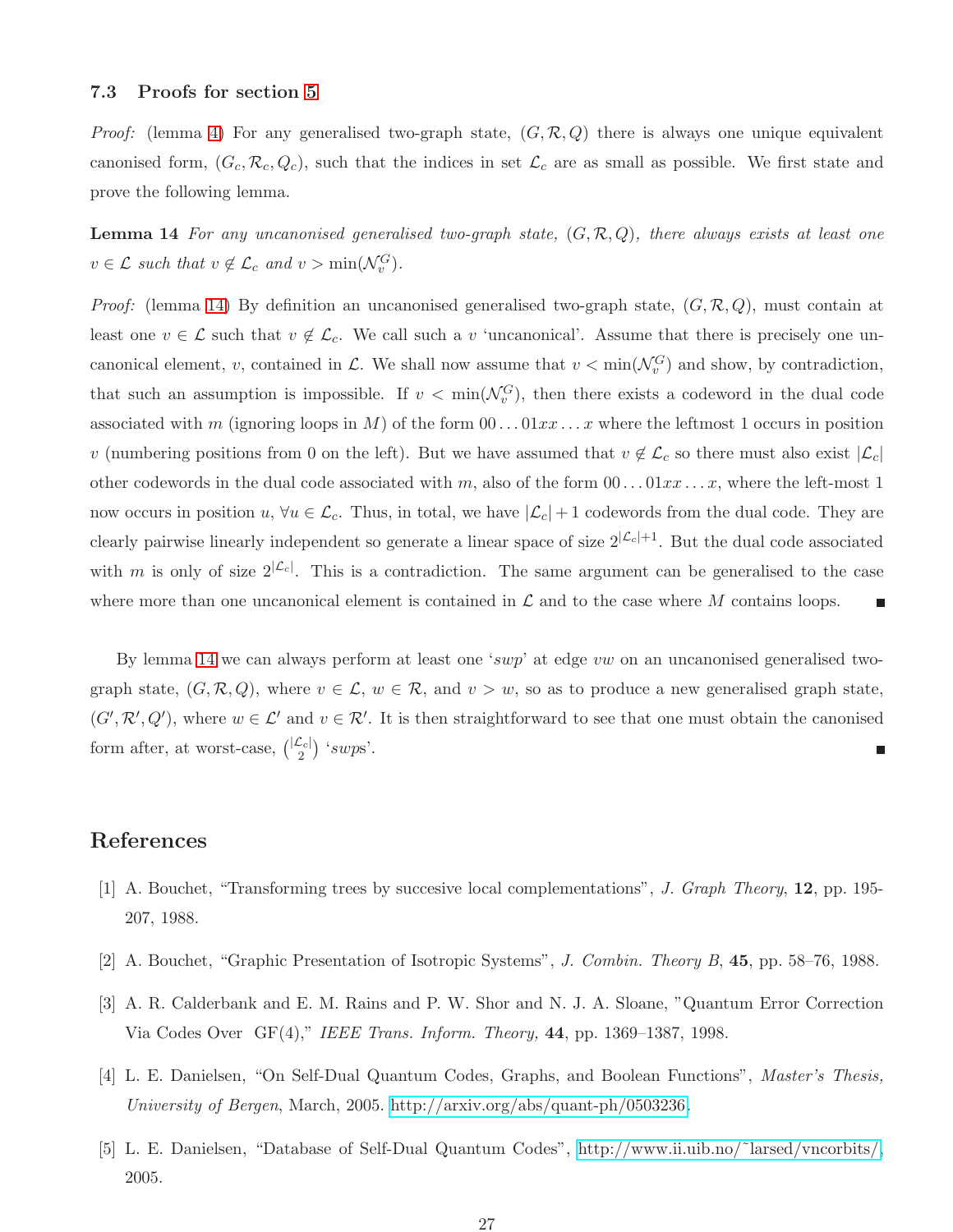- <span id="page-27-10"></span><span id="page-27-3"></span>[6] L. E. Danielsen and T. A. Gulliver and M. G. Parker, "Aperiodic Propagation Criteria for Boolean Functions", Inform. Comput., Sept. 2005. [http://www.ii.uib.no/˜matthew/apcpaper.pdf.](http://www.ii.uib.no/~matthew/apcpaper.pdf)
- [7] L. E. Danielsen and M. G. Parker, "Spectral Orbits and Peak-to-Average Power Ratio of Boolean Functions with respect to the  $\{I, H, N\}^{\otimes n}$  Transform", SETA'04, Sequences and their Applications, Seoul, Proceedings of SETA04, October 2004, Lecture Notes in Computer Science, Springer-Verlag, LNCS 3486, 2005. [http://www.ii.uib.no/˜matthew/seta04-parihn.ps.](http://www.ii.uib.no/~matthew/seta04-parihn.pdf)
- <span id="page-27-4"></span>[8] L. E. Danielsen and M. G. Parker, "On the classification of all self-dual additive codes over GF(4) of length up to 12", Journal of Combinatorial Theory, Series A, October 2005, [http://arxiv.org/abs/math.CO/0504522.](http://arxiv.org/abs/math.CO/0504522)
- <span id="page-27-1"></span>[9] Lars Eirik Danielsen and Matthew G. Parker, "Edge Local Complementation and Equivalence of Binary Linear Codes", Workshop on Coding and Cryptography (WCC), http://www.ii.uib.no/~matthew/pivot.pdf April 2007 (accepted for Designs, Codes and Cryptography).
- <span id="page-27-9"></span><span id="page-27-5"></span>[10] Matthew B. Elliot and Bryan Eastin and Carlton M. Caves, "Graphical Description of the Action of Clifford Operators on Stabilizer States", [http://arxiv.org/pdf/quant-ph/0703278,](http://arxiv.org/pdf/quant-ph/0703278) 30 March, 2007.
- [11] D. G. Glynn, "On Self-Dual Quantum Codes and Graphs", Submitted to the Electronic Journal of Combinatorics, [http://homepage.mac.com/dglynn/quantum](http://homepage.mac.com/dglynn/quantum_files/Personal3.html) files/Personal3.html,' [http://arxiv.org/pdf/quant-ph/0703278,](http://arxiv.org/pdf/quant-ph/0703278) April 2002.
- <span id="page-27-7"></span><span id="page-27-0"></span>[12] David G Glynn and T. Aaron Gulliver and Johannes G. Maks and Manish K. Gupta, The Geometry of Additive Quantum Codes, submitted, 217 pages, Springer Lecture Notes, Feb. 2007.
- <span id="page-27-11"></span>[13] D. Gottesman, "Stabilizer Codes and Quantum Error Correction", Caltech Ph.D. Thesis, 1997, [http://arxiv.org/pdf/quant-ph/9705052.](http://arxiv.org/pdf/quant-ph/9705052)
- <span id="page-27-8"></span>[14] M. Grassl and A. Klappenecker and M. Roetteler, "Graphs, Quadratic Forms, and Quantum Codes", Proc. IEEE Int. Symp. on Inform. Theory, Lausanne, Switzerland, June 30–July 5, 2002.
- <span id="page-27-6"></span>[15] D. Gross and M. van den Nest, "The LU-LC conjecture, diagonal local operations and quadratic forms over GF(2)", [http://arxiv.org/pdf/quant-ph/0707.4000,](http://arxiv.org/pdf/quant-ph/0707.4000) 2007.
- <span id="page-27-2"></span>[16] M. Hein and J. Eisert and H. J. Briegel, "Multi-party entanglement in graph states", Phys. Rev. A, 69, 6, 062311, 2004. [http://arXiv:quant-ph/0307130.](http://arXiv:quant-ph/0307130)
- [17] M. Hein and W. Dur and J. Eisert and R. Raussendorf and M. Van den Nest and H.-J. Briegel, "Entanglement in Graph States and its Applications", International School of Physics Enrico Fermi (Varenna, Italy), Quantum computers, algorithms and chaos 162 (Eds.: P. Zoller, G. Casati, D. Shepelyansky, G. Benenti), 2006. [http://xxx.soton.ac.uk/abs/quant-ph/0602096.](http://xxx.soton.ac.uk/abs/quant-ph/0602096)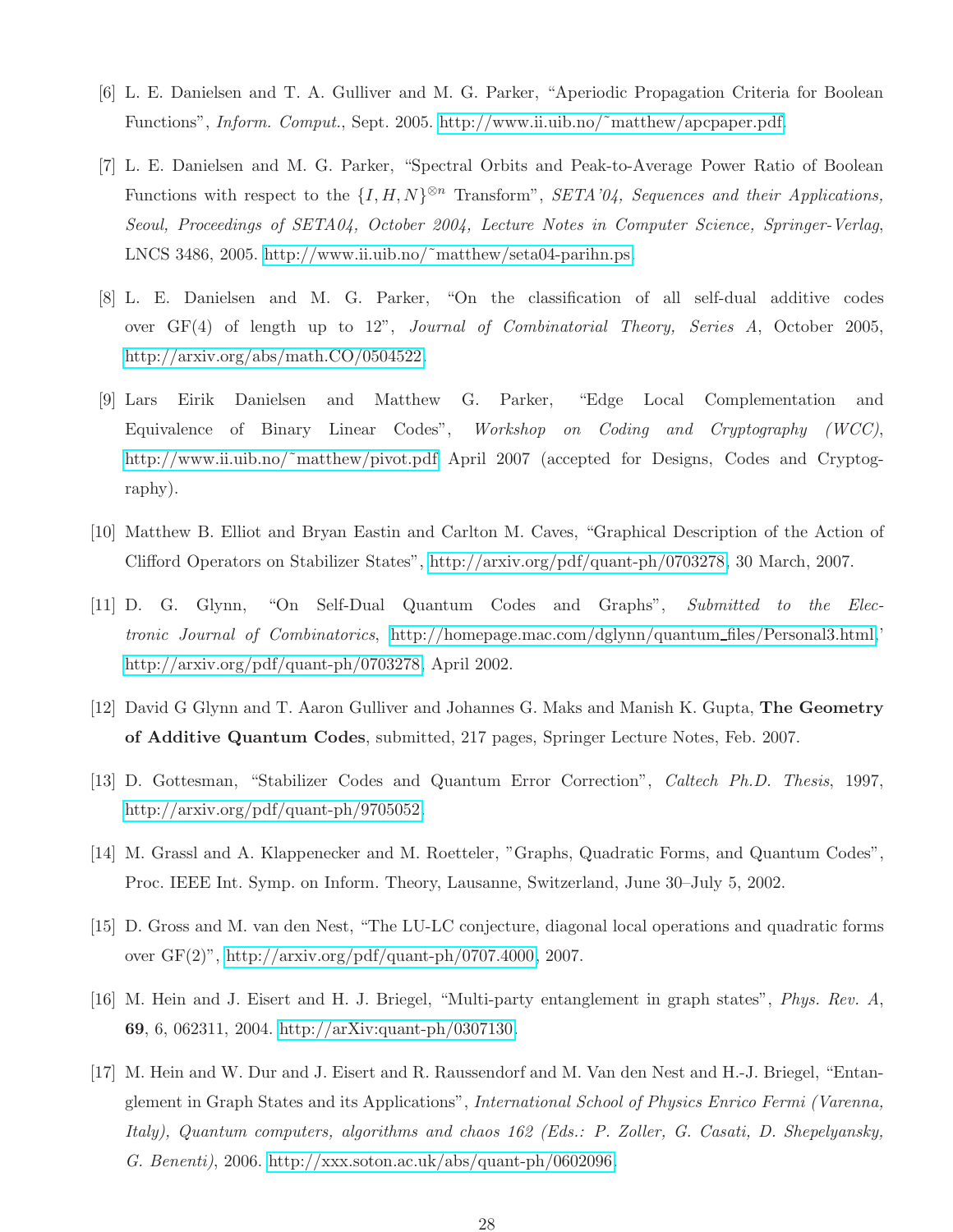- <span id="page-28-9"></span><span id="page-28-8"></span>[18] G. Höhn, "Self-dual codes over the Kleinian four group", *Math. Ann.*, **327**, 2, pp. 227–255, 2003. [http://arXiv:math.CO/0005266.](http://arXiv:math.CO/0005266)
- <span id="page-28-0"></span>[19] Z. Ji and J. Chen and Z. Wei and M. Ying, "The LU-LC conjecture is false", [http://arxiv.org/pdf/quant-ph/0709.1266,](http://arxiv.org/pdf/quant-ph/0709.1266) 2007.
- <span id="page-28-10"></span>[20] M. Nielsen and I. Chuang, Quantum computation and quantum information, Cambridge University Press, Cambridge, 2000.
- [21] M. G. Parker, "Quantum Factor Graphs", Annals of Telecom., July-Aug, pp. 472–483, 2001, (originally 2nd Int. Symp. on Turbo Codes and Related Topics, Brest, France Sept 4–7, 2000), [http://xxx.soton.ac.uk/ps/quant-ph/0010043.](http://xxx.soton.ac.uk/ps/quant-ph/0010043)
- <span id="page-28-3"></span>[22] M. G. Parker and V. Rijmen, "The Quantum Entanglement of Binary and Bipolar Sequences", short version in Sequences and Their Applications, Discrete Mathematics and Theoretical Computer Science Series, Springer-Verlag, 2001, long version at<http://xxx.soton.ac.uk/abs/quant-ph/?0107106> or http://www.ii.uib.no/∼[matthew/BergDM2.ps,](http://www.ii.uib.no/~matthew/BergDM2.ps) June 2001.
- <span id="page-28-11"></span>[23] M. G. Parker, "Generalised S-Box Nonlinearity", NESSIE Public Document NES/DOC/UIB/WP5/020/A, 11 Feb, 2003, [https://www.cosic.esat.kuleuven.ac.be/nessie/reports/phase2/SBoxLin.pdf.](https://www.cosic.esat.kuleuven.be/nessie/reports/phase2/SBoxLin.pdf)
- <span id="page-28-12"></span><span id="page-28-4"></span>[24] Matthew G. Parker, Univariate and Multivariate Merit Factors, Proceedings of SETA04, Lecture Notes in Computer Science, LNCS 3486, pp. 72–100, 2005.
- <span id="page-28-7"></span>[25] R. Raussendorf and H.-J. Briegel, "Quantum Computing via Measurements Only", Phys. Rev. Lett., 86, 5188, 2000, [http://xxx.soton.ac.uk/abs/quant-ph/0010033,](http://xxx.soton.ac.uk/abs/quant-ph/0010033) 7 Oct 2000.
- <span id="page-28-5"></span>[26] R. Raussendorf and D. E. Browne and H. J. Briegel, "Measurement-based quantum computation with cluster states", Phys. Rev. A, 68, 022312 2003.
- [27] Constanza Riera and Matthew G. Parker, "One and Two-Variable Interlace Polynomials: A Spectral Interpretation", International Workshop, Proceedings of WCC2005, Bergen, Norway, March 2005, Revised Selected Papers, Lecture Notes in Computer Science, LNCS 3969, pp. 397–411, March 2005.
- <span id="page-28-6"></span><span id="page-28-1"></span>[28] C. Riera and M. G. Parker, "Generalised Bent Criteria for Boolean Functions (I)", IEEE Trans Inform. Theory 52, 9, pp. 4142–4159, Sept. 2006.<http://xxx.soton.ac.uk/ps/cs.IT/0502049>
- [29] C. Riera and M. G. Parker, "On Pivot Orbits of Boolean Functions", Proceedings of the Fourth International Workshop on Optimal Codes and Related Topics (OC 2005), Pamporovo, Bulgaria, June 2005. [http://www.ii.uib.no/](http://www.ii.uib.no/~matthew/2var3.ps)∼matthew/2var3.ps
- <span id="page-28-2"></span>[30] C. Riera, "Spectral Properties of Boolean Functions, Graphs and Graph States", PhD thesis, Universidad Complutense de Madrid.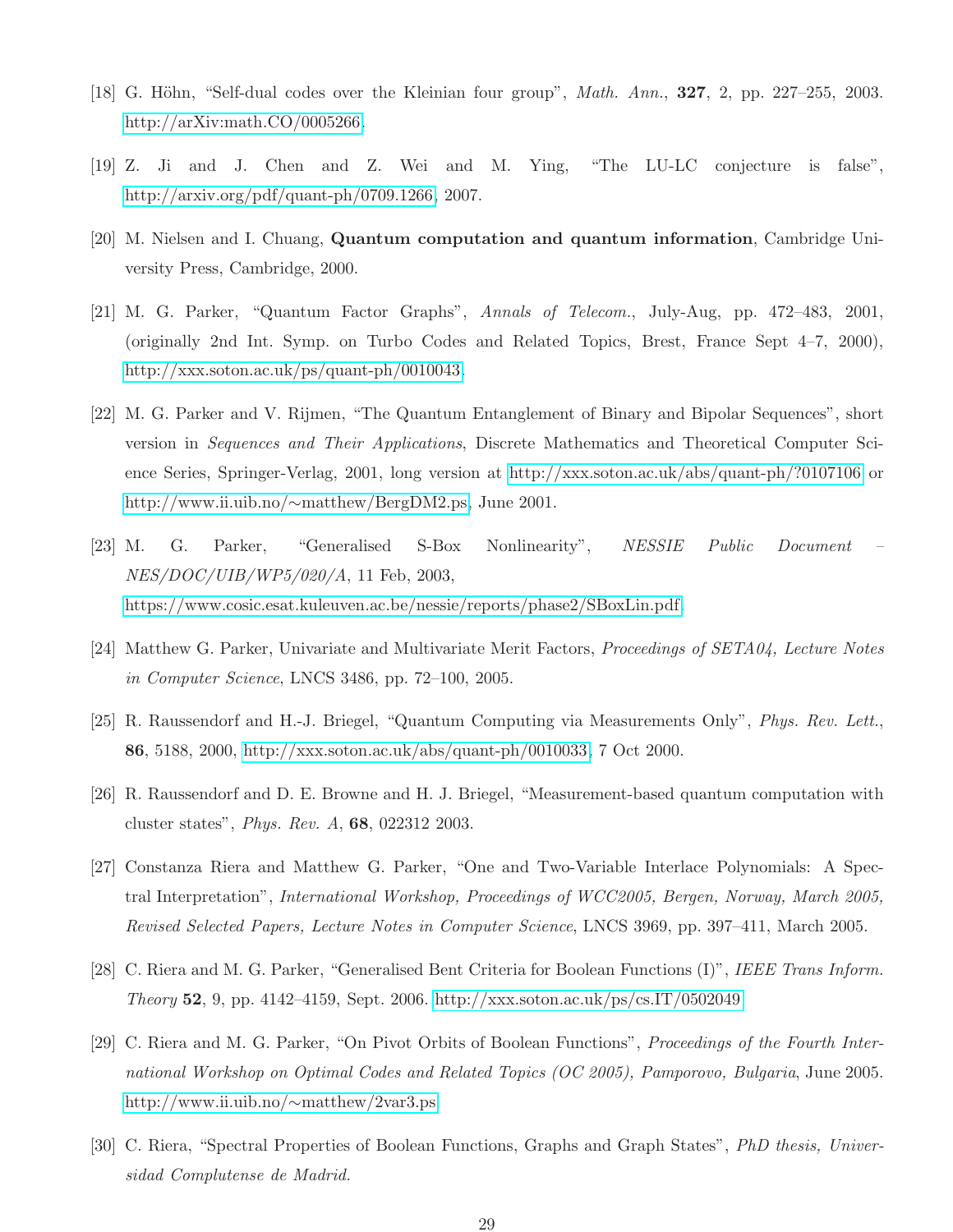- <span id="page-29-4"></span>[31] Constanza Riera and Matthew G. Parker, "A Generalisation of Graph States to Two-Graph States", International Workshop on Measurement-Based Quantum Computing, St John's College, Oxford, March  $18 - 21, 2007.$
- <span id="page-29-3"></span><span id="page-29-0"></span>[32] D. Schlingemann and R. F. Werner, "Quantum error-correcting codes associated with graphs", Phys. Rev. A, 65, 2002, [http://xxx.soton.ac.uk/abs/quant-ph/0012111,](http://xxx.soton.ac.uk/abs/quant-ph/0012111) Dec. 2000.
- [33] D. Schlingemann, [http://www.imaph.tu-bs.de/qi/problems/28.html,](http://www.imaph.tu-bs.de/qi/problems/28.html) April 2005.
- [34] D. Storøy, "On Boolean Functions, Unitary Transforms, and Recursions", Master's Thesis, the Selmer Center, Dept. of Informatics, University of Bergen, Norway, [http://rasmus.uib.no/](http://rasmus.uib.no/~dst033/index.html)∼dst033/index.html, June, 2005.
- <span id="page-29-1"></span>[35] M. Van den Nest, J. Dehaene and B. De Moor, "Graphical description of the action of local Clifford transformations on graph states", Phys. Rev. A, 69, 022316, 2004. [http://xxx.soton.ac.uk/abs/quant-ph/0308151.](http://xxx.soton.ac.uk/abs/quant-ph/0308151)
- <span id="page-29-6"></span><span id="page-29-2"></span>[36] Maarten Van den Nest and Bart De Moor, "Edge-local equivalence of graphs", [http://uk.arxiv.org/pdf/math.CO/0510246,](http://uk.arxiv.org/pdf/math.CO/0510246) October, 2005.
- <span id="page-29-5"></span>[37] G. Vidal, "Entanglement monotones", J. Mod. Opt., vol. 47, pp. 355, 2000.
- [38] T-C. Wei and M. Ericsson and P.M. Goldbart and W.J. Munro, "Connections Between Relative Entropy of Entanglement and Geometric Measure of Entanglement", Quantum Information and Computation, 4, 252–272, 2004. [http://xxx.soton.ac.uk/pdf/quant-ph/0405002.](http://xxx.soton.ac.uk/pdf/quant-ph/0405002)